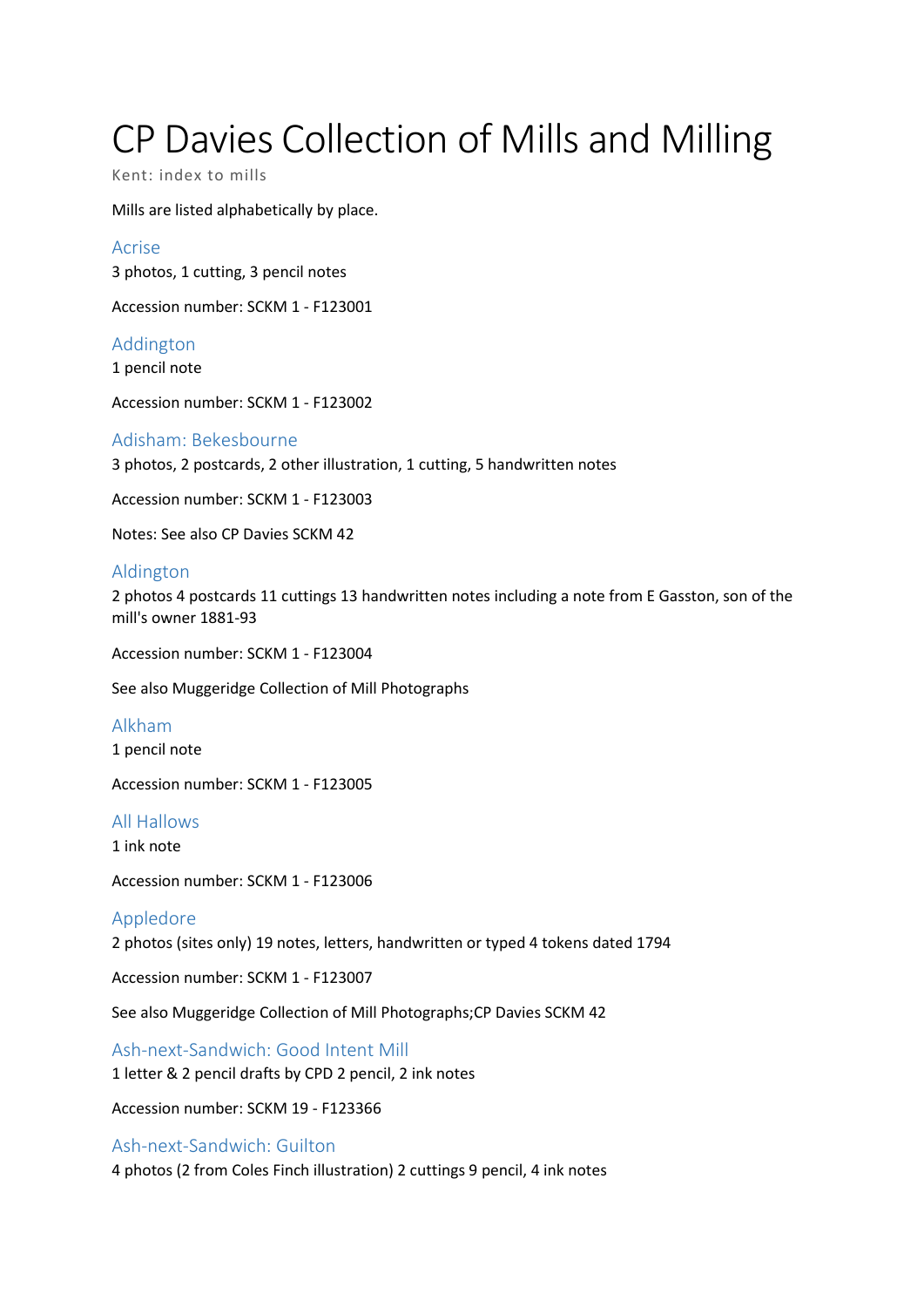Accession number: SCKM 19 - F123367

#### Ash-next-Sandwich: Mount Ephraim

13 photos 6 postcards 14 cuttings, 9 with an illustration (some duplicates) 8 pencil, 2 typed, 5 ink notes

Accession number: SCKM 19 - F123368

Ash-next-Sandwich: Mill near "Lion" etc

1 cutting 11 pencil, 1 typed, 2 ink notes

Accession number: SCKM 19 - F123369

#### Ash-next-Sandwich: J N Coleman's survey 1847

Photocopy of "Map of the Parish of Ash, by John Noakes Coleman, reduced from the Tithe Commendation Survey 1847" Leaf of map refs

Accession number: SCKM 19 - F123370

#### Ashford: Amos Steam Mill

2 photos 10 handwritten or typed notes

Accession number: SCKM 1 - F123008

Ashford: East Hill Mill 1 photo 16 notes, letter, handwritten or typed

Accession number: SCKM 1 - F123009

Ashford: Regent's Place Mill 4 photos 1 letter 8 handwritten or typed notes

Accession number: SCKM 1 - F123010

## Ashford: Miscellaneous

Cornmarket (3 notes) Eastes & Loud (cutting) Directory lists 1792 on (4 notes) Pledge's mill & family (Trade card, sack label, 4 cuttings, 3 notes) Bybrook Mill (2 notes) 9 misc notes

Accession number: SCKM 1 - F123011

See also Kent Millwrights: F123512 (SCKM 39.5)

Aylesford 2 cuttings 9 handwritten notes

Accession number: SCKM 1 - F123012

## Badlesmere

1 photo 1 postcard 2 pencil notes

Accession number: SCKM 1 - F123013

Notes: see also Muggeridge Collection of Mill Photographs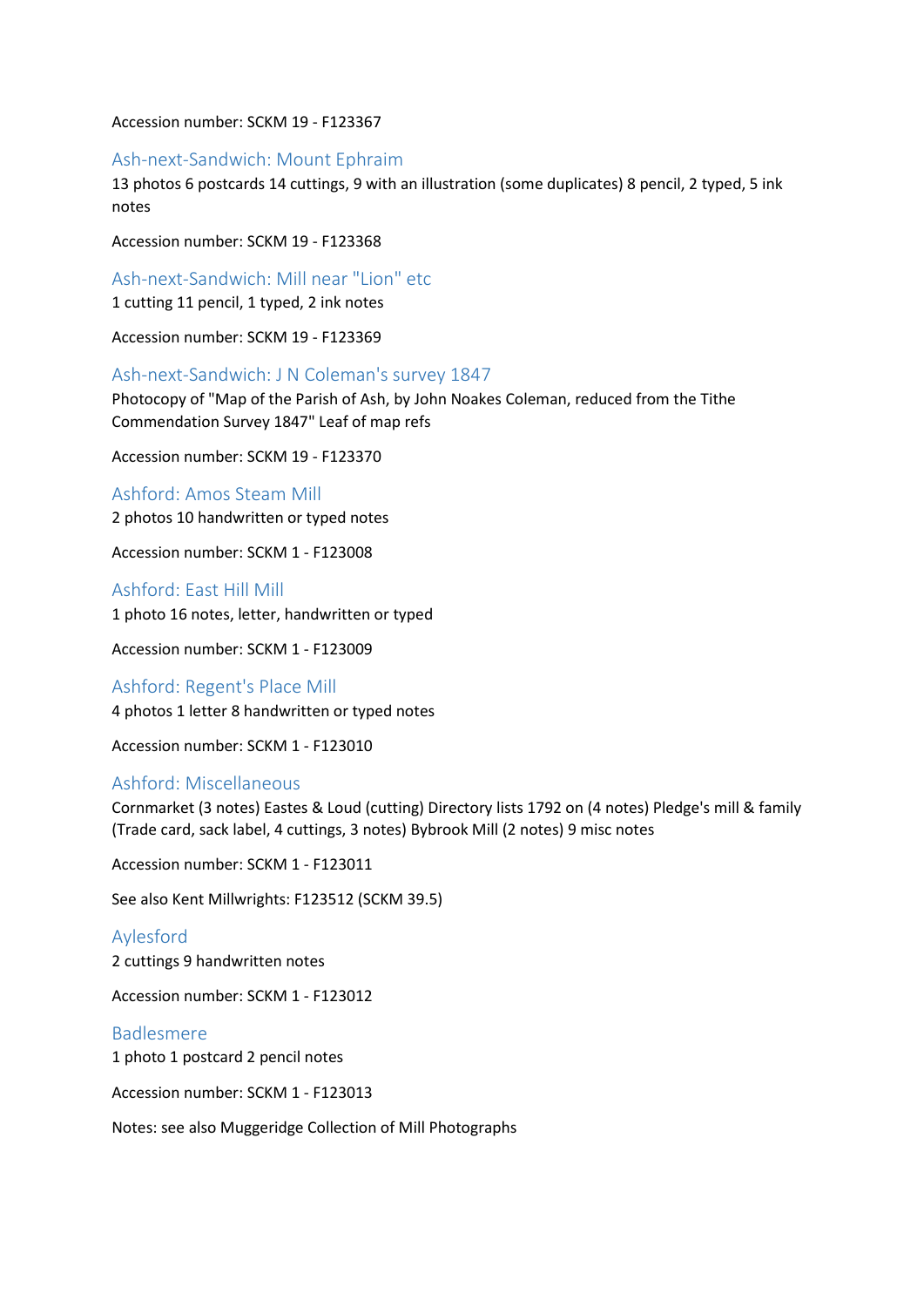## Barfreston

2 photos 16 handwritten notes

Accession number: SCKM 1 - F123014

#### Barham: Letters - Barham Down or Black Mill

17 letters, 2 written by R Walter from Barham Mill 1907, 9 5 pages of pencil notes on the Barham Mill deeds 3 misc notes

Accession number: SCKM 1 - F123015

Notes: see also Muggeridge Collection of Mill Photographs; CP Davies Kent Mill Photographs (SCKM 42)

Barham: Black Mill - Preservation etc in the 1950s

14 cuttings, 5 with an illustration

Accession number: SCKM 1 - F123016

Barham: Black Mill - Restoration 1967 onwards

28 cuttings, 6 with an illustration 8 letters 1 pencil note

Accession number: SCKM 1 - F123017

Barham: Black Mill - Miscellaneous cuttings 18 cuttings, 9 with an illustration

Accession number: SCKM 1 - F123018

Barham: Black Mill - Photos 22 photos (1 col) 3 postcards 1 letter 1 pc 2 notes

Accession number: SCKM 1 - F123019

Barham: Black Mill - Mr & Mrs Kirby, managers of the Black Mill for 44 years 6 cuttings, 1 with an illustration

Accession number: SCKM 1 - F123020

Barham: Black Mill - Index cards 13 handwritten notes 2 cuttings, 1 with an illustration

Accession number: SCKM 1 - F123021

Barham: Breach & other mills 1 photo 2 postcards 1 traced plan 8 pages of ms 1 letter 1 cutting with an illustration 5 notes

Accession number: SCKM 1 - F123022

Barming 2 handwritten notes

Accession number: SCKM 1 - F123023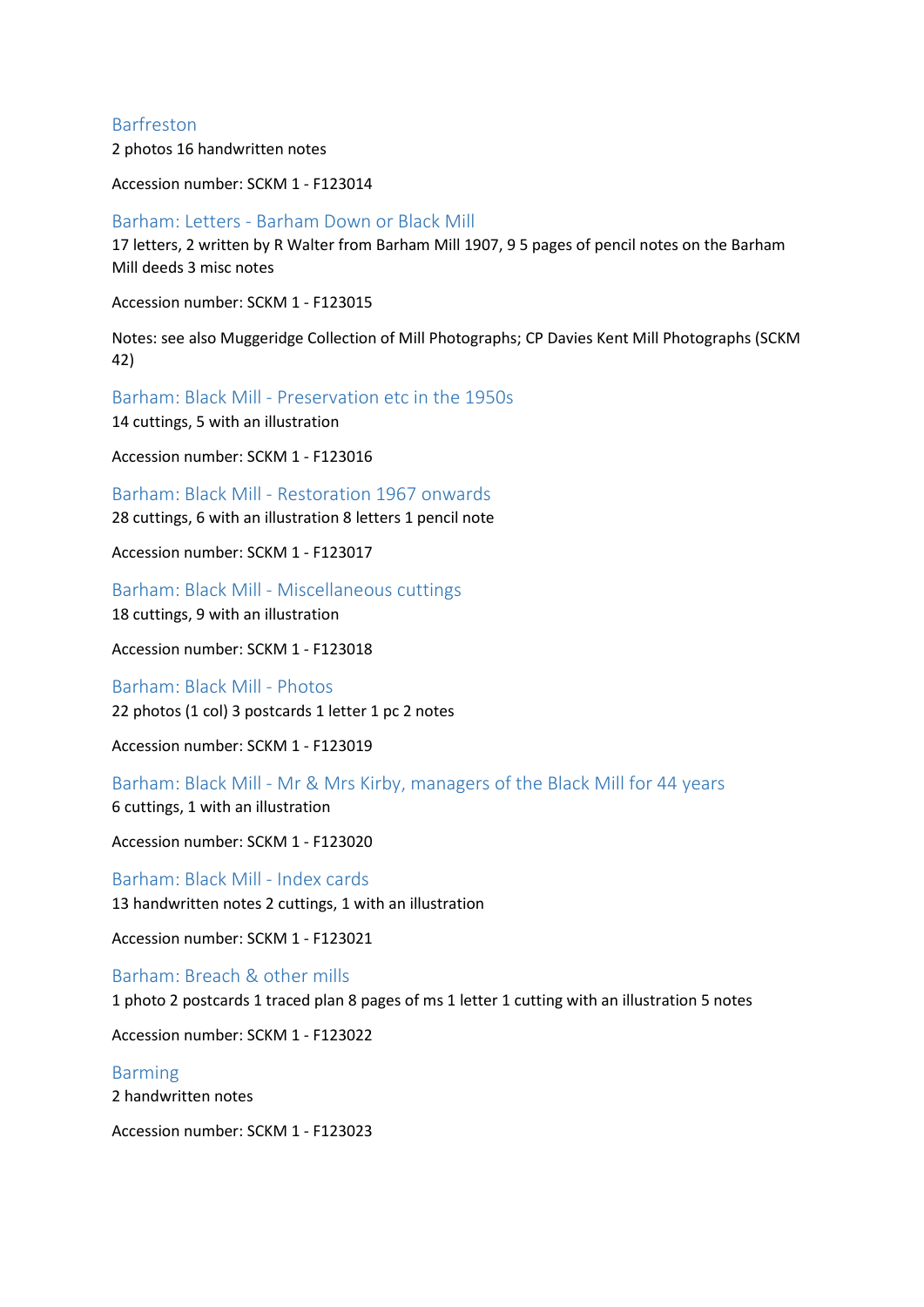#### Bearsted

6 handwritten or typed notes

Accession number: SCKM 1 - F123024

## Benenden

6 photos 4 postcards 1 letter (8 leaves) 10 handwritten notes

Accession number: SCKM 1 - F123025

Notes: see also Muggeridge Collection of Mill Photographs

Benenden: Hinksden Paper Mill 1 photo (site only) 6 pencil or typed notes

Accession number: SCKM 1 - F123026

#### Benenden: Wandle Mill

4 photos 2 postcards 2 cuttings, 1 with 4 illustration 2 misc illustration on leaflet 4 handwritten notes

Accession number: SCKM 1 - F123027

Notes: see also photographs by HES Simmonds in CP Davies Collection (SCKM 43)

Benenden: List of millers etc pencil list plus 6 handwritten notes

Accession number: SCKM 1 - F123028

## Bethersden

5 photos 4 postcards 3 cuttings, 2 with an illustration 2 ink notes

Accession number: SCKM 2 - F123029

Notes: see also Muggeridge Collection of Mill Photographs

#### Bexley

2 photos 4 postcards 2 illustration from Coles Finch 2 cuttings, 1 with an illustration Offprint "The Old Mill, Bexley" by B D and A J Stoyel 1968 6 pencil or typed notes

Accession number: SCKM 2 - F123030

#### Bidborough

4 photos 2 postcards 4 pencil or typed notes

Accession number: SCKM 2 - F123031

Notes: see also Muggeridge Collection of Mill Photographs

## Biddenden

Paul Sharp's (1 postcard, 2 notes) Cherry Crack [?] (2 notes) pencil list of millers and 1 ink note

Accession number: SCKM 2 - F123032

Notes: see also D.W. Muggeridge Collection of Mill Photographs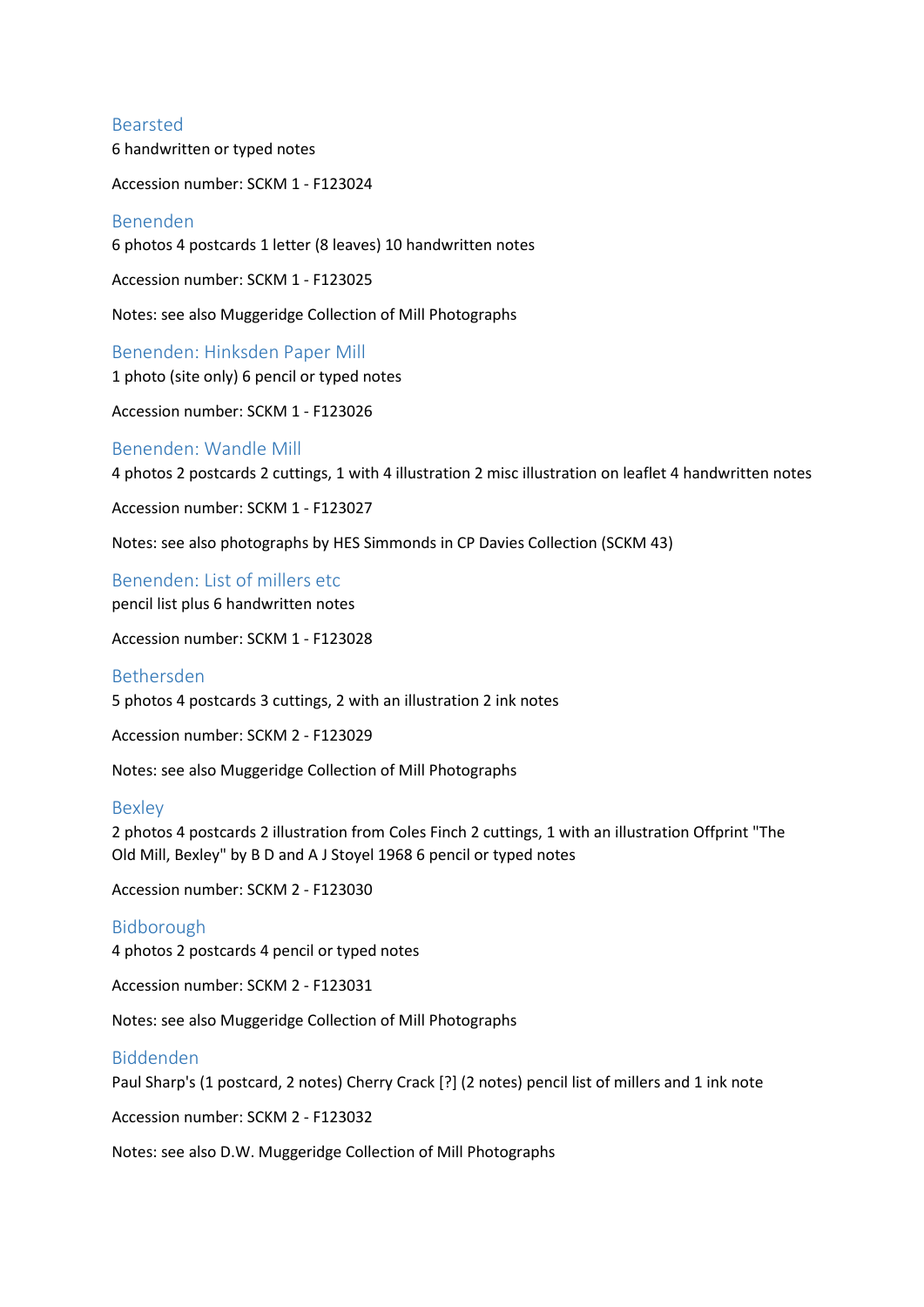#### Biddenden: Hammer Mill

5 photos 1 cutting 6 pencil, 1 typed note

Accession number: SCKM 2 - F123033

## Biddenden: Town Mill

6 photos 10 postcards 2 cuttings with illustration 8 handwritten notes 1 estate agent's leaflet

Accession number: SCKM 2 - F123034

## Birchington

5 documents from Kent County Court relating to the bankruptcy of Richard Stone & Charles Roberts, millers at Birchington Mill, 1892 18 handwritten notes 1 printed slip

Accession number: SCKM 2 - F123035

## **Blackheath**

5 photos (from prints) 2 pencil, 1 typed note 1 bookseller's cat with an illustration

Accession number: SCKM 2 - F123036

#### Blean

2 photos 1 postcard 5 handwritten notes

Accession number: SCKM 2 - F123037

Notes: see also Muggeridge Collection of Mill Photographs

#### Blue Bell Hill

1 ink note

Accession number: SCKM 2 - F123038

Notes: see also Muggeridge Collection of Mill Photographs

## Bobbing

6 handwritten notes

Accession number: SCKM 2 - F123039

Borough Green: Basted Mill 2 postcards 7 letters 1 cutting 9 handwritten notes

Accession number: SCKM 2 - F123040

Boughton-under-Blean: Richardson's Mill & misc

6 photos 3 postcards 1 pencil note

Accession number: SCKM 2 - F123041

Notes: see also Muggeridge Collection of Mill Photographs

#### Boughton-under-Blean: Boughton St

Handwritten list of millers from directories 14 handwritten or typed notes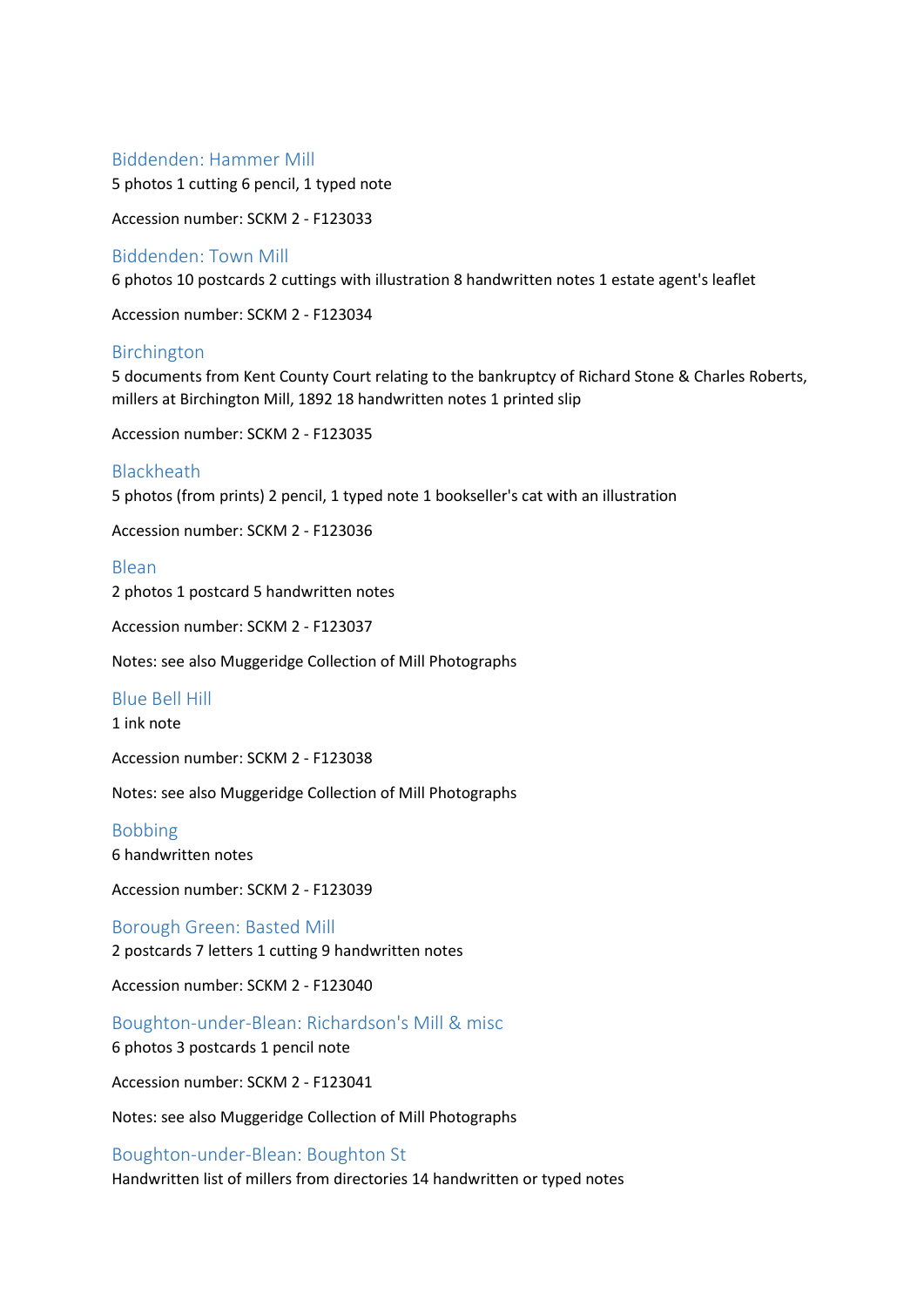Accession number: SCKM 2 - F123042

## Boughton-under-Blean: Miles Mill

8 photos 2 postcards Trade card of William Miles Headed memorandum paper of William Miles 4 letters (3 from Miss R E Miles) 5 handwritten notes

Accession number: SCKM 2 - F123043

See also Muggeridge Collection of Mill Photographs

#### Boughton Malherbe

6 photos 1 postcard 13 handwritten notes

Accession number: SCKM 2 - F123044

#### Boxley

Penenden Heath (4 notes) Sandling Mill (5 notes) Kelsey, seed crusher (2 notes) Paper mills, makers (15 notes) Mr Fowle (6 notes) 2 misc notes 1 photo of Abbey Mill (from book)

Accession number: SCKM 2 - F123045

Brabourne 27 handwritten notes, inc List of millers & pencil map 1 cutting

Accession number: SCKM 2 - F123046

## Brasted

1 photo 2 postcards 1 letter 5 handwritten notes inc list of millers

Accession number: SCKM 2 - F123047

Bredgar 1 pencil note

Accession number: SCKM 2 - F123048

Bredhurst: Dunn St Mill

2 letters, with pencil copy of CPD's

Accession number: SCKM 2 - F123049

## Brenchley: Hat Mill

1 letter 1 cutting 8 handwritten or typed notes

Accession number: SCKM 2 - F123050

#### Brenzett

7 photos 1 postcard 2 cuttings with an illustration 5 handwritten notes

Accession number: SCKM 2 - F123051

#### Bridge

7 photos 1 postcard 1 cutting with illustration(2 copies)8 notes on Bridge Mill 8 notes on mill in village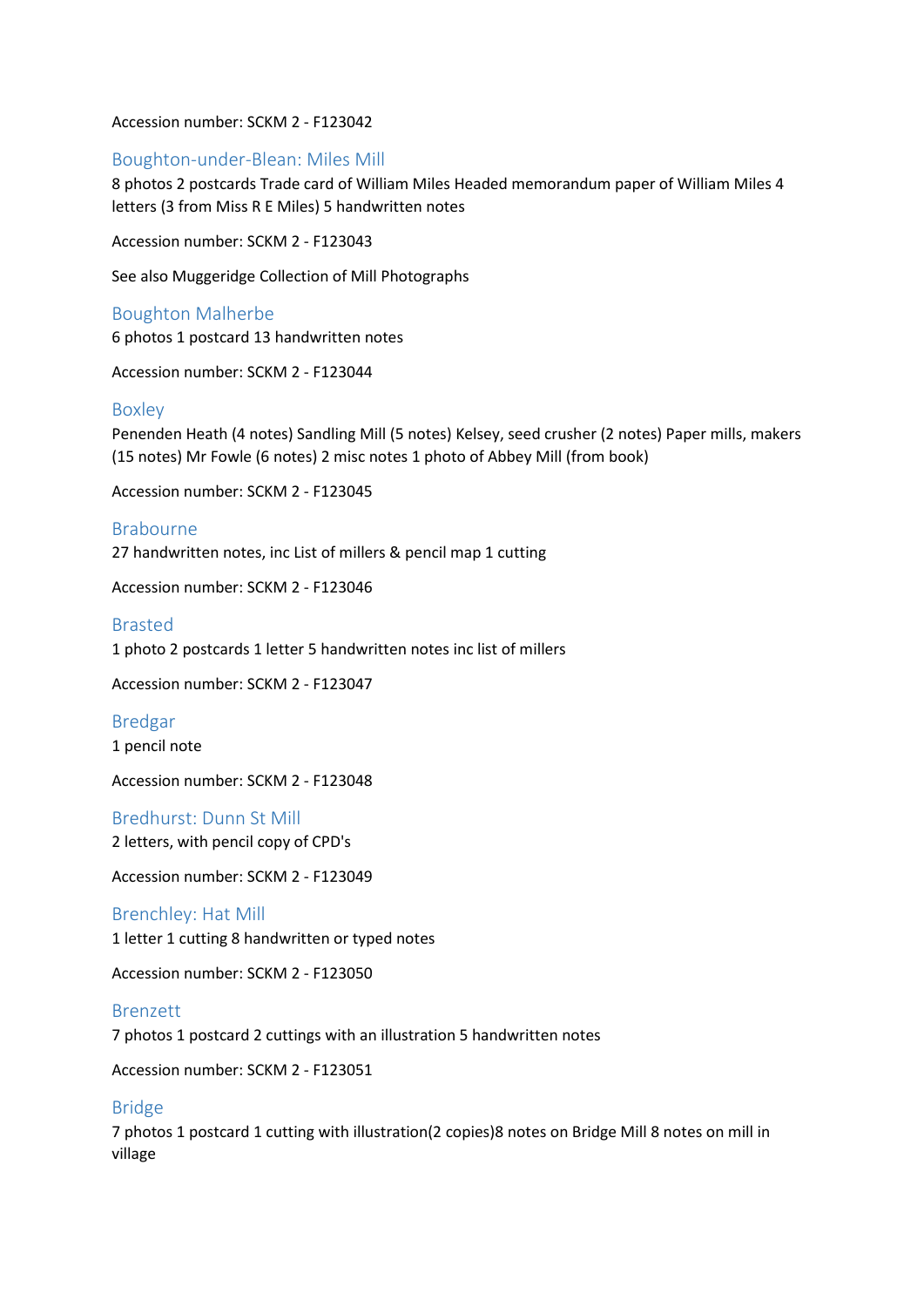Accession number: SCKM 3 - F123052

Notes: see also Muggeridge Collection of Mill Photographs

#### **Broadstairs**

3 photos 1 pencil sketch 1 photocopy of illustration with letter 3 letters 5 handwritten notes

Accession number: SCKM 3 - F123053

Broadstairs: St Peters

6 handwritten or typed notes

Accession number: SCKM 3 - F123054

#### Bromley

1 photocopy from print 13 handwritten or typed notes

Accession number: SCKM 3 - F123055

#### Brook

1 photo Photocopy of letter with attached cutting with an illustration 2 cuttings 6 handwritten or typed notes

Accession number: SCKM 3 - F123056

#### Burmarsh

1 pencil note

Accession number: SCKM 3 - F123057

## Canterbury: Abbot's Mill

16 photos 5 cuttings (1 duplicate), 2 with an illustration 4 leaves of articles transcribed from Kentish journals 1793, 1806, 1820, 1934 2 copies of the leaflet "Denne's Mill remembered: 50th anniversary of fire souvenir publication" Photocopy of search in Cathedral archives 1830-40 3 letters, & a pencil draft by CPD 2 notes

Accession number: SCKM 22 - F123385

Canterbury: Abbot's Mill 22 typed, 11 pencil, 17 ink notes

Accession number: SCKM 22 - F123386

## Canterbury: Barton Mills

1 Letter from Kingsford & Co, Barton Flour Mills Aug 12th 1942 to E Mannering, Buckland Flour Mills, Dover Bill to same 1917 17 cuttings, 6 with an illustration Aurora Flour Bag Wrapper for Harvest Wheatmeal, the Canterbury Brown Loaf 3 notes

Accession number: SCKM 22 - F123387

## Canterbury: Barton Mills

22 cuttings 9 ink, 5 pencil notes (inc paper mill)

Accession number: SCKM 22 - F123388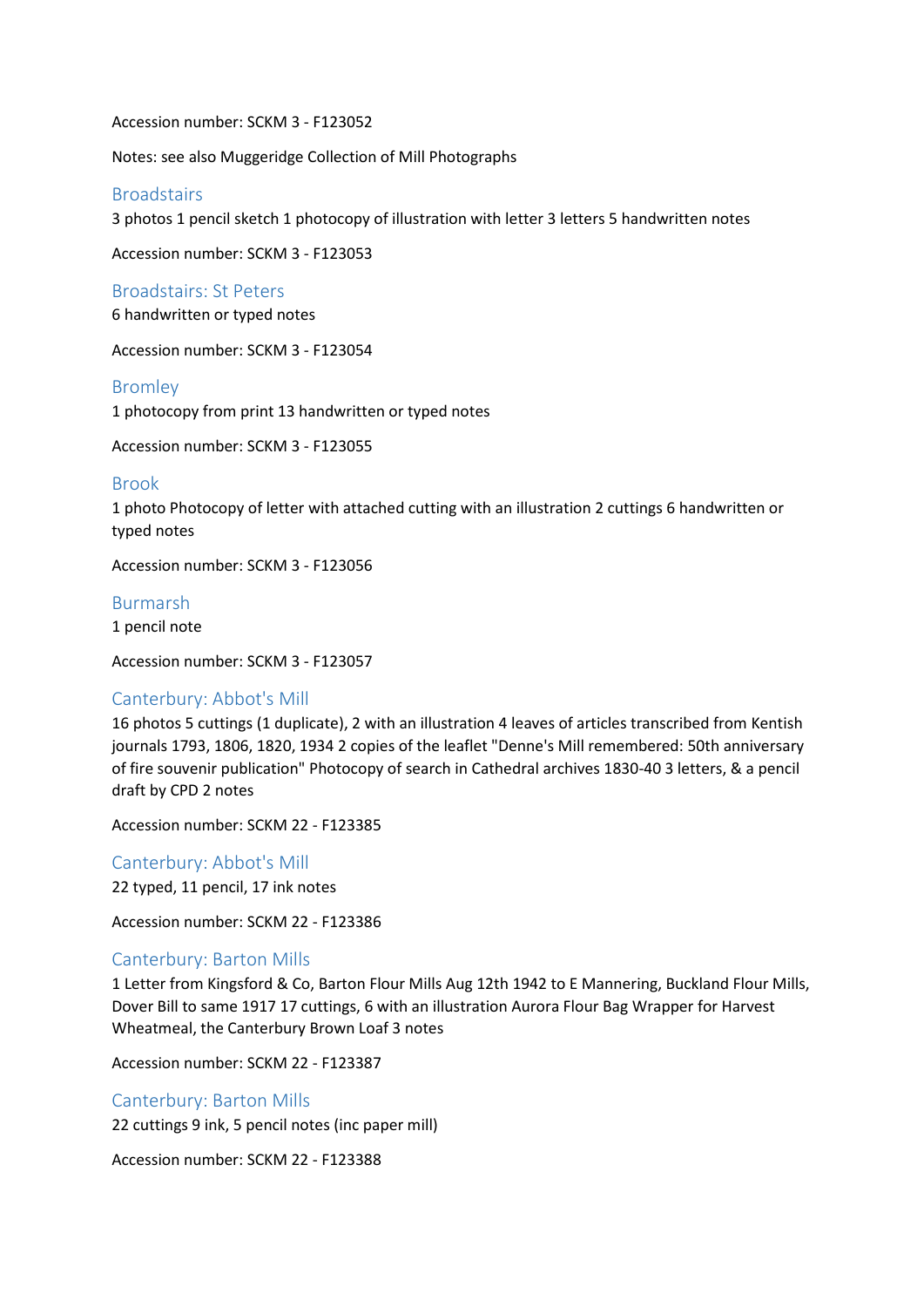## **Canterbury**

6 photos (Shaffords Mill, Hookers Mill, Dean Parker's Mill) 1 postcard 6 cuttings (duplicates), 3 with an illustration 1 letter from W Hooker & Son 3 pages in pencil transcribed from "Milling" 1921 2 pencil notes

Accession number: SCKM 22 - F123389

## Canterbury: Cotton Mill Row

Paper by Silvia McKean from the Proceedings of the Second Mill Research Conference ed D H Jones, 1986 pp 59-61

Accession number: SCKM 22 - F123390

Canterbury: Cotton, Woolen, Fulling mills

Pencil draft of CPD letter 7 ink, 4 pencil notes

Accession number: SCKM 22 - F123391

Canterbury: Mill stones in Moat Garden

2 photos 4 letters, & 3 pencil drafts by CPD Pencil map 2 notes

Accession number: SCKM 22 - F123392

Canterbury: Dane John Mill

1 pencil note

Accession number: SCKM 22 - F123393

Canterbury: Windmill in Tan Yard

2 ink notes

Accession number: SCKM 22 - F123394

Canterbury: St Mary Bredin 2 pencil, 2 typed, 6 ink notes

Accession number: SCKM 22 - F123395

Canterbury: St Martin's Hill

6 photos 3 postcards 3 cuttings, 2 with illustration 1 letter, & CPD pencil draft 5 pencil, 5 ink notes

Accession number: SCKM 22 - F123396

See also Muggeridge Mill Photographs; CP Davies SCKM 42

Canterbury: Oil mill

1 pencil note

Accession number: SCKM 22 - F123397

Canterbury: Jail mill

1 pencil note

Accession number: SCKM 22 - F123398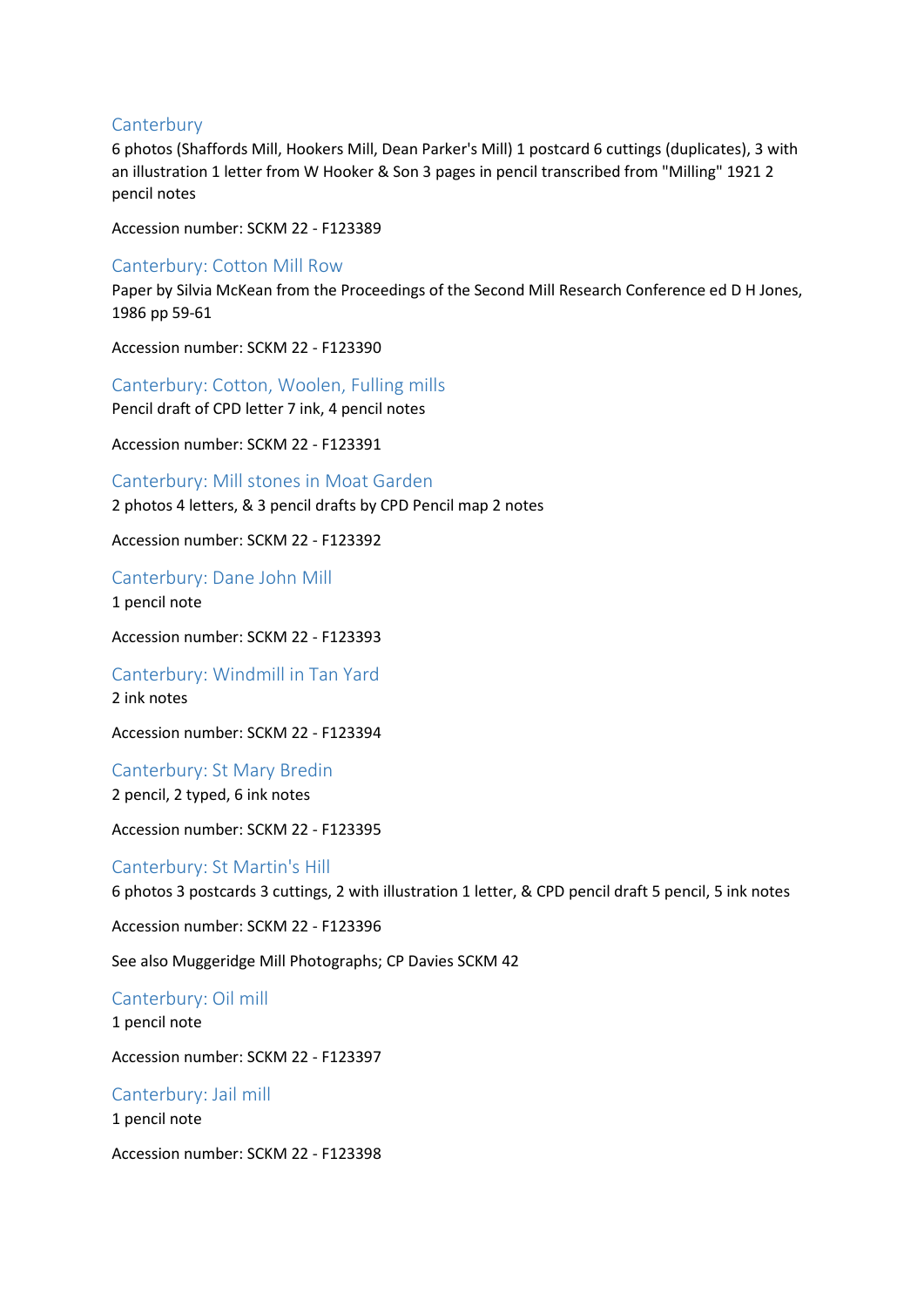## Canterbury: Miscellaneous

3 photos (2 from illustration), 1 of Smeaton's Mill Bill from T Denne, Millers & Corn Merchants to Messrs Mannering, Buckland Mills, Dover, 1942 13 pencil, 3 ink notes

Accession number: SCKM 22 - F123399

#### Canterbury: West Gate

Photocopy of print of West Gate, 1784

Accession number: SCKM 22 - F123400

Challock 1 cutting with portrait 11 handwritten or typed notes

Accession number: SCKM 3 - F123058

## Charing

1 photo 2 postcards 4 cuttings, 1 with an illustration 14 handwritten or typed notes

Accession number: SCKM 3 - F123059

Notes: see also Muggeridge Collection of Mill Photographs

Great Chart: Six sailed saw mill 1 photo 3 postcards

Accession number: SCKM 3 - F123060

Notes: see also Muggeridge Collection of Mill Photographs

Great Chart: Bucksford Mill

2 cuttings 1 letter 12 handwritten notes

Accession number: SCKM 3 - F123061

#### Great Chart: Wortin Mill

1 photo 10 cuttings, 7 with an illustration 7 handwritten notes

Accession number: SCKM 3 - F123062

#### Little Chart: Ford Mill

1 postcard 1 letter 4 cuttings 13 handwritten notes

Accession number: SCKM 3 - F123063

Notes: see also photographs by HES Simmonds in CP Davies Collection (SCKM 43)

#### Little Chart: Swallow Mill

4 photos 1 postcard 1 letter 11 handwritten or typed notes

Accession number: SCKM 3 - F123064

Little Chart: Paper Mill near Conyer's Wood etc

1 postcard (Hothfield, Kt, Hurst Mill site) 1 letter 13 handwritten or typed notes

Accession number: SCKM 3 - F123065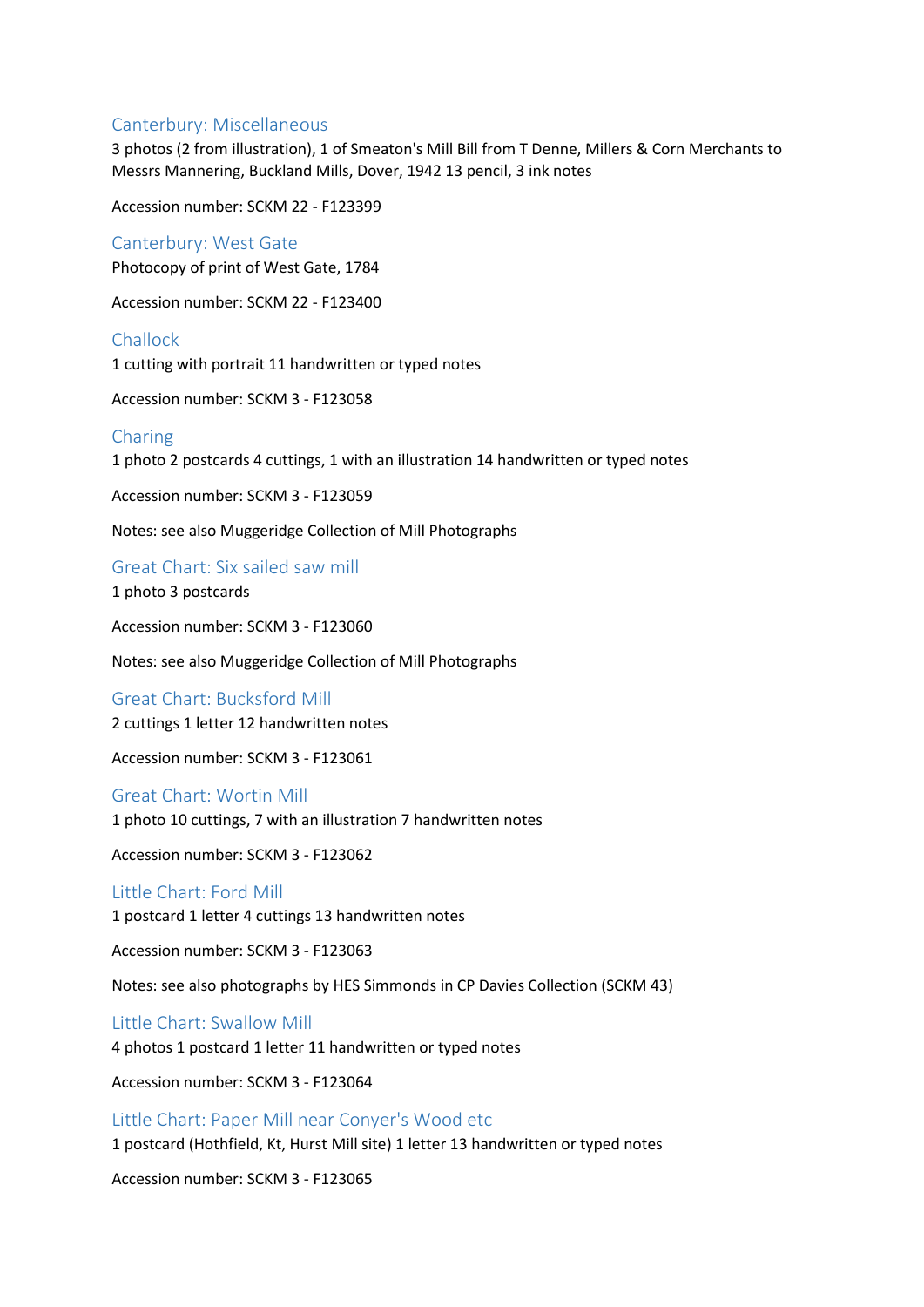## Chart Sutton

2 photos 3 postcards 5 handwritten notes

Accession number: SCKM 3 - F123066

Notes: see also photographs by HES Simmonds in CP Davies Collection SCKM 43

#### Chartham: Paper Mill

1 postcard 9 cuttings, 4 with illustration 4 handwritten notes

Accession number: SCKM 3 - F123067

Chartham: Paper Mill

26 handwritten notes

Accession number: SCKM 3 - F123068

Chartham: Corn Mill 1 cutting with an illustration 15 handwritten or typed notes

Accession number: SCKM 3 - F123069

Chartham: Corn Mill

1 photo 1 cutting with illustration 1 ink, 1 typed note

Accession number: SCKM 3 - F123070

Chartham: Horton 2 col photos of water wheel

Accession number: SCKM 3 - F123071

Chartham Hatch 1 cutting 9 handwritten notes

Accession number: SCKM 3 - F123072

Chatham: Darland Banks 4 photos 5 postcards

Accession number: SCKM 3 - F123073

Chatham: Mills on Chatham Hill 1 photo (2 copies)12 handwritten notes

Accession number: SCKM 3 - F123074

Chatham: Ordnance Place 7 handwritten or typed notes

Accession number: SCKM 3 - F123075

Notes: see also Muggeridge Collection of Mill Photographs

Chatham: Town Mills 4 pencil notes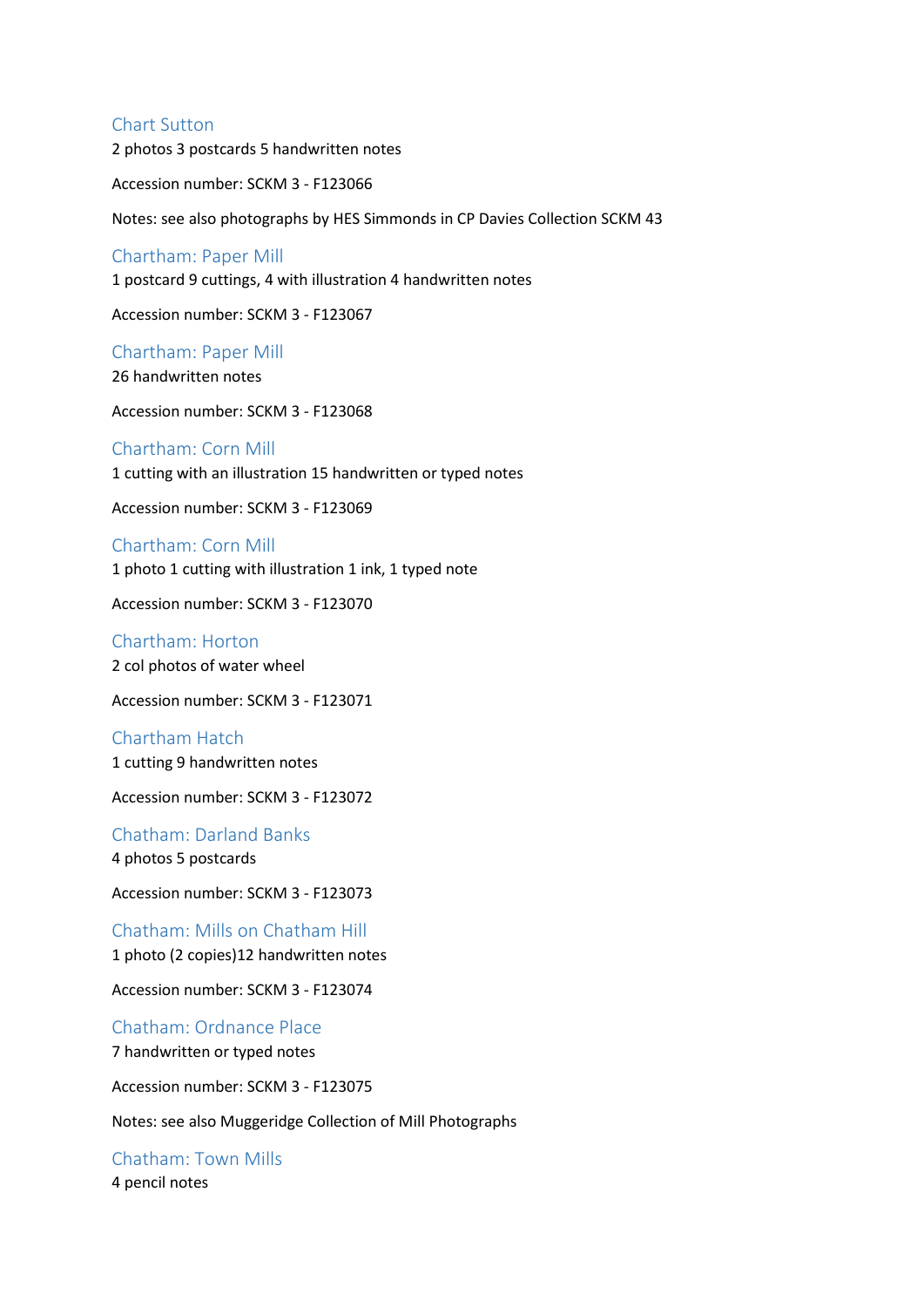#### Accession number: SCKM 3 - F123076

#### Chatham: Miscellaneous

1 photo (of trade poster with illustration) 1 postcard 7 handwritten, 1 typed note

Accession number: SCKM 3 - F123077

Cheriton mills: early refs etc 1 letter & a pencil draft by CPD 9 pencil notes

Accession number: SCKM 20 - F123371

## Cheriton: Ashley Mill

1 photo 11 cuttings, 4 with an illustration (1 duplicate) 1 trade card & 3 headed bills for W Martin Ltd, Corn, Seed & Coal Merchants, 73 High Street, Cheriton Typed leaf, extract from the Folkestone Chronicle March 14th, 1856 2 letters, with draft & typed reply by CPD 1 typed, 4 pencil notes

Accession number: SCKM 20 - F123372

Cheriton: Risboro' Lane Mill

1 photo (of Mill House) 1 note

Accession number: SCKM 20 - F123373

Cheriton

Letter from Mr Newble to Mr R Amos, March 18 1979

Accession number: SCKM 20 - F123374

#### Cheriton: Seabrook

4 photos, 1 from an engraving 2 postcards 2 cuttings, 1 with an illustration Indenture dated 1706 between William Honywood, Senior & Junior relating to land including the mill Photocopy of an agreement for the sale of the mill by Mr Knocker to Mr Norton, 1862 Photocopy of delivery note from Geo Paine, Seabrook Mill, 1837 1 letter & a pencil draft by CPD 14 pencil, 1 typed, 4 ink notes

Accession number: SCKM 20 - F123375

Cheriton: Horn Street Mill 1 19 notes relating to directory & rate book refs for Horn St & Seabrook Mills

Accession number: SCKM 21 - F123376

#### Cheriton: Horn Street Mill 2

Notebook listing millers 1771-1874 1 letter re paper mill, & CPD's draft reply plus photocopy of final version

Accession number: SCKM 21 - F123377

## Cheriton: Horn Street Mill 3

Paper mill: 4 letters, & a CPD pencil draft Card of Mr Frederick Hobbs, Kent Paper Works, Maidstone, whose grandfather was an apprentice at Horn St Mill 1 ink, 2 typed, 4 pencil notes

Accession number: SCKM 21 - F123378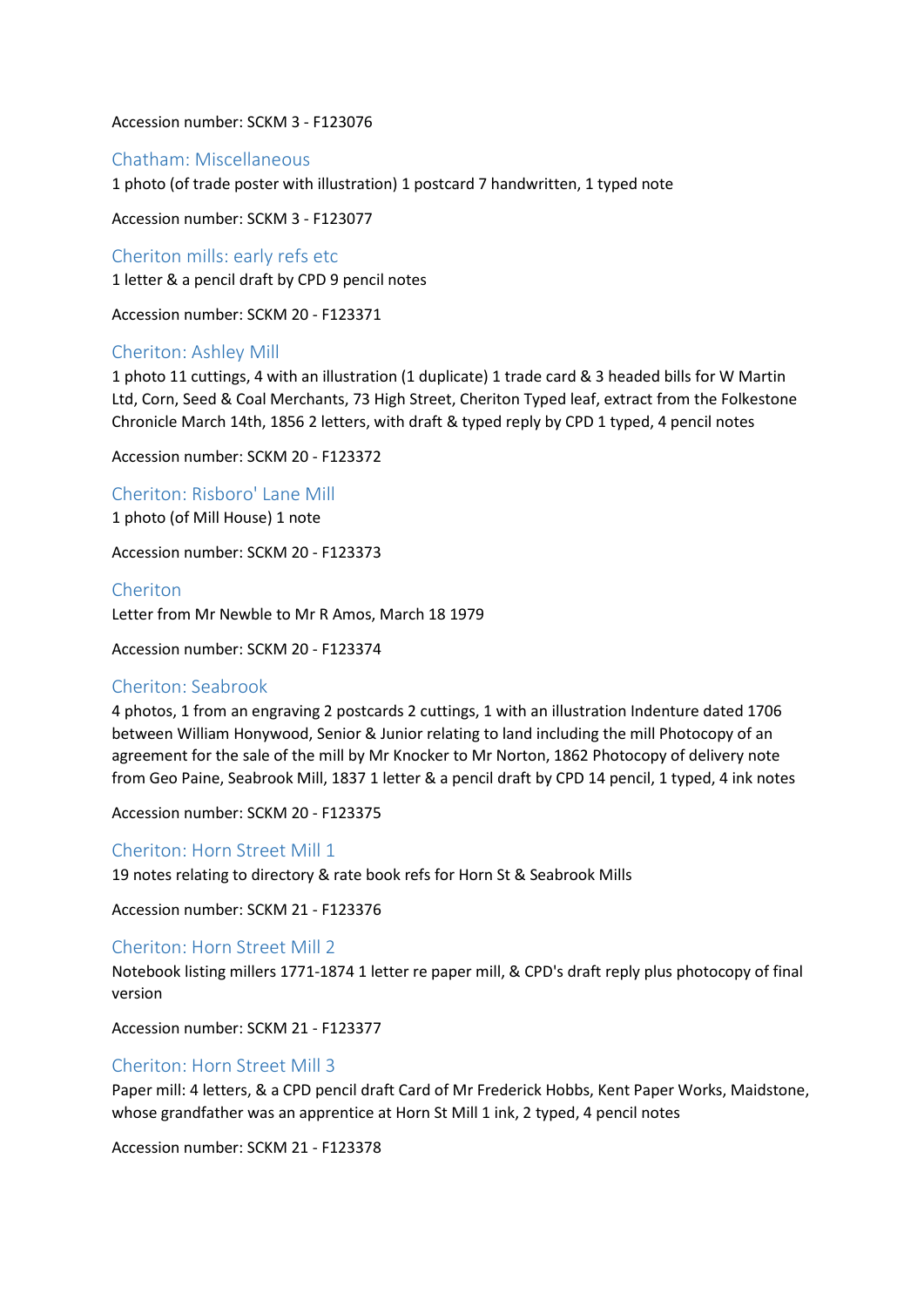## Cheriton: Horn Street Mill 4

Corn mill: Ink copy of notes on the mill by W Martin, 1924, Union Assurance Society Ltd Extracts from title deeds 1952 2 cuttings 4 letters 2 photocopies from the Horton Collection, Hythe Archives Headed bill of Swoffer & Co, millers, Dover Rd, Folkestone, 1915 9 pencil, 2 typed, 1 ink notes 3 leaves, typed, copies of material from the Folkestone Chronicle re estate of Jesse Pilcher, 1873

Accession number: SCKM 21 - F123379

## Cheriton: Horn Street Mill 5

Minor items (6 letters, a card, & a draft by CPD 1 cutting 1 pencil plan 1 ink, 2 pencil notes)

Accession number: SCKM 21 - F123380

Cheriton: Horn Street Mill 6 Chronology (4 pages in pencil covering 1771-1943)

Accession number: SCKM 21 - F123381

## Cheriton: Horn Street Mill 7 - Demolition 1961

5 cuttings, 3 with an illustration Letter with draft by CPD & the reply 3 leaves in pencil "Notes on the progress of the destruction of Horn St Mill Aug-Sept 1961" 5 leaves in pencil with notes on the machinery, rough plans of the interior

Accession number: SCKM 21 - F123382

## Cheriton: Horn Street Mill 8

32 photos Article "The wheels that grow silent" from Milling, June 23, 1961 2 cuttings with an illustration 4 letters, 2 postcards. Leaf of pencil notes Oct 28, 1939 Copy of letter buying 3 seed crushing stones, Jan 10 1873

Accession number: SCKM 21 - F123383

## Cheriton: Horn Street Mill 9

25 photos 1 postcard Trade cards from Alden's Clearance & Demolition, 43 Horn St 14 pencil, 2 ink notes

Accession number: SCKM 21 - F123384

Chevening: Chipstead 1 typed, 3 pencil notes

Accession number: SCKM 3 - F123078

Chiddingstone 1 photo 3 postcards 2 handwritten notes

Accession number: SCKM 3 - F123079

Chilham 5 photos 1 postcard (3 copies) 3 cuttings with illustration 1 ink, 1 typed note

Accession number: SCKM 4 - F123080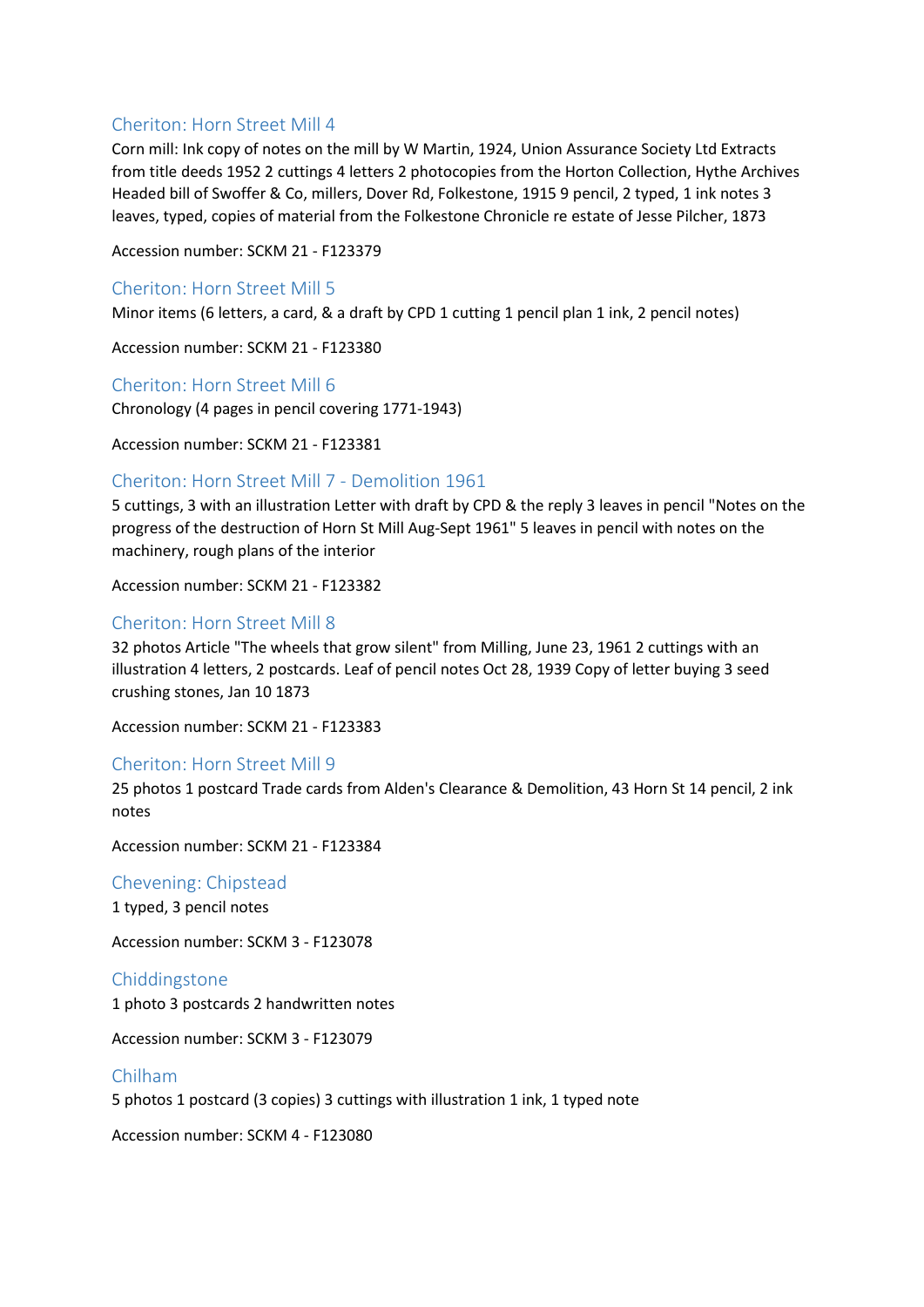## Chilham

13 handwritten notes

Accession number: SCKM 4 - F123081

## Chillenden

15 cuttings, 12 with an illustration 8 handwritten or typed notes

Accession number: SCKM 4 - F123082

Notes: see also D.W. Muggeridge Collection of Mill Photographs ; see also CP Davies (SCKM 42)

## Chillenden

37 photos, inc 16 putting up the sweeps summer 1939 2 postcards 2 pencil notes

Accession number: SCKM 4 - F123083

## Chislehurst

1 ink, 2 pencil notes

Accession number: SCKM 4 - F123084

#### Chislet

7 photos 1 postcard 1 cutting 1 typed, 11 handwritten notes

Accession number: SCKM 4 - F123085

Notes: see also Muggeridge Collection of Mill Photographs

## Cliffe

Sale catalogue for the Corn windmill, June 26th 1861 3 handwritten notes

Accession number: SCKM 4 - F123086

#### Cobham

1 photo

Accession number: SCKM 4 - F123087

Notes: see also Muggeridge Collection of Mill Photographs

#### Cowden

1 photo, map of Cowden Furnace 1743, from KCC Archives Office 1 cutting 2 handwritten notes

Accession number: SCKM 4 - F123088

## Cranbrook: Common

2 photos 2 pencil, 2 typed notes

Accession number: SCKM 4 - F123089

Notes: see also Muggeridge Collection of Mill Photographs

## Cranbrook: Hockridge etc

Hockridge Mill (1 mill delivery note 1873 1 typed, 4 handwritten notes) Hartridge (1 typed, 3 handwritten notes) Pailey (1 photo, 1 typed note) Watermill etc (3 photos, 4 handwritten notes)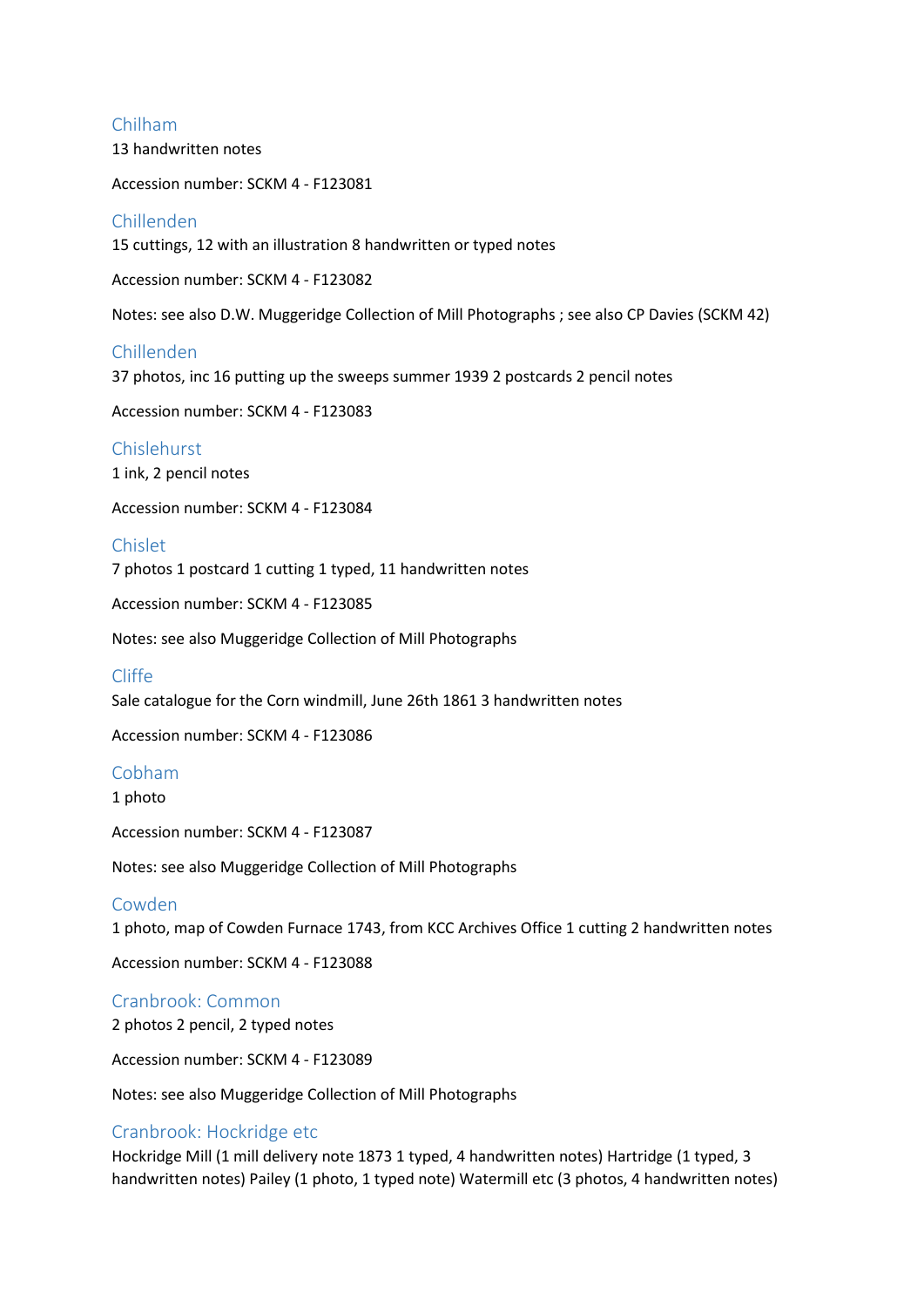#### Accession number: SCKM 4 - F123090

#### Cranbrook: Millers

9 handwritten notes

Accession number: SCKM 4 - F123091

#### Cranbrook: Union Mills (minor items)

Leaflet by S E Electricity Board "Talking of windmills" with illustration of Union Mill (2 copies) 3 cuttings 1 letter 7 ink, 5 pencil notes

Accession number: SCKM 23 - F123401

#### Cranbrook: Union Mills (stationery)

Paper bag advertising Russell & Son, Cranbrook, Flour & Corn Millers, with an illustration 3 copies of a Cash price list for the same, with an illustration (prices not added) Headed bill paper, with an illustration, for the same, dated 1930s

Accession number: SCKM 23 - F123402

## Cranbrook: Union Mills (restoration ca 1950-60)

4 copies of the illustrated appeal leaflet 1 photo (Workers on the restoration) 60 cuttings, 34 with illustration (many duplicates) SPAB poster "The sweeps of Cranbrook turn again", July 23rd 1960 Minutes of meetings 1953-6 of the Committee for the Preservation of Rural Kent (3 sets of minutes & 1 extract) 1 SPAB circular 1 note

Accession number: SCKM 23 - F123403

#### Cranbrook: Union Mills (significant items)

Headed paper for Russell & Son, Cranbrook & for Joseph Barron, Milling Engineer, Leeds 2 cuttings with illustration List of postcards in small album (See SCKM 24) 4 pencil, 3 typed, 1 ink notes

Accession number: SCKM 23 - F123404

#### Cranbrook: Union Mills

7 page pencil "Notes arising from your letter of 18 Aug 1984" by CPD, with photocopies

Accession number: SCKM 23 - F123405

Cranbrook: Union Mills (staff)

3 cuttings

Accession number: SCKM 23 - F123406

#### Cranbrook: Union Mills (Misc illustration)

6 photos 13 postcards (duplicates see SCKM 24) 2 SPAB greetings cards with illustration 1 xmas card with line drawing 11 cuttings with an illustration

Accession number: SCKM 23 - F123407

#### Cranbrook: Miscellaneous

Booklet "Watermills and windmills of Cranbrook" by C C R Pile issued by the Cranbrook & District Local History Society (2 copies, 1954 & 1979 rep) 8 leaves information on the Dobell family & Cranbrook in general, collected by J S P Buckland, 1986 3 leaves in pencil 1 pencil note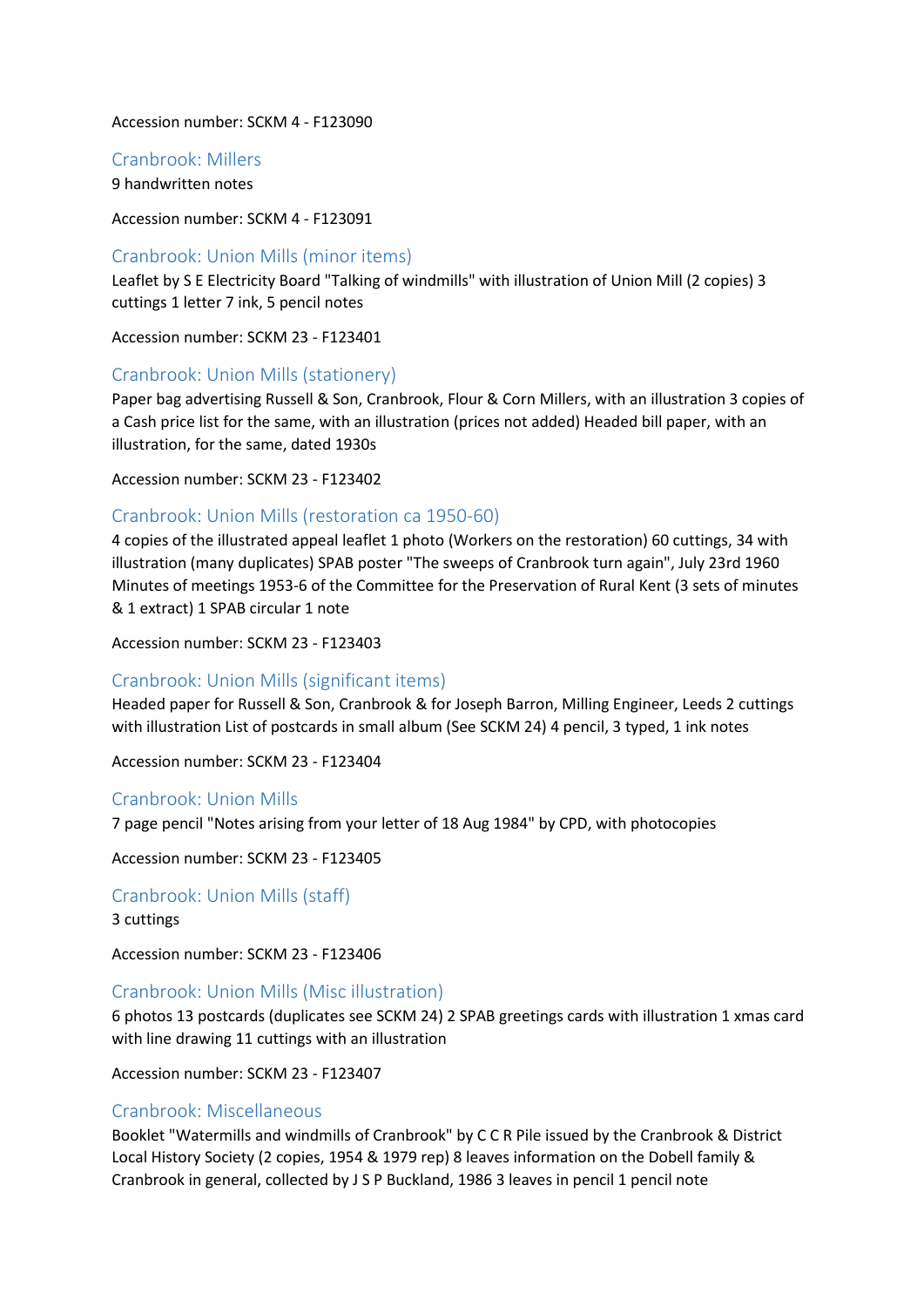Accession number: SCKM 23 - F123408

## Cranbrook: Union Mills

A photographic retrospect: compiled by C P Davies, 1962 (39 illustration)

Accession number: SCKM 24 - F123415

## Crayford

1 postcard Article "The silk mills at Crayford" by A Cumfrey, from Bygone Kent, Sept 1984 1 cutting with portrait Foots Cray (1 photo 1 typed, 5 handwritten notes) 5 handwritten notes

Accession number: SCKM 4 - F123092

## Crockham Hill

1 pencil note

Accession number: SCKM 4 - F123093

Cudham

1 ink note

Accession number: SCKM 4 - F123094

Darenth

1 photo 2 typed, 7 handwritten notes

Accession number: SCKM 4 - F123095

## Dartford

3 photos 6 postcards 5 cuttings, 1 with an illustration Letter from Daren Ltd, Millers & advertising sheet, 1942 5 handwritten notes

Accession number: SCKM 4 - F123096

## Dartford

Powder mills (Trade card dated in ink 6.4.1827 , 11 handwritten notes) Corn mills (8 typed, 3 handwritten notes) Directory refs etc (6 handwritten notes) Slitting mill (3 handwritten notes) John Hall's mill (1 ink, 2 typed notes) Paper mills (4 typed, 9 handwritten notes) Oil mill (5 handwritten notes) Brent windmill (1 postcard, 3 handwritten notes) 1 misc ink note

Accession number: SCKM 4 - F123097

See also CP Davies millwrights (SCKM 39.5)

Deal: Great Mill, North End etc

3 photos 6 typed, 7 pencil, 3 ink notes

Accession number: SCKM 25 -F123409

#### Deal: Sandown

3 photos 1 postcard 2 engravings (1 photo duplicate) 1 photo of a book illustration 3 pencil notes

Accession number: SCKM 25 - F123410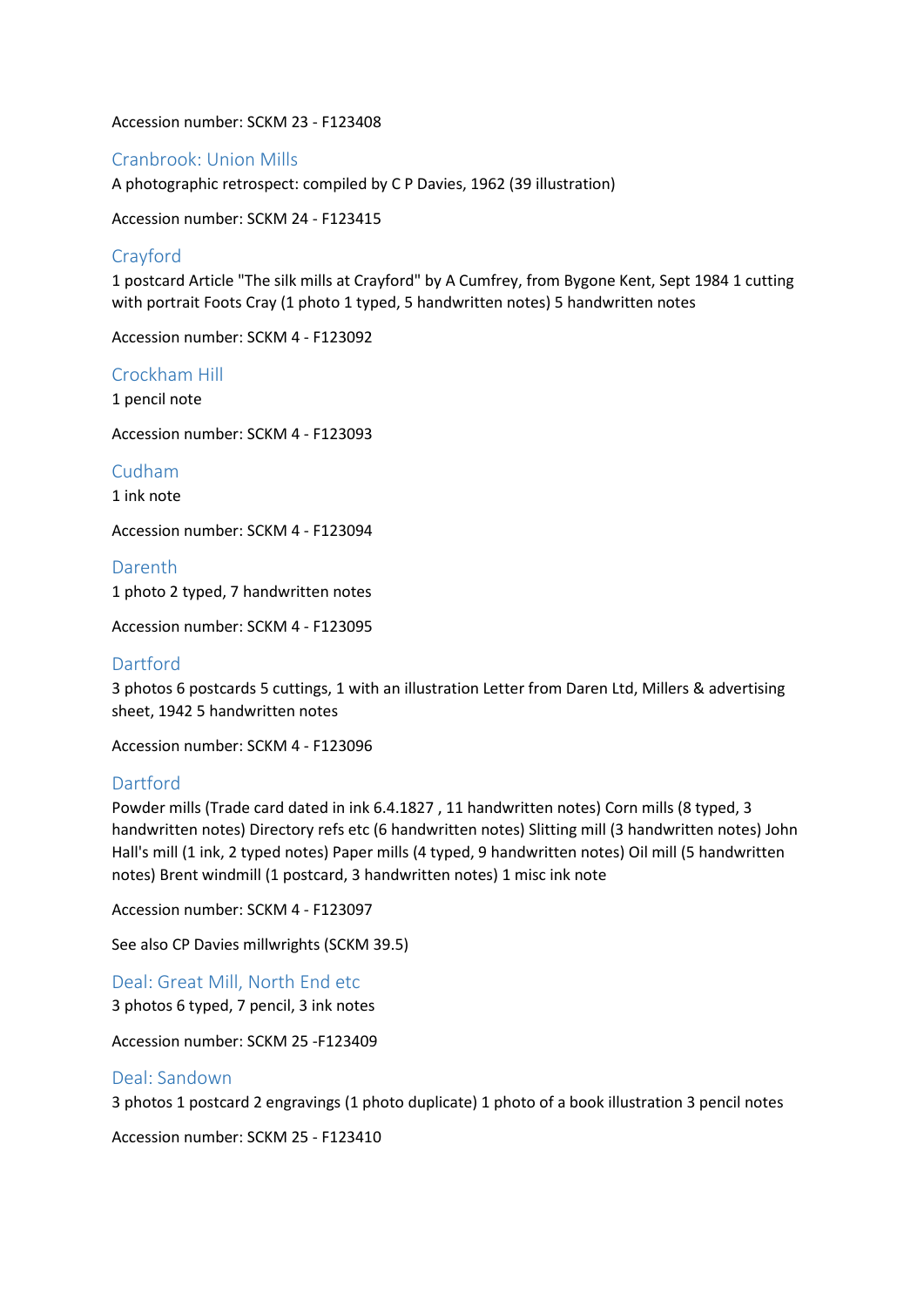## Deal: Upper Deal Mill

2 photos 2 postcards 4 pencil, 2 ink notes

Accession number: SCKM 25 - F123411

Deal: Walmer Road mill 1 typed, 2 ink notes

Accession number: SCKM 25 - F123412

Deal: Wellington Mill 5 photos 1 cutting (obit) 1 pencil, 2 ink notes

Accession number: SCKM 25 - F123413

## Deal: Miscellaneous

Pencil list of millers from directories Typed extract from "Past & present" by H S Chapman, 1890 2 leaves in ink from "General view of the agriculture of the County of Kent" by John Boys, 2nd ed, 1813 1 typed, 3 ink 6 pencil notes

Accession number: SCKM 25 - F123414

Davington 5 handwritten notes

Accession number: SCKM 4 - F123098

#### Denton, Gravesend

1 pencil note

Accession number: SCKM 4 - F123099

Denton, nr Canterbury 4 pencil notes

Accession number: SCKM 4 - F123100

#### Deptford

Tide mill (5 handwritten notes) Victualling yard (2 pencil notes) Miscellaneous (7 pencil notes 1 photo from print)

Accession number: SCKM 4 - F123101

#### Ditton

1 typed, 5 handwritten notes

Accession number: SCKM 4 - F123102

## Doddington

2 photos 2 postcards 2 leaflets from the Periwinkle Press (on site of mill) 2 handwritten notes

Accession number: SCKM 4 - F123103

Notes: see also Muggeridge Collection of Mill Photographs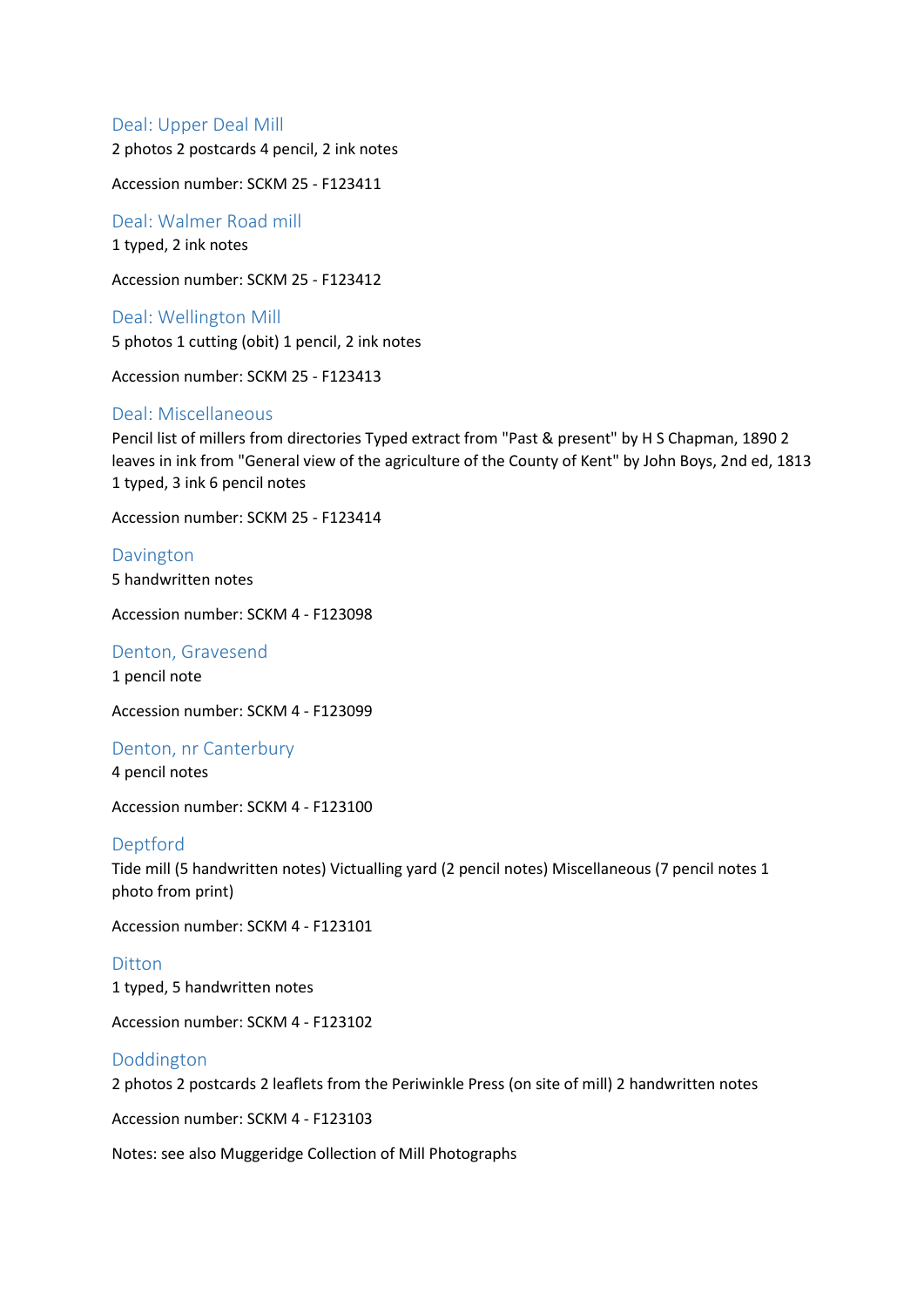## Dover mills: Crabble Mill restoration

1 photo (from cutting) 45 cuttings, some with illustration 6 letters to CPD, with 2 typed draft replies, 4 handwritten drafts Heritage Year 1975. Kent Bulletin no.3, with 31 lines on Crabble Mill Crabble Mill, by Charles Connel: booklet [8]p, 3 copies Crabble Mill history: booklet, 13p, issued by Dover District Council Invitation card to re-opening May 24th 1973 Poster advertising mill issued by Dover District Council

Accession number: SCKM 45 - F123554

Dover mills: National Union of Millers

2 copies of photo of a group of millers (from p.c.?)

Accession number: SCKM 45 - F123555

Dover mills: National Union of Millers Original linen banner

Accession number: SCKM 45 - F123556

Dover steam mills 1 letter 1 pencil, 1 ink note

Accession number: SCKM 45 - F123557

Dover spice mill, Biggin St

1 pencil leaf of notes

Accession number: SCKM 45 - F123558

## Dover Castle wind mill

10 typed leaves extracted from Exchequer Accounts 1 letter, 1 ink draft 1 pencil note

Accession number: SCKM 45 - F123559

## Dover mills: Limekiln St Oil Mill

2 cuttings (1 with illustration) 5 letters to CPD, 4 drafts 1 traced plan of Oil Mills 1850-1 Obituary for Walter Thomas Haydon, reprinted from the Mill-Stone, July, 1924 Photocopy of headed bill for Dover Oil Mill, "Bought of Joseph Walker", 1847 12 pencil, 5 ink, 5 typed notes

Accession number: SCKM 45 - F123560

## Dover mills: Kingsford's Buckland Brewery

21 photos, 2 of an 1862 illustration in County Advertisements? 6 cuttings with illustration 2 letters 2 pencil leaves, 14 pencil, 3 ink notes

Accession number: SCKM 45 - F123562

## Dover mills: Harding's Buckland Brewery

14 photos (1 of a watercolour) 1 postcard 2 cuttings 4 letters Copy of "The Brewing Trade Review",Jan 1963 with the article "The end of a brewery" by John Mannering pp64-5 (with 2 illustration) 2 fire policies issued to E Mannering by the Royal Exchange Assurance, 1913 & 1917 re Wellington Brewery (each with letters included) Particulars & conditions of sale of land & property "formerly the Wellington Brewery", 27th April 1905 (with plan) Letter to E Mannering confirming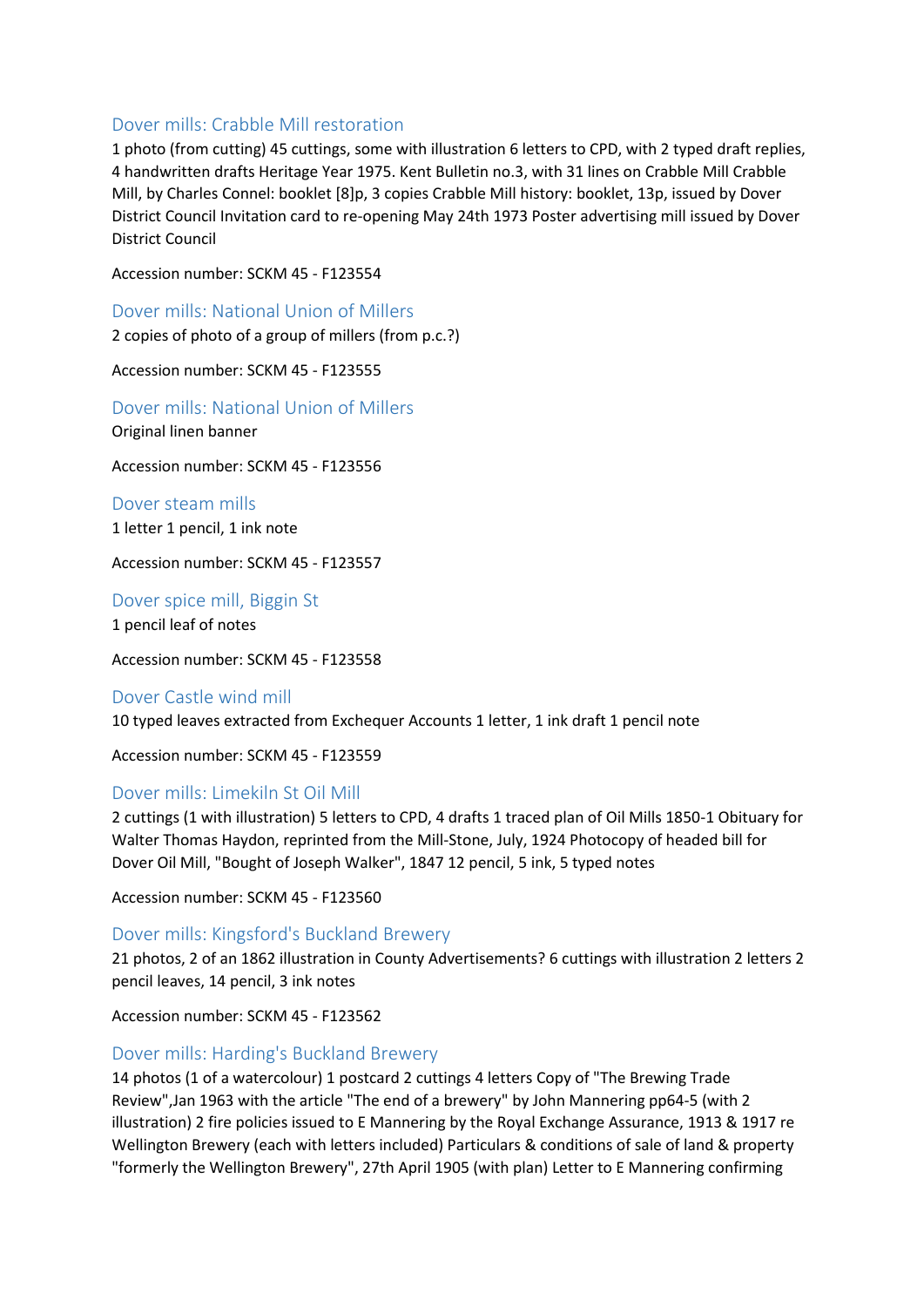purchase of Buckland Brewery & premises Nov 10 1913 Letters & documents re a dispute over land by the brewery, & access to it, owned by Mrs Harding & her heirs 4 pencil, 1 ink note

Accession number: SCKM 45 - F123563

## Dover mills: Miscellaneous

Photocopy of illustration of Kingsford's Buckland Brewery from S E Railway Guide, 1830 Photocopy of Dover map ca 1830, with windmill marked at Buckland 2 pencil notes

Accession number: SCKM 45 - F123564

## Dover mills: Buckland Bridge

3 photos 24 cuttings (9 with an illustration) Tracing of plan of paper mill from 1850-1 1 letter Wiggins, Teape invoice, Apr 16, 1936 Ashdown & Hobday invoice dated Sept 5 1885 Letter from Council to Messrs Mannering re fire at Wiggins, Teape, Aug 10 1906 Letter from Wiggins, Teape, April 20 1942 1 typed, 8 ink & 18 pencil notes

Accession number: SCKM 46 - F123565

## Dover mills: Bushy Ruff Mill

1 cutting (obit) 6 letters, 3 pencil drafts by CPD Hand drawn map of Chilton and Bushey Ruff, from 1849 Tithe Commutation Survey Plan In memoriam card for Edward Macdonald, interred at Buckland Cemetery, May 22nd, 1888 5 pencil leaves on the paper mill 2 pages in ink Leaf in pencil on the Alkham Valley mills 10 pencil notes, 1 photocopied note

Accession number: SCKM 46 - F123566

## Dover mills: J.G. Harman on Bush Rough Paper Mill

2 letters 5 typed leaves (extracts from Dover Telegraph 1856 Justices Minutes 1856) Traced plan of Bush Rough from 1871 OS map

Accession number: SCKM 46 - F123567

## Dover mills: Crabble Flour Mill

10 photos 11 postcards 10 cuttings (5 with an illustration) Headed paper "Buckland and Crabble Flour Mills" with list of deliveries? Unused copies of 1870s delivery notes Typed copy (6 leaves) of indenture between Edward Ferrers and Francis Phelips, 1610 4 pencil leaves on Crabble Mill Typed material from the Inventory Nov 30 1843, and the original agreement of the same date 11 pencil, 2 ink, 2 typed notes

Accession number: SCKM 46 - F123568

## Dover mills: Crabble Paper Mill

1 photo of 1821 survey plan 1 cutting 4 letters 2 leaves & 6 notes in pencil

Accession number: SCKM 46 - F123569

## Dover mills: Kearsney Corn Mill

3 copies of photo of mill workers 1 postcard 2 pencil, 1 typed leaf, 1 ink, 2 pencil notes

Accession number: SCKM 46 - F123570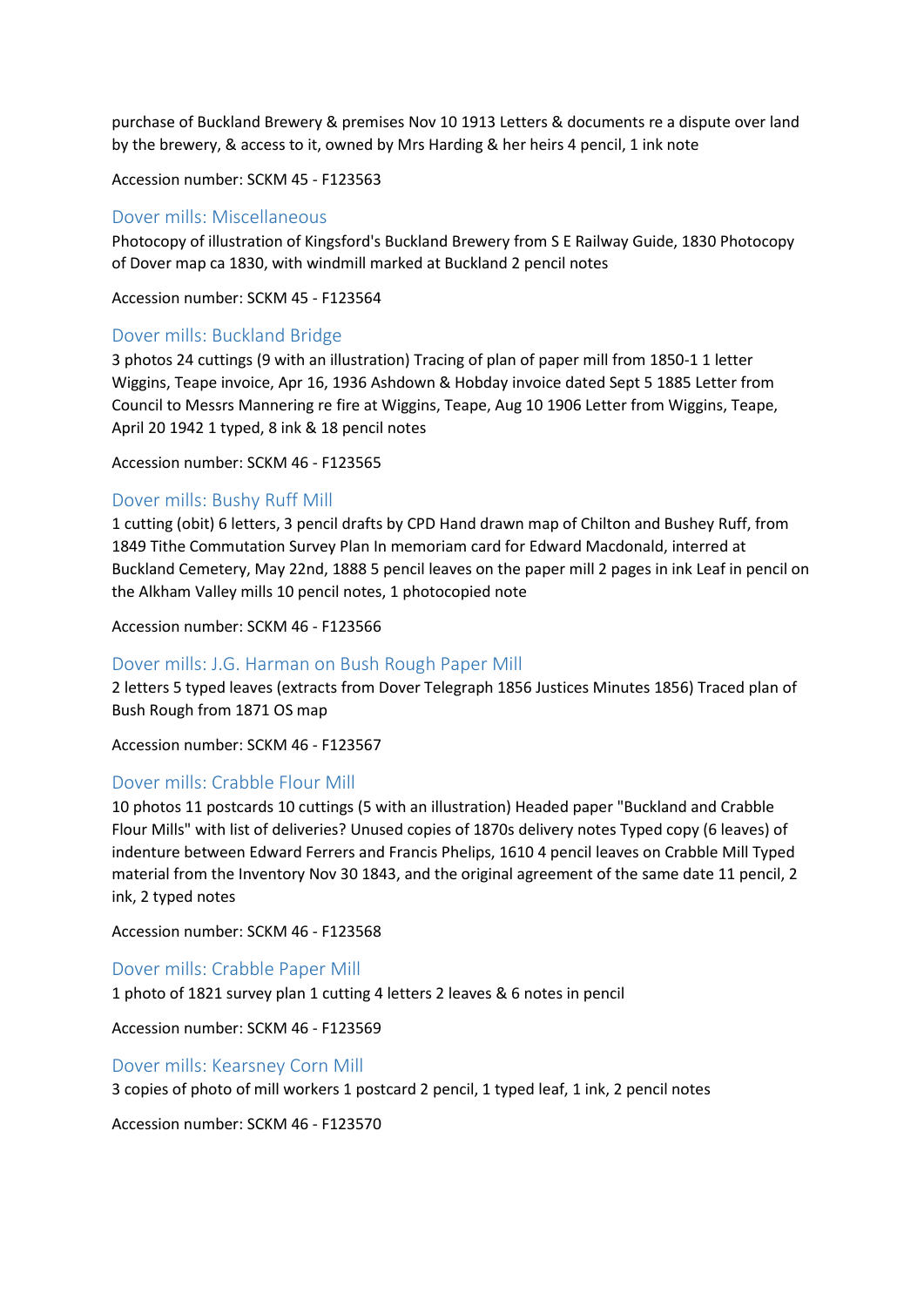## Dover mills: River Paper Mill

5 photos (inc portrait, plan) 2 postcards 10 cuttings (6 with an illustration) 17 pencil, 8 ink leaves, 5 ink, 1 typed, 11 pencil notes

Accession number: SCKM 46 - F123571

Dover mills: Section introductions, River-Kearsney

1 ink, 4 pencil notes

Accession number: SCKM 46 - F123572

## Dover mills: Temple Ewell

8 photos 1 postcard 19 cuttings (6 with an illustration) 2 letters, 1 pencil draft Photo of ad for Ewell Flour Mill 1889 9 leaves, 10 pencil, 3 typed, 3 ink notes

Accession number: SCKM 46 - F123573

#### Dover mills: Mannerings Buckland Mill downstream to Town Mill: Introduction

Early paper-mills in Kent by Alfred H Shorter: Reprinted from Notes & Queries, July 21, 1951, 5p 1 typed, 2 pencil notes on John Carr and Nicholas Baker 6 leaves of pencil notes 29 pencil, 7 ink notes

Accession number: SCKM 47 - F123574

#### Dover mills: Lower Buckland

10 photos (with 2 typed notes) 1 postcard 19 cuttings (6 with an illustration) Letter from E Mannering dated March 8 1930 Bill on Buckland and Crabble Flour Mills headed paper 2 traced plans, with 1 pencil, 1 ink note Letter from CPD to Mr Mannering with queries re Crabble Mill on separate sheet to which Mannering has added replies 6 ink, 4 pencil notes re Henry Pain 22 leaves of pencil notes 21 pencil, 2 ink notes

Accession number: SCKM 47 - F123575

#### Dover mills: Buckland, Oil Mill site

5 leaves in pencil, inc 1 drawing 2 pencil notes

Accession number: SCKM 47 - F123576

Dover mills: Spring Gardens Paper Mill

1 photo 4 letters, with pencil notes attached to 2 1 traced plan 1 ink, 13 pencil notes

Accession number: SCKM 47 - F123577

#### Dover mills: Stembrook

1 photo 3 postcards 1 cutting In memoriam card for George Brace died Oct 2 1892 1 traced plan Photocopy of ad for Brace & Son from Pike's Dover Blue Book 1889 6 leaves in pencil 12 pencil, 7 ink notes

Accession number: SCKM 47 - F123578

#### Dover mills: Town Mill

10 photos, with typed note 2 cuttings 3 letters, with a pencil draft by CPD Photocopy of ad for Hogben & Son 26 leaves of notes, chiefly pencil 1 typed, 5 ink, 16 pencil notes

Accession number: SCKM 47 - F123579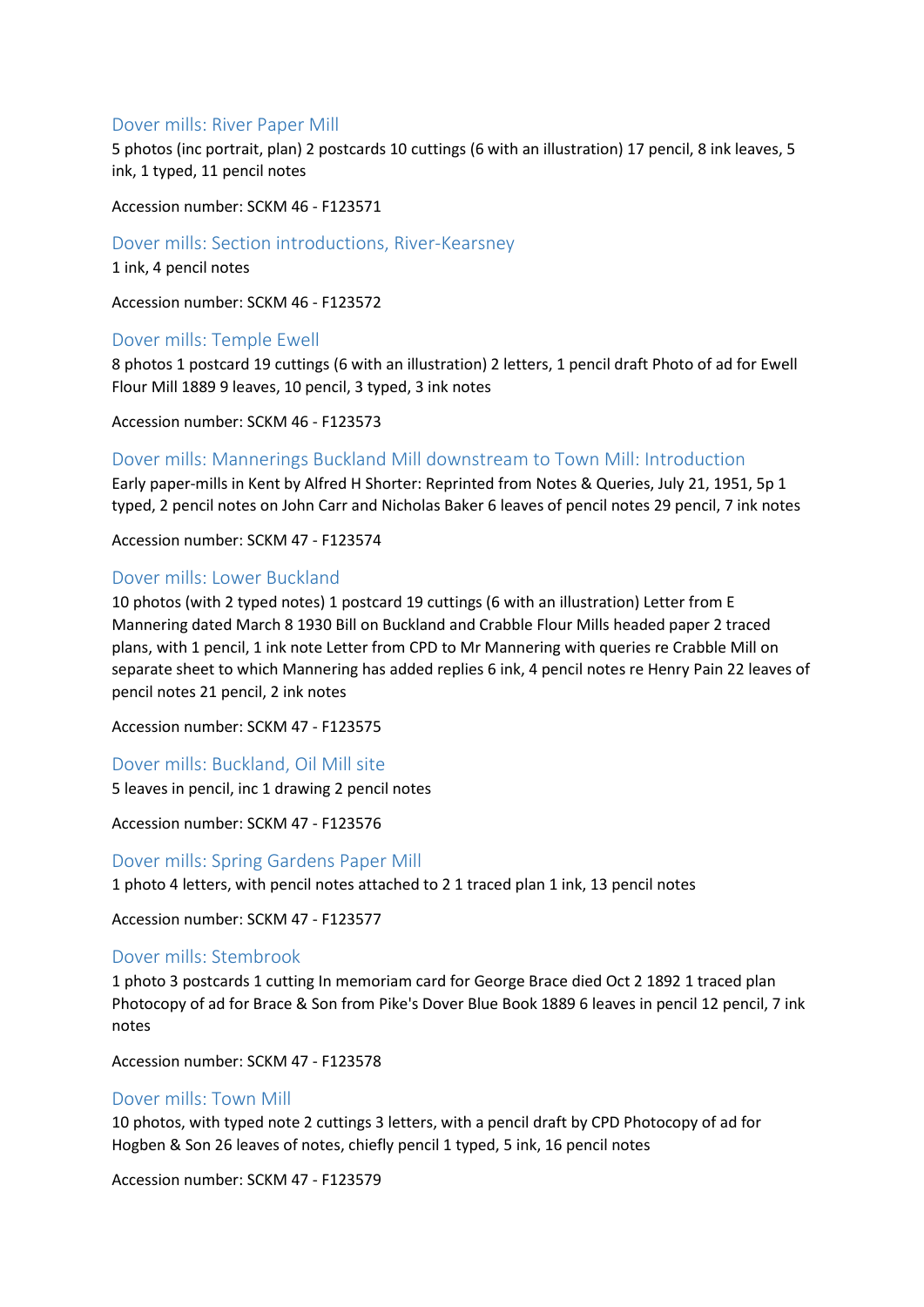## Dover mills: Charlton 1

2 cuttings (1 an ad from 1861 in photocopy) Printed card signed by the Chitty family re registration as G W Chitty & Co Ltd July 1906 Typed list of Schedule of deeds & documents relating to Charlton Mill 1799-1864 Notes on search in Companies Register on the East Kent Flour Mill & Bakery Co Ltd 5 letters from G W Chitty & Co to CPD 1951, with 2 pencil drafts by CPD 2 traced plans 14 leaves of notes, chiefly pencil 24 pencil, 5 ink notes

Accession number: SCKM 47 - F123580

## Dover mills: Charlton 2

7 photos, with a typed note 2 postcards 18 cuttings (8 with an illustration) 4 letters Advertising card for Chitty's Superlative Self-raising Flour Article on G W Chitty & Co reprinted from Milling, Dec 20 1930

Accession number: SCKM 47 - F123581

Downe

Cutting & note re the "Worm Stone" in Darwin's garden at Down House

Accession number: SCKM 4 - F123104

#### Dungeness: Wind pump

1 postcard

Accession number: SCKM 4 - F123105

Dunton Green 3 handwritten notes

Accession number: SCKM 4 - F123106

Dymchurch 1 photo 1 cutting 17 handwritten notes

Accession number: SCKM 4 - F123107

Eastling 1 cutting 1 letter 1 ink, 2 pencil notes

Accession number: SCKM 5 - F123108

#### Eastry

4 photos 2 postcards 15 cuttings (7 with an illustration) 3 letters 1 memorandum from H H Clark, Eastry miller, 1 Aug 1942 6 pencil notes

Accession number: SCKM 5 - F123109

Notes: see also Muggeridge Collection of Mill Photographs

#### Eastry: Miscellaneous

Steam mill (1 photo, 1 note) Early refs (11 handwritten or typed notes) Seed mill, oil mill? (9 handwritten notes) 2 letters 6 handwritten notes

Accession number: SCKM 5 - F123110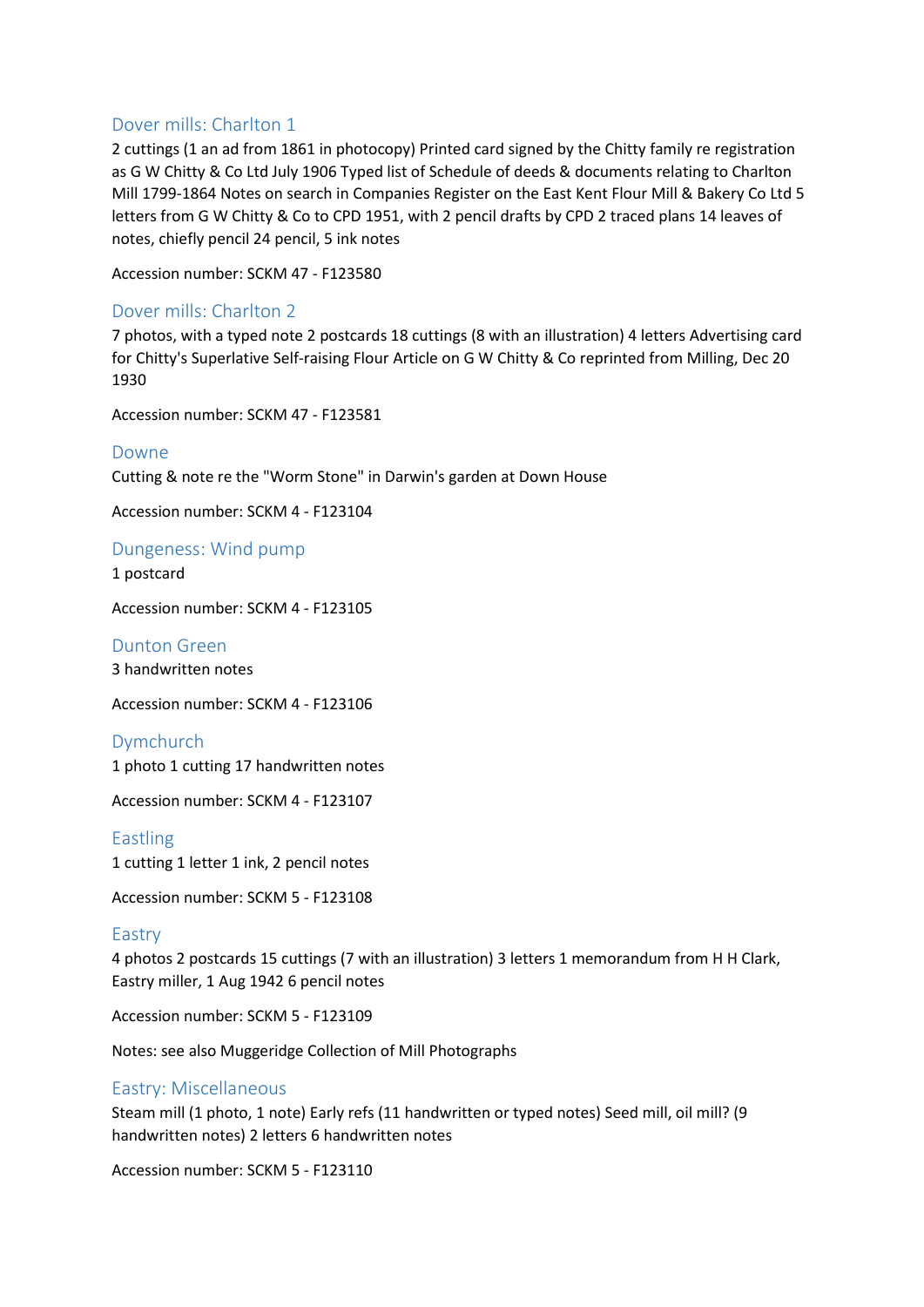## Edenbridge: Haxted Mill

1 photo, 2 postcards 2 printed leaflets 2 cuttings, 1 with an illustration 1 letter 1 article from Kent Archaeological Rescue

Edenbridge: Windmill, Mill Hill

9 notes (5 postcards) 1 pencil note

Accession number: SCKM 5 - F123111

Notes: see also Muggeridge Collection of Mill Photographs

## Egerton

3 photos 1 postcard 1 cutting with an illustration 1 letter 9 handwritten or typed notes

Accession number: SCKM 5 - F123112

Notes: see also Muggeridge Collection of Mill Photographs; photographs by HES Simmonds in CP Davies Collection (SCKM 43)

## Elham

3 photos 8 postcards 4 cuttings, 3 with an illustration 1 letter 1 photocopy from "Abstract of title to the unsettled portions of the Acrise Estate 1910" 4 handwritten or typed notes

Accession number: SCKM 5 - F123113

Elham 20 handwritten or typed notes

Accession number: SCKM 5 - F123114

Elmsted

7 letters 13 handwritten notes

Accession number: SCKM 5 - F123115

Notes: see also Muggeridge Collection of Mill Photographs

## Erith

3 photos (from illustration in "Milling" 6 June 1903) 2 cuttings 1 photocopy of article by Peter Harrison "Four generations of water flour millers in N W Kent", in Magazine of N W Kent Family History Society, Oct 1979 1 pencil note Northumberland Heath mill (2 photos, 1 pencil note)

Accession number: SCKM 5 - F123116

Eynesford: Paper mill etc

1 photo 1 postcard 4 cuttings, 1 with illustration 1 ink note

Accession number: SCKM 5 - F123117

East Farleigh: Coxheath mill etc 5 pencil , 3 ink notes

Accession number: SCKM 5 - F123118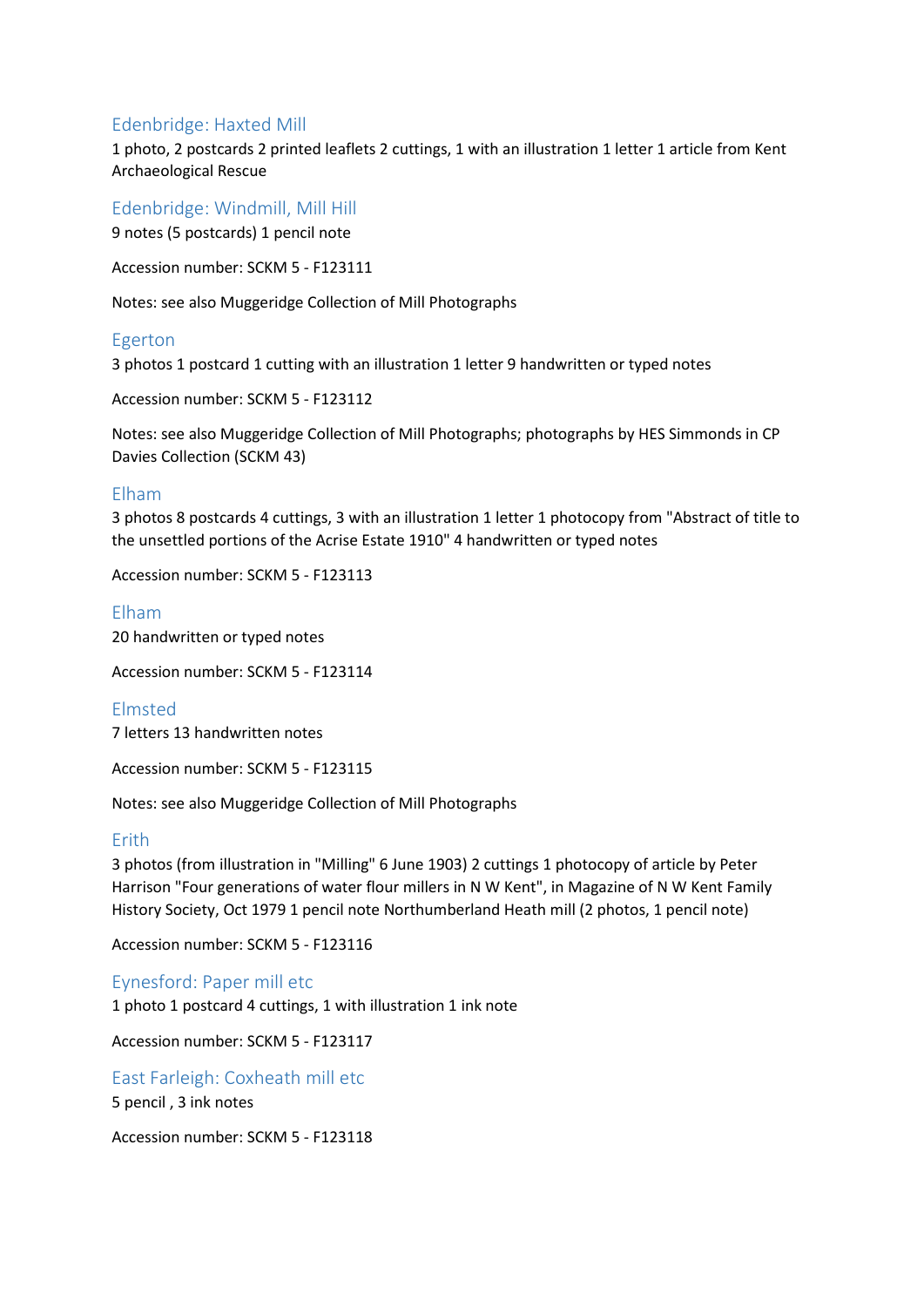## West Farleigh: Tutsham oil mill

1 postcard of site 2 engravings 1 letter 5 pencil notes

Accession number: SCKM 5 - F123119

#### Farningham

1 photo 2 postcards 1 cutting 6 handwritten or typed notes

Accession number: SCKM 5 - F123120

#### Faversham: Gillett's strike 1921

1 TGWU leaflet 1 letter from the Dock, Wharf, Riverside & General Workers' Union to Messrs Mannering, flour millers, Dover, Dec 22, 1921

Accession number: SCKM 26 - F123416

Faversham: Map & directory refs

1 ink, 10 pencil notes

Accession number: SCKM 26 - F123417

Faversham: Refs to millers 1 ink, 5 pencil notes

Accession number: SCKM 26 - F123418

Faversham: Unlinked refs & misc 8 pencil, 2 ink notes

Accession number: SCKM 26 - F123419

#### Faversham: Powder mills etc

Leaflet "The Chart Gunpowder Mills, St Ann's" issued by the Faversham Society, 1967 1 cutting 5 letters, 1 with traced plan 1 typed, 3 ink, 6 pencil notes (includes notes on the water corn mill)

Accession number: SCKM 26 - F123420

#### Faversham: Powder mills (cuttings & illustration)

11 postcards (some duplicates) Photo from drawing of the machinery 15 cuttings, 4 with illustration 2 pencil notes

Accession number: SCKM 26 - F123421

Faversham: Powder mills (notes) 1 typed, 7 ink, 34 pencil notes

Accession number: SCKM 26 - F123422

Faversham: Pumping mill 5 photos 1 postcard 1 pencil note

Accession number: SCKM 26 - F123423

#### Faversham: Steam mill

2 photos 1 postcard (2 copies) 1 cutting 4 ink, 5 pencil notes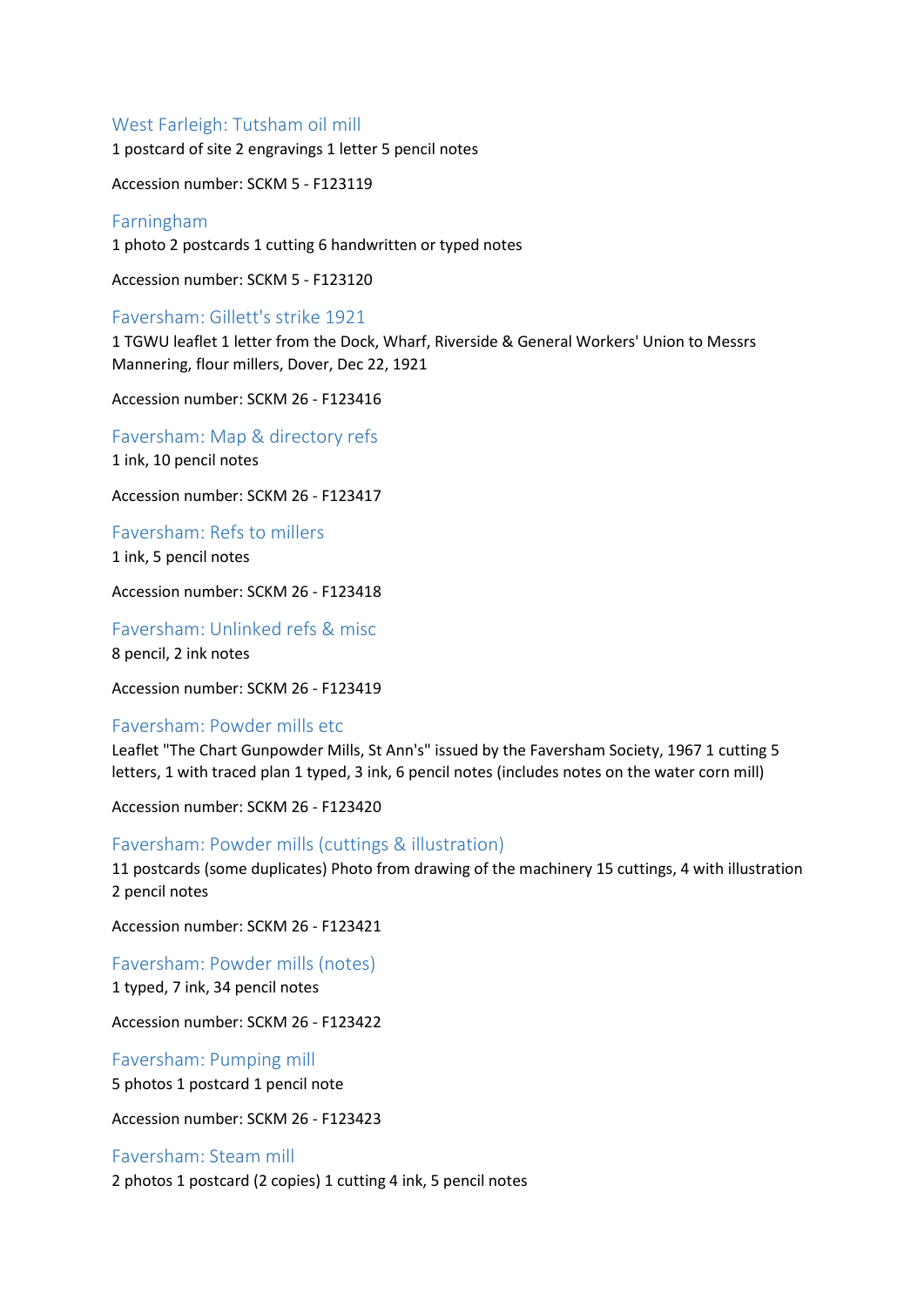Accession number: SCKM 26 - F123424

## Faversham: Miscellaneous

Photocopy, Faversham Races in Mill Field, 1790 9 ink, 1 pencil, 2 typed notes

Accession number: SCKM 26 - F123425

## Folkestone: Early refs & unlinked

Bill from William Tite, Corn, Hay & Straw Merchant, May 31 1922 2 typed leaves "Folkestone mills on Greenwood's Map of Kent 1821" 4 typed leaves from Folkestone Municipal Accounts 20 pencil, 2 ink notes

Accession number: SCKM 27 - F123426

## Folkestone: Millers

5 leaves Rate Book extracts 3 leaves Churchwarden Accounts 1764-79 2 leaves Borough of Hythe voters' lists 1832 & 1848 3 pages, transcript "Form of the paper to be subscribed by millers", 1803 Directory lists (5 notes) Bill, Folkestone Flour Co., 1915 1 ink, 15 pencil notes

Accession number: SCKM 27 - F123427

Folkestone: Imaginary mills 5 cuttings Draft of letter by CPD

Accession number: SCKM 27 - F123428

## Folkestone: Bradstone Mill

14 photos (1 of a water-colour, 1 of map dated June 1840) 7 cuttings, 2 with illustration Ink draft of letter to Folkestone Herald by CPD 1 typed, 6 ink, 33 pencil notes

Accession number: SCKM 27 - F123429

Folkestone: Bradstone Mill 1 photo 8" by 6"

Accession number: SCKM 27 - F123430

Folkestone: Windmill Cottages, Charlotte St

1 letter 1 pencil note

Accession number: SCKM 27 - F123431

#### Folkestone: Dover St

4 pencil leaves, extracts from H E S Simmon's notes from the Royal Exchange Fire Insurance Registers Photocopy of p10 of the ms by G H Cooper "Notes on the Jinkings family" 1 ink, 2 typed, 11 pencil notes

Accession number: SCKM 27 - F123432

## Folkestone: Windmill near viaduct

1 engraving, 1845 1 postcard & 1 illustration mounted on card = the water colour by John Constable 1833 4 cuttings, 1 with an illustration Pencil draft & typed letter by CPD to the Kentish Express, 1953 2 pencil notes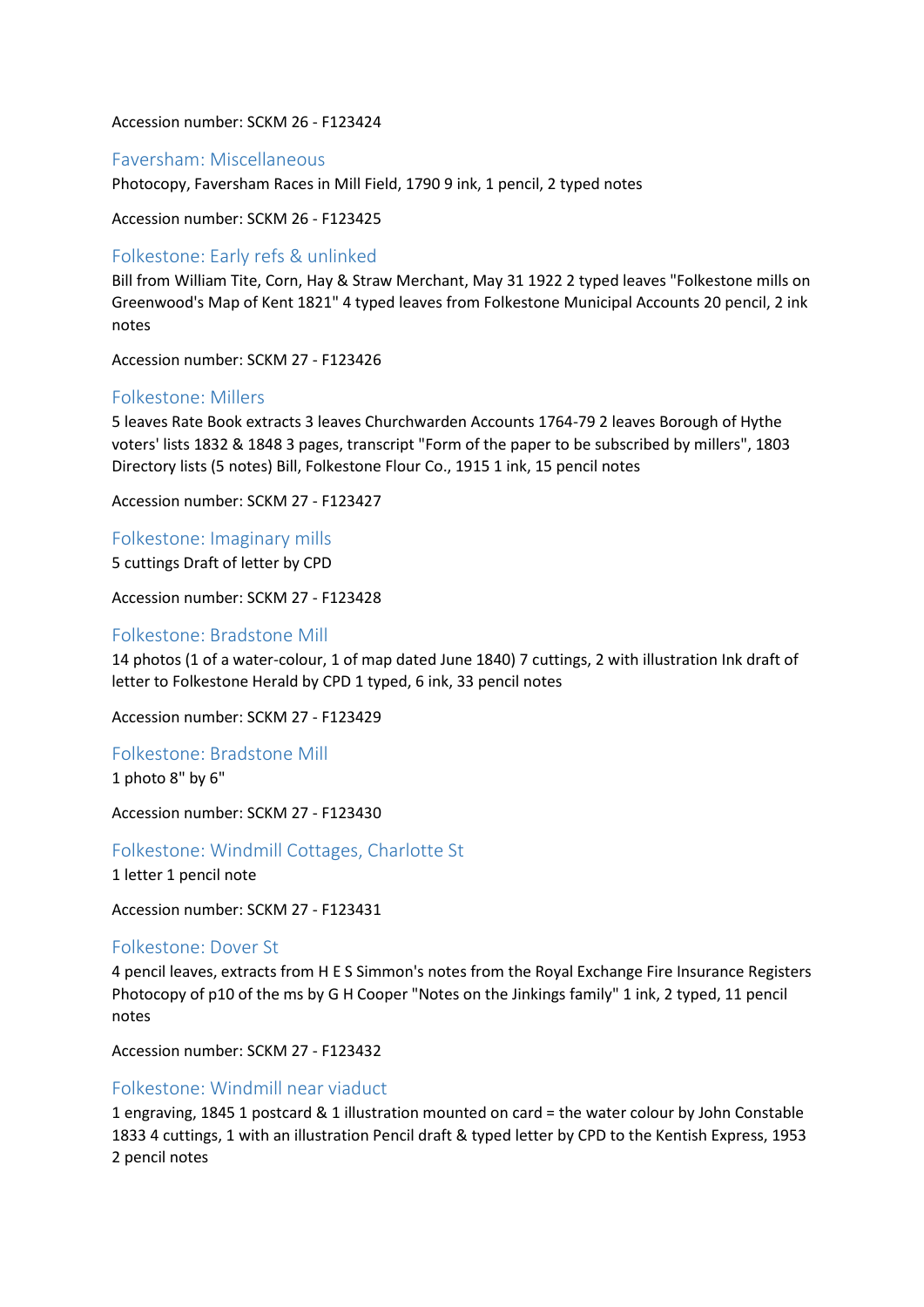Accession number: SCKM 27 - F123433

## Folkestone: Stace family

Pencil draft of CPD letter to Mrs Helen Stace & her reply & subsequent postcard Copy of a letter to Mrs Roland Rees nee Teresa Stace, March 26 1879 6 pencil, 6 ink notes

Accession number: SCKM 27 - F123434

## Folkestone: Millfield Mill

5 photos (1 from a sketch) 1 postcard Bankruptcy documents from Kent County Court re William Marsh, miller, April 1887 7 cuttings, 3 with illustration Flour bag for "Lesco" Folkestone, with illustration 1 letter Mourning card for Robert Dawson died Sept 10, 1897 (with 5 pencil notes & a cutting) 36 pencil, 6 ink, 2 typed notes

Accession number: SCKM 28 - F123435

## Folkestone: Sandgate mills

3 photos (1 duplicate) 1 letter 3 ink, 1 typed notes (re Brissenden's windmill, Mill Lane, pumping mill at Taylor's baths, saw mill)

Accession number: SCKM 28 - F123436

#### Folkestone: Sewer water wheel

1 photo of a water wheel in a sewer at Slade (?) to break up sewage

Accession number: SCKM 28 - F123437

#### Folkestone: Wind pumps

5 photos 1 cutting

Accession number: SCKM 28 - F123438

## Folkestone District: Some notes on the wind, water & steam mills of the Folkestone District: compiled by Peter Davies (1938)

Includes photos & picture postcards of Bradstone Mill Estate (1 rough tracing) Dover St Mill, Folkestone Bradstone Mill (3 photos, 1 postcard, 1 cutting)Dover St Mill (1 colour greetings card, 1 rough tracing) Millfield Mill Sandgate Mill (2 photos) Horn Street Watermill Cheriton (4 photos, 1 cutting, 1 rough plan) Risborough Lane, or Endbrook Mill, Risborough (5 loose pencil notes) Ashley Mill, Cheriton (4 postcards, 1 cutting 1 ink & 2 loose pencil notes)

The album also gives typed & ink notes on all the above named mills

Accession number: SCAM 6 - F123898

## Fordcomb

2 photocopies from Kelly's 1878 & 1882 9 handwritten notes

Accession number: SCKM 5 - F123121

## Frindsbury

1 photo of Prospect Hill mills 13 handwritten notes on windmills 5 notes on oil mill

Accession number: SCKM 5 - F123122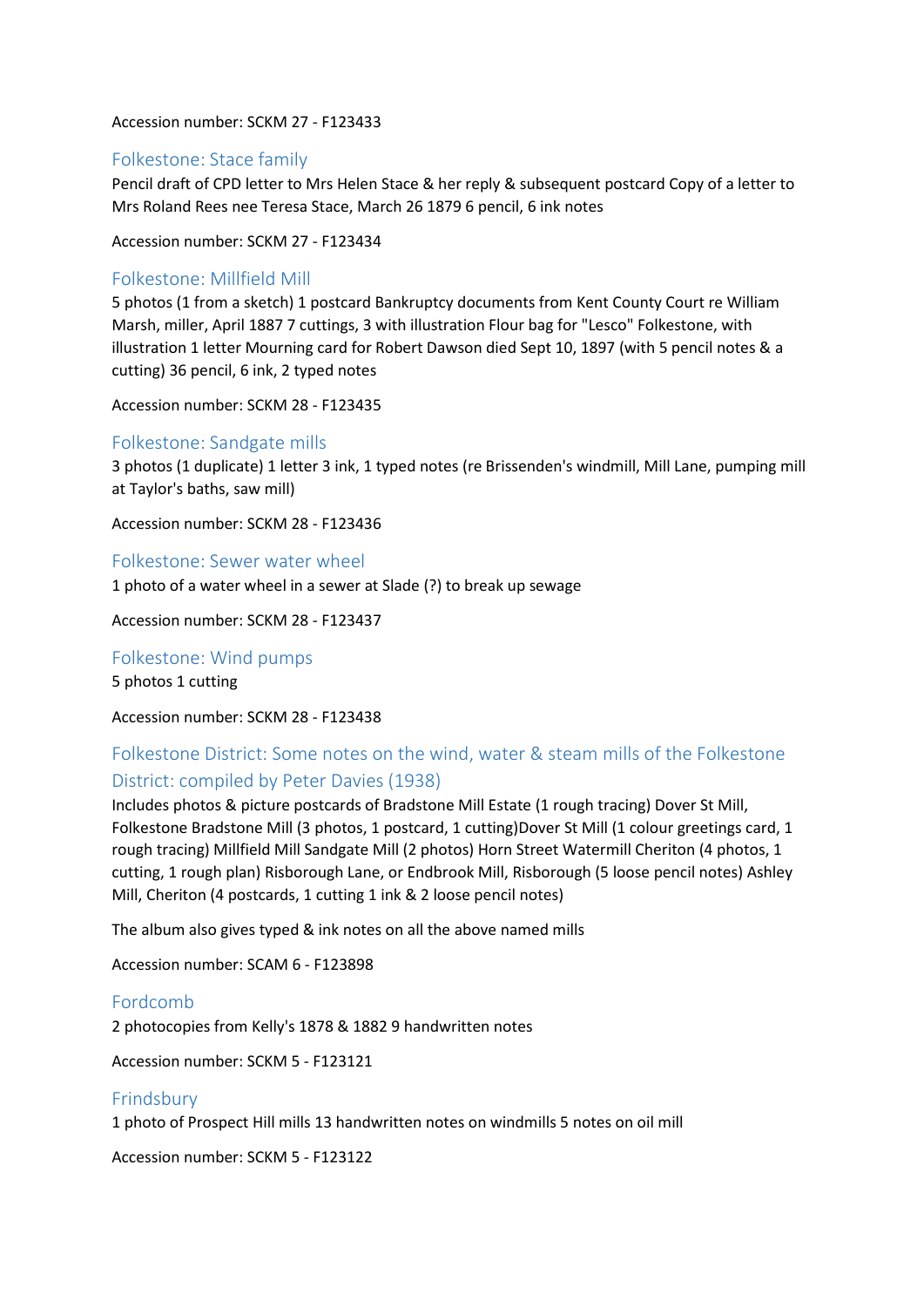Notes: see also Muggeridge Collection of Mill Photographs

Frittenden: Maplehurst 4 photos 2 postcards 2 cuttings 14 handwritten notes

Accession number: SCKM 5 - F123123

Notes: see also photographs by HES Simmonds in CP Davies Collection (SCKM 43)

Frittenden: Post mill etc

5 photos 3 postcards 1 cutting 4 handwritten notes

Accession number: SCKM 5 - F123124

Gillingham 4 photos 4 pencil, 2 ink notes

Accession number: SCKM 6 - F123125

Gillingham: Oil mill Handwritten extracts from J Stedman's ledger 1829-1849 (16 sides) 1 letter 4 handwritten notes

Accession number: SCKM 6 - F123126

#### Goudhurst

5 photos 1 postcard 5 cuttings, 4 with an illustration 9 handwritten notes Windmills other than Hope (2 photos)

Accession number: SCKM 6 - F123127

See also Kent Millwrights SCKM 38.1

#### Gravesend: Milton Northfleet

1 cutting 9 letters 12 handwritten or typed notes 2 pencil maps

Accession number: SCKM 6 - F123129

Gravesend: Steam Mill 2 pencil notes

Accession number: SCKM 6 - F123130

#### Gravesend: Windmill Hill

1 photo 5 cuttings, 3 with an illustration 11 pencil notes

Accession number: SCKM 6 - F123131

#### Greenwich

3 notes

Accession number: SCKM 6 - F123132

Groombridge

2 photos 1 pencil note

Accession number: SCKM 6 - F123133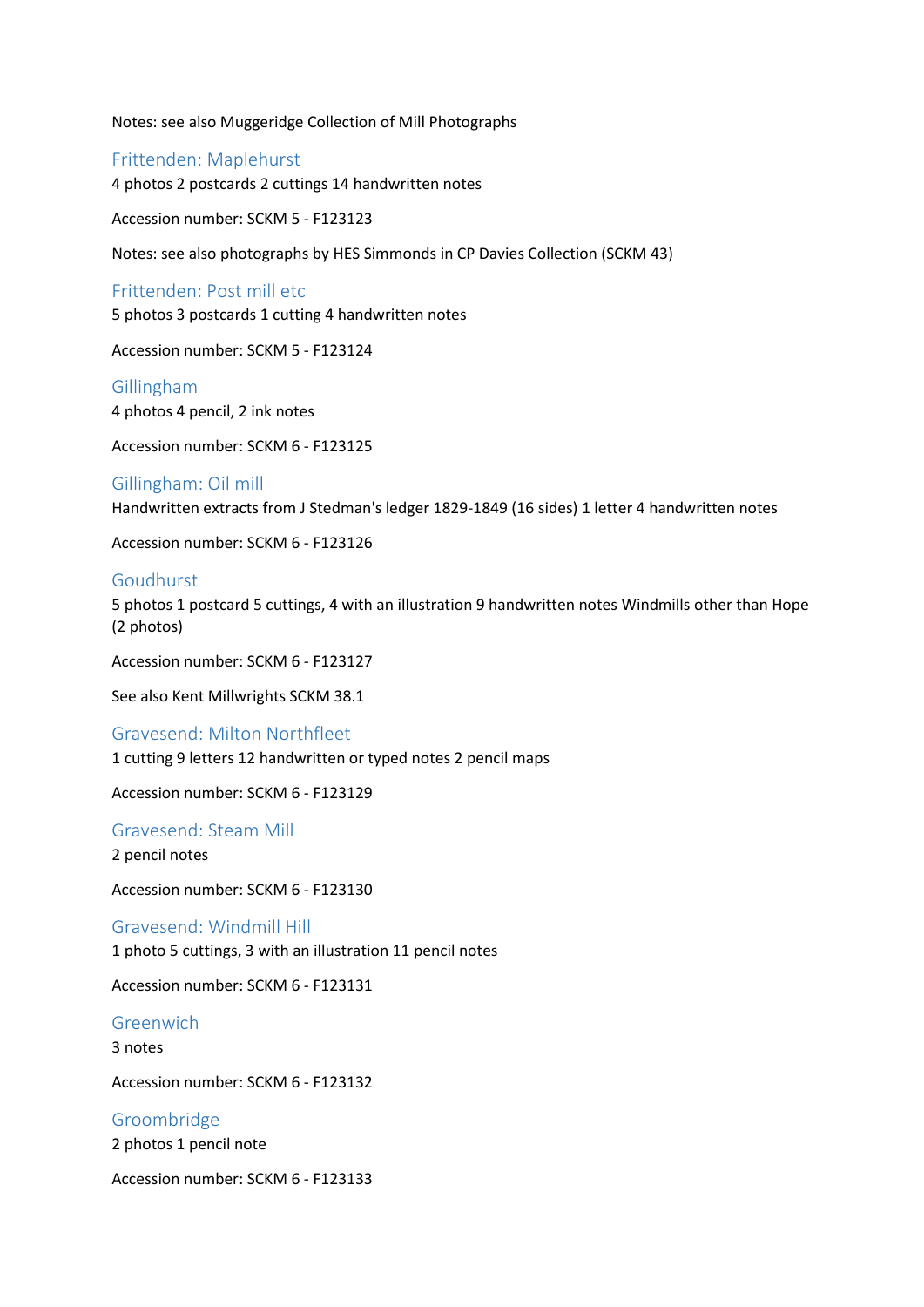#### Guston

9 photos 4 postcards 9 cuttings, 6 with an illustration 7 handwritten or typed notes

Accession number: SCKM 6 - F123128

See also the Donald W. Muggeridge Collection of Mill Photographs

Hadlow 1 photo 1 ink, 4 pencil notes

Accession number: SCKM 6 - F123134

Halstow, Lower 3 photos 1 ink, 7 pencil notes

Accession number: SCKM 6 - F123135

## Harrietsham

1 photo 3 postcards 2 cuttings, 1 with an illustration 9 handwritten notes

Accession number: SCKM 6 - F123137

See also photographs by HES Simmonds of Polhill Mill and Fairbourne Mill in CP Davies Collection SCKM 43

## Harbledown

3 pencil, 2 ink notes

Accession number: SCKM 6 - F123136

Hartlip 1 ink, 1 typed, 2 pencil notes

Accession number: SCKM 6 - F123138

#### Hawkhurst: Waghorn

1 postcard (of Nightingale's mill) 3 letters 1 photocopy 1 pencil sketch 1 cutting 1 pencil note (chiefly concerning Otto Waghorn who ran the mill for 40 years)

Accession number: SCKM 6 - F123139

#### Hawkhurst: Furnace Mill & misc

Handwritten extracts from W. Warren's inventory book re Furnace Mill (5 sides) 6 handwritten or typed notes

Accession number: SCKM 6 - F123140

See also photographs by HES Simmonds in CP Davies Collection SCKM 43

#### Hawkhurst: Slip Mill

4 photos 3 postcards 2 cuttings 8 handwritten or typed notes

Accession number: SCKM 6 - F123141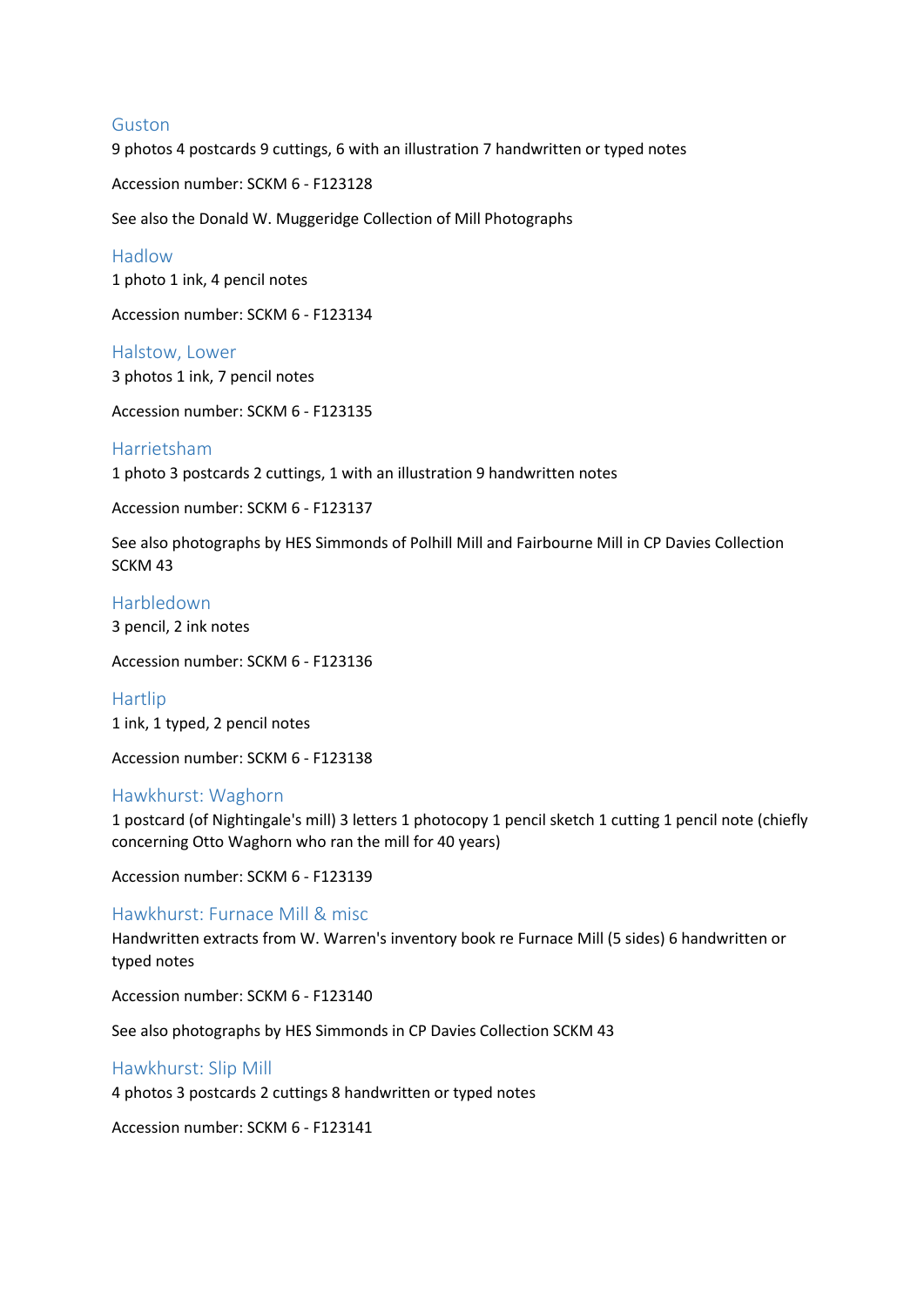## Hawkhurst: Paper Mills etc

7 handwritten notes

Accession number: SCKM 6 - F123142

## Hawkinge Hall

15 photos, including 7 of the ruins taken in 1963 1 postcard 4 cuttings, 2 with an illustration 17 handwritten notes, 1 typed note 4 letters, 3 in draft

Accession number: SCKM 6 - F123143

See also the Donald W. Muggeridge Collection of Mill Photographs

Hawkinge: Pay Street

1 cutting ( death of A J Freezer)

Accession number: SCKM 6 - F123144

Hawkinge: Wind engine at God's Providence

1 cutting

Accession number: SCKM 6 - F123145

Headcorn: Black Mill

1 photo 1 postcard 1 typed, 4 handwritten notes

Accession number: SCKM 6 - F123146

See also the Donald W. Muggeridge Collection of Mill Photographs

#### Headcorn: White Mill

16 photos (including 1 of Frank Pain) 5 postcards 2 cuttings (illustration) 1 letter 1 auction catalogue for the sale of the windmill, 1937 1 typed, 6 handwritten notes

Accession number: SCKM 6 - F123147

Headcorn: White Mill decay & demolition

2 photos 10 cuttings, 6 with an illustration 1 pencil note

Accession number: SCKM 6 - F123148

#### Herne

11 photos 11 postcards 1 Christmas card with an illustration 1 leaflet dated 1935 on fund-raising effort to make mill workable, with an illustration 1 A5 poster after restoration in 1986 2 letters 15 cuttings, 4 with an illustration 9 typed or handwritten notes

Accession number: SCKM 7 - F123149

See also the Donald W. Muggeridge Collection of Mill Photographs; CP Davies SCKM 42

#### Herne: Repairs 1971 etc

6 cuttings, 4 with illustration 2 letters Herne Society leaflet Heritage Year 1975 Kent Bulletin no 4 Herne Mill appeal leaflet with an illustration

Accession number: SCKM 7 - F123150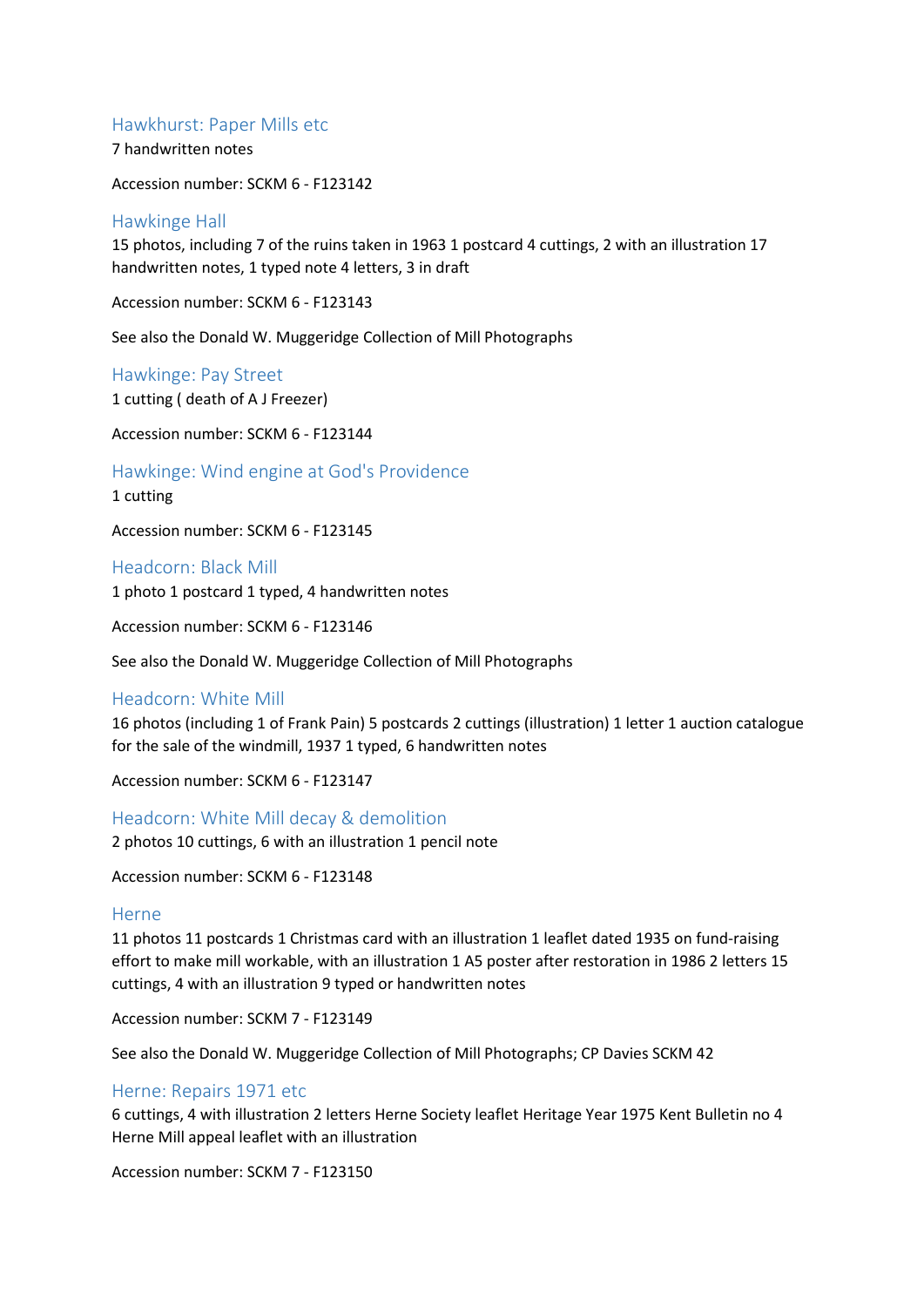#### Herne Bay

2 photos (3 copies of 1) 3 letters, 1 with typed note attached 1 cutting, showing an illustration from 1851 postcard 7 handwritten notes

Accession number: SCKM 7 - F123151

Hever

2 pencil notes

Accession number: SCKM 7 - F123152

Higham 5 photos 1 ink, 2 pencil, 4 typed notes

Accession number: SCKM 7 - F123153

See also the Donald W. Muggeridge Collection of Mill Photographs

#### High Halden

6 photos 8 postcards 1 cutting with an illustration 1 typed, 2 ink, 3 pencil notes

Accession number: SCKM 7 - F123154

See also the Donald W. Muggeridge Collection of Mill Photographs; Kent Millwrights SCKM 38.1

#### Hildenborough

3 photos 6 postcards 1 cutting 4 leaves in pencil 1 typed, 3 ink, 2 pencil notes

Accession number: SCKM 7 - F123155

See also the Donald W. Muggeridge Collection of Mill Photographs

## Hoath

1 postcard Photocopy of the chapter "The windmills" by B.D. Stoyel, from "Hoath and Herne - the last of the forest", K H McIntosh and H E Gough (editors), 1984 1 typed, 1 ink, 3 pencil notes

Accession number: SCKM 7 - F123156

#### Hothfield

1 typed, 3 pencil notes

Accession number: SCKM 7 - F123161

Notes: See also photographs by H.E.S. Simmonds of Hurst Mill & Hothfield Mill in C.P. Davies Collection SCKM 43

Hothfield: Potter's Corner

5 photos 1 postcard 1 cutting (obit) 1 typed, 14 handwritten notes

Accession number: SCKM 7 - F123162

#### Hollingbourne

1 photo (water course) 1 postcard 1 typed, 5 ink, 10 pencil notes

Accession number: SCKM 7 - F123157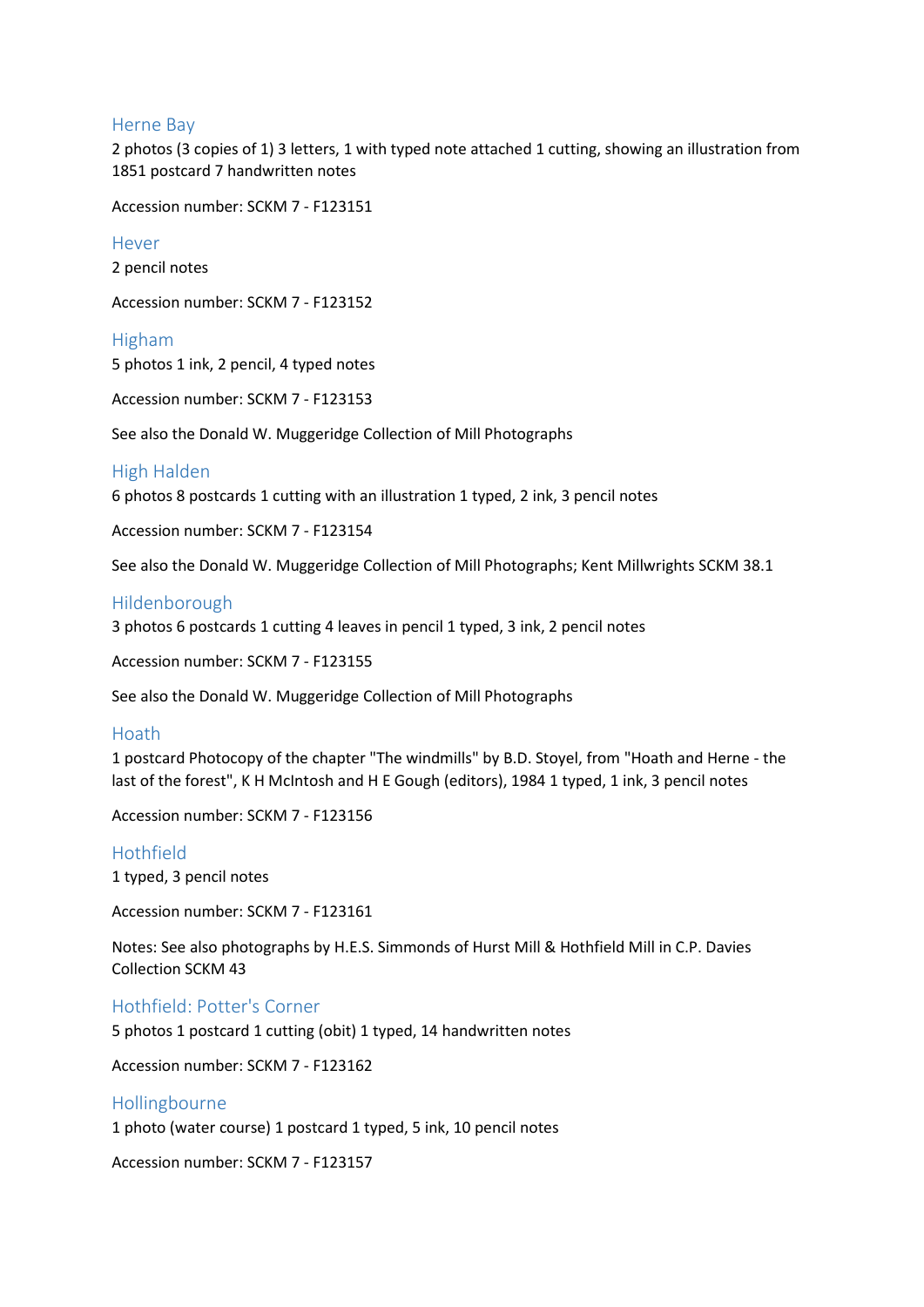See also photographs by HES Simmonds in CP Davies Collection SCKM 43

Hoo 1 photo 1 ink, 3 pencil notes

Accession number: SCKM 7 - F123158

## Horsmonden

2 photos (Furnace millpond- Ramshill mill) Bastardy order against Thomas Lambert Foreman, miller of Horsmonden, dated August 4 1850 Extracts from W Warren's inventory book (4 sides in ink) 1 typed, 1 ink, 3 pencil notes

Accession number: SCKM 7 - F123159

## Horton Kirby

1 photo 1 postcard 3 letters 1 cutting 1 ink, 4 pencil, 5 typed notes

Accession number: SCKM 7 - F123160

#### Hougham

10 photos, 4 postcards 5 cuttings, 3 with illustration 3 typed, 25 handwritten notes

Accession number: SCKM 7 - F123163

Hunton 4 pencil, 2 ink notes

Accession number: SCKM 7 - F123164

Hythe: Albion Mill 1 ink note

Accession number: SCKM 29 - F123439

#### Hythe: Burch's Mill

1 cutting 3 letters & 2 pencil drafts by CPD (1 letter with a pencil sheet "particulars of sale of Burch Mill" attached) Photocopy of trade note from Thomas Cobb, Corn Factor & Coal Merchant, Rendezvous St, Folkestone, dated July 18 1884 about the discharge of a cargo of coals 1 ink, 1 typed, 22 pencil notes

Accession number: SCKM 29 - F123440

Hythe: Burch's Mill (Illustrations)

16 photos (set of 7 with letter from sender) 2 postcards 3 ills from cuttings (1 portrait)

Accession number: SCKM 29 - F123441

#### Hythe: Lower Mill

Photo of Lower Mill and Stade Mill (2 copies), & note describing photo Photocopy of a solicitor's bill to Mr Tournay & Mr Janeway dated 1815 3 pencil, 1 typed, 4 ink notes

Accession number: SCKM 29 - F123442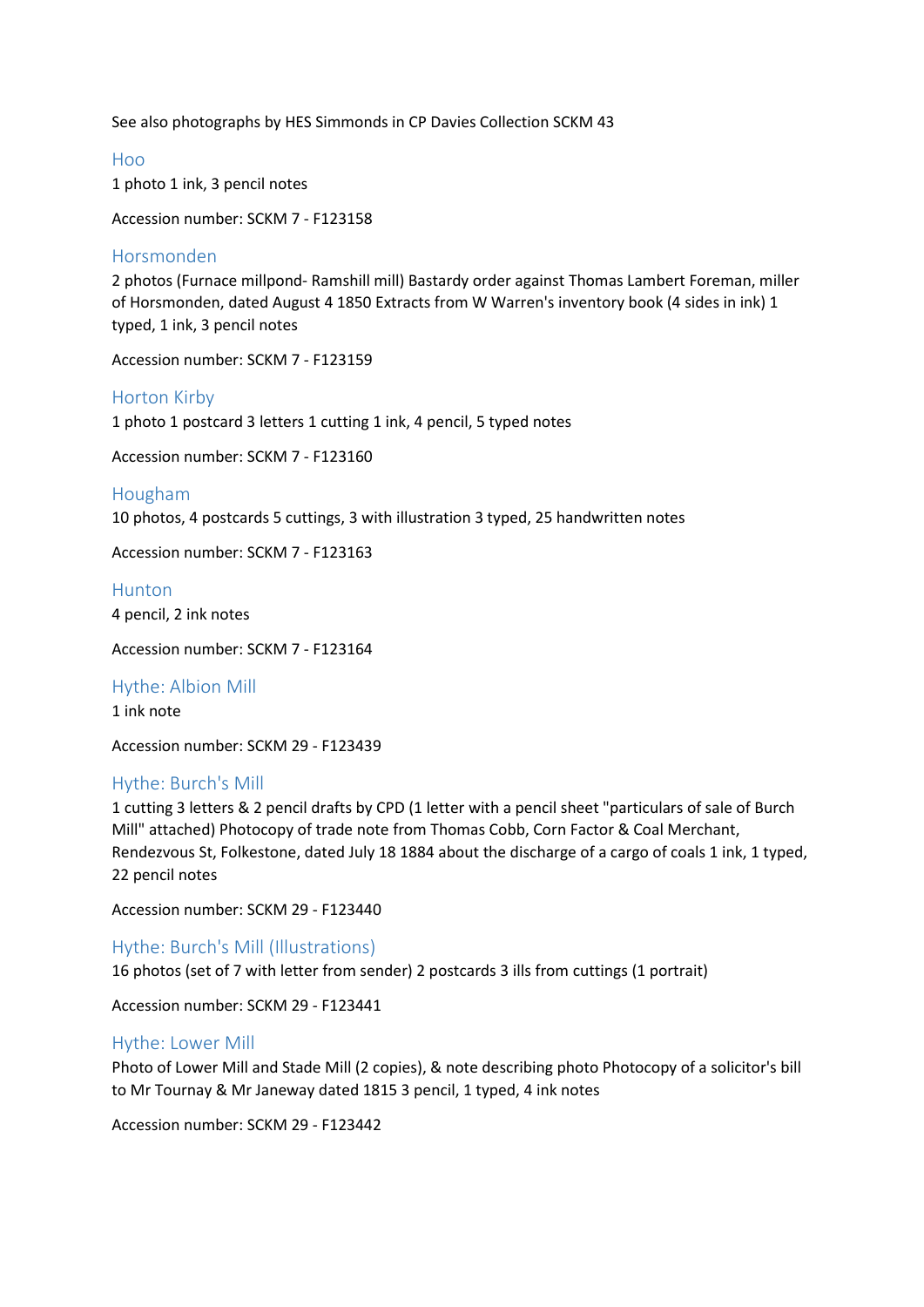## Hythe: Mark Lane Market Report

Document dated 31 May 1847, addressed to Josh Horton, Hythe giving current prices, in Britain and abroad, of grain, flour and seeds

Accession number: SCKM 29 - F123443

## Hythe: St Leonard's Road mills

8 photos (4 copies of 1) 1 letter & 2 postcards to CPD, draft of a letter from CPD to Miss Roper 2 page account of the great thunder storm of 1817 4 pencil notes about S Brown's being killed by lightning 10 pencil, 1 typed, 4 ink notes

Accession number: SCKM 29 - F123444

#### Hythe: Stade Mill

2 photos 2 postcards 1 letter to CPD dated 1936 7 pencil , 1 typed notes

Accession number: SCKM 29 - F123445

#### Hythe: Windmill St mills

2 photos Letter to CPD from Russell & Son (Cranbrook), Millers Trade card, J Horton & Sons, Albion Mills 6 pencil, 1 typed, & 2 ink notes

Accession number: SCKM 29 - F123446

Hythe: FB Horton's notes 3 letters dated 1942-3 1 pencil note

Accession number: SCKM 29 - F123447

## Hythe: Lists of millers etc

1 photo (sack stamp) 2 letters List of millers 1 hand drawn map, & 2 tracings of it, showing the positions of the mills Estate agent property description of Burch's Water Mill 4 pencil & 1 ink notes

Accession number: SCKM 29 - F123448

Hythe: Early refs 1 ink, 6 pencil notes

Accession number: SCKM 29 - F123449

Hythe: Unlinked 3 pencil & 1 typed notes

Accession number: SCKM 29 - F123450

Ickham: Seaton mill 1 postcard 7 pencil, 5 ink notes

Accession number: SCKM 7 - F123165

## Kennington

4 photos 6 postcards 1 cutting (2 copies) 1 typed, 6 ink, 7 pencil notes

Accession number: SCKM 7 - F123166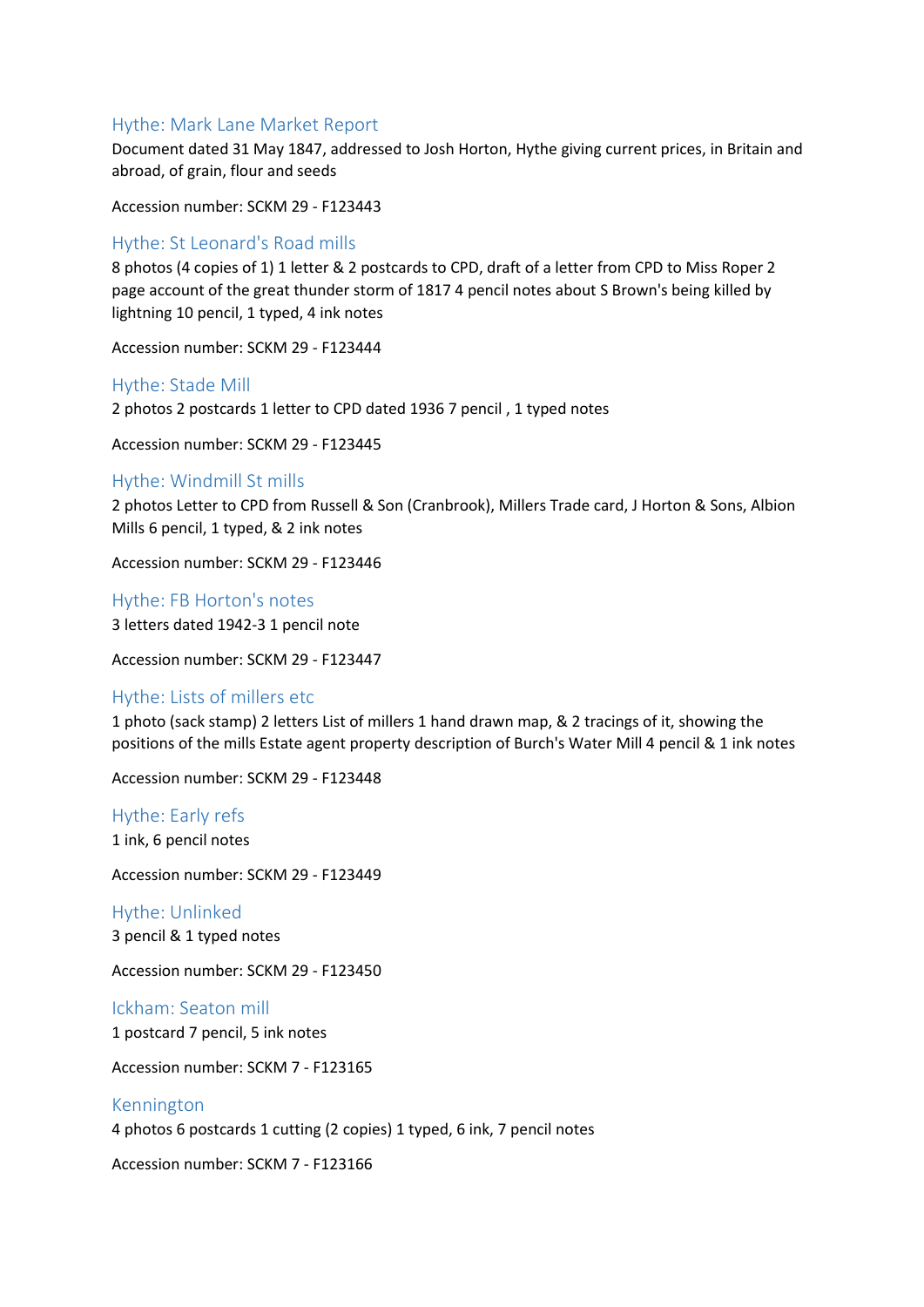See also the Donald W. Muggeridge Collection of Mill Photographs

Kennington: Bybrook & misc 2 cuttings 1 ink, 5 pencil notes

Accession number: SCKM 7 - F123167

#### Keston

3 photos, 5 postcards 4 cuttings with an illustration 2 pencil, 2 ink notes

Accession number: SCKM 8 - F123168

See also the Donald W. Muggeridge Collection of Mill Photographs

#### Kingsdown

7 photos 3 postcards 13 cuttings, 8 with an illustration 1 ink, 1 typed, 5 pencil notes

Accession number: SCKM 8 - F123169

See also the Donald W. Muggeridge Collection of Mill Photographs

## Kingsdown-next-Lynstead

Postcard showing horse power gear to raise water from a deep well 1 note

Accession number: SCKM 8 - F123170

#### Kingsnorth

1 postcard Probate of the will of John Simpson Punnett, miller of Kingsnorth, dated March 3 1873 5 pencil, 3 ink notes

Accession number: SCKM 8 - F123171

See also the Donald W. Muggeridge Collection of Mill Photographs

#### Kingston: Reed mill

2 photos 2 postcards 2 letters 2 leaves about the mill written by Mr Stephen Pain (with a typed copy) 1 cutting with an illustration 1 ink, 2 typed, 6 pencil notes

Accession number: SCKM 8 - F123172

See also the Donald W. Muggeridge Collection of Mill Photographs

#### Kippings Cross

3 photos 2 postcards 1 note

Accession number: SCKM 8 - F123173

See also the Donald W. Muggeridge Collection of Mill Photographs

## Lamberhurst

6 pencil 4 ink notes

Accession number: SCKM 8 - F123174

Lee 5 handwritten notes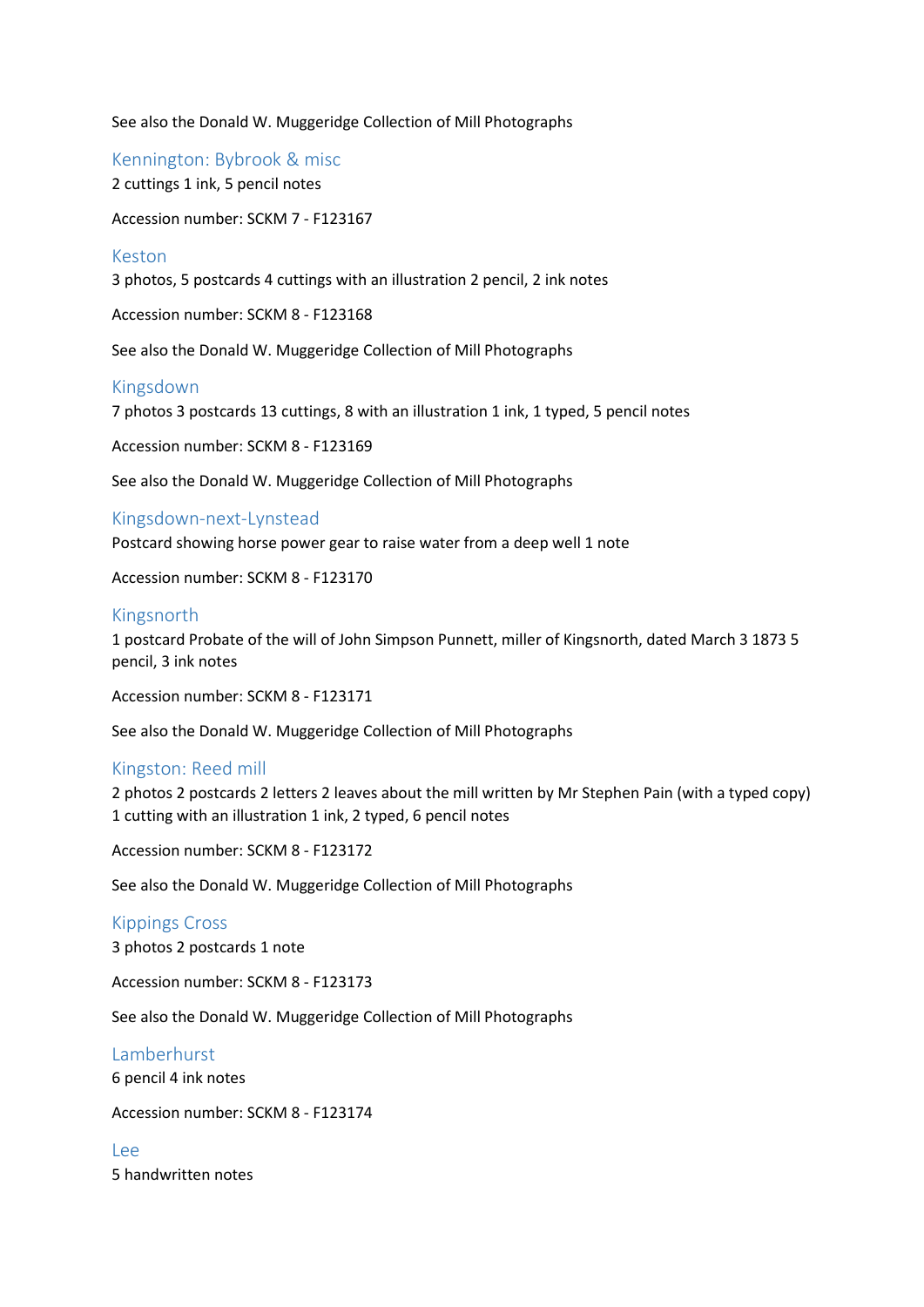Accession number: SCKM 8 - F123175

## Leeds

Abbey mill (4 photos, 4 leaves of pencil notes) Letter about Mr Wilson, miller Paper mill (2 ink notes) 9 ink, 2 typed, 3 pencil notes

Accession number: SCKM 8 - F123176

#### Leigh: Stocks Green

5 photos 6 postcards 1 cutting 1 note

Accession number: SCKM 8 - F123177

See also the Donald W. Muggeridge Collection of Mill Photographs; CP Davies SCKM 42

## Lenham: Burnt mill

14 photos 1 postcard 8 letters 1 cutting with an illustration 7 handwritten notes

Accession number: SCKM 8 - F123178

Lenham: Heath & Town windmills

2 photos 2 postcards 3 pencil, 2 ink notes

Accession number: SCKM 8 - F123179

See also the Donald W. Muggeridge Collection of Mill Photographs

#### Lenham

Bone mill (Pencil plan, 5 notes) Pivington mill (3 ink, 2 pencil notes) Clark family (3 cuttings with an illustration, 1 trade card) 3 ink, 8 pencil notes

Accession number: SCKM 8 - F123180

## Lenham: Chapel mill & Directory lists

5 pencil notes

Accession number: SCKM 8 - F123181

#### Lewisham

2 photos Cutting, with an illustration 5 letters to CPD (map attached to one of them) Note book, listing Lewisham Millers from 1827-95 with 10 pencil notes enclosed Advertisement for an exhibition of prints of Kent & London at Lee Local History Department in 1963 Photocopy of an advertisement for gingerbread from J Wallis' Mill, Lewisham 1 pencil, 1 ink note

Accession number: SCKM 30 - F123451

#### Lewisham: Armoury Mill

9 photographs (some dups, some taken from book illustration, print, painting?) 1 cutting 4 letters to CPD, one with a pencil note & 3 photocopies from the Blackheath & District Reporter enclosed, and another with 9 pencil notes enclosed Draft of a letter from CPD Copy of an article of extracts from the "History of the Cutler's Company of London" 11 pencil & 1 ink notes in a separate collection 5 pencil & 1 ink notes

Accession number: SCKM 30 - F123452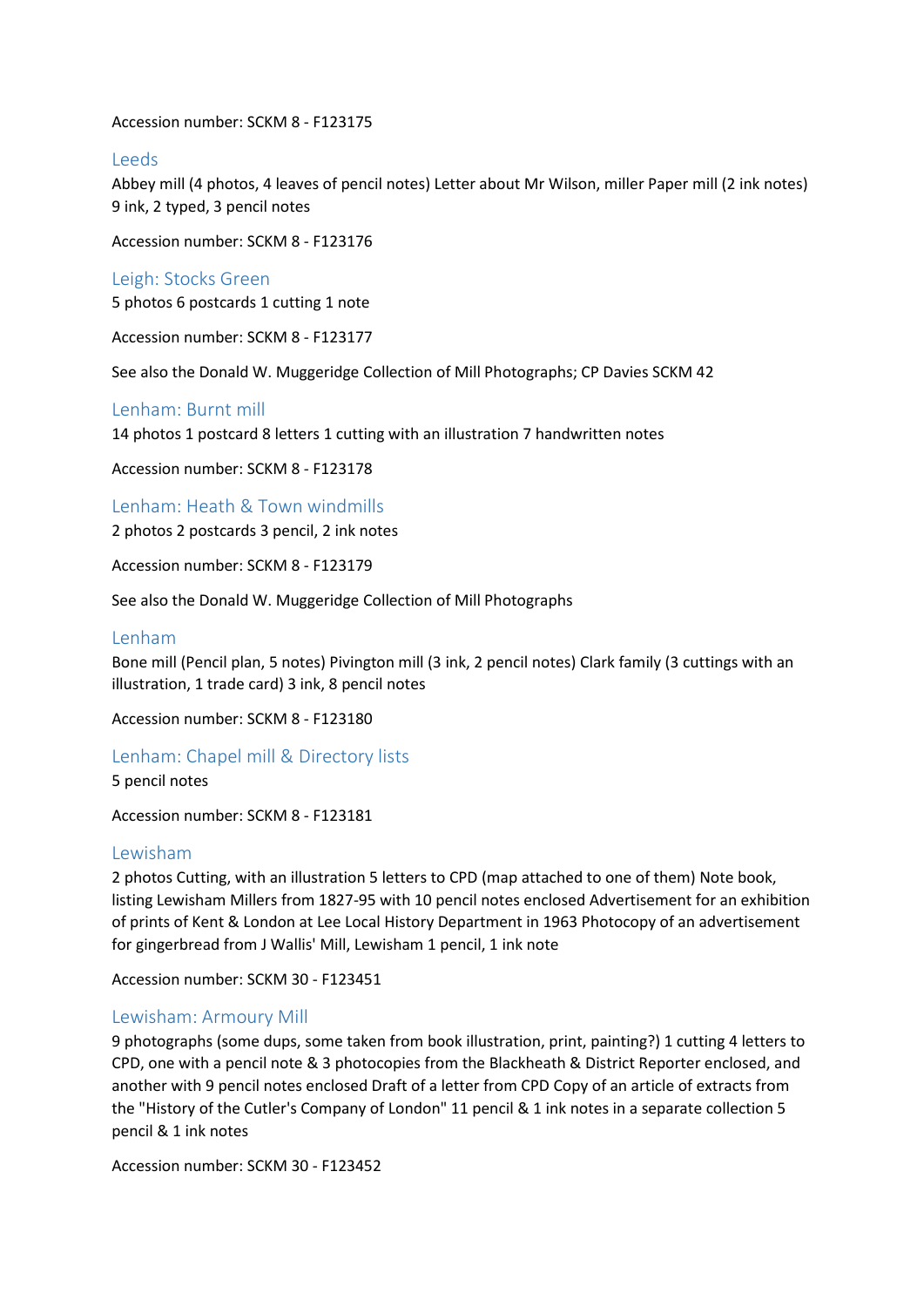## Lewisham: South End Mill(s)

10 photos 26 pencil, 5 typed notes

Accession number: SCKM 30 - F123453

## Leybourne

Extract from W Warren's inventory book (2 sides) 1 cutting 1 typed, 1 ink, 4 pencil notes

Accession number: SCKM 8 - F123182

## Littlebourne: Ickham mill

2 photos (copied from a postcard) List of millers in notebook Transcript of Kentish Gazette report June 15 1907 (2 copies) 4 ink, 5 pencil notes

Accession number: SCKM 8 - F123183

## Littlebourne: Jarvis's mill

5 photos 1 postcard 2 cuttings with an illustration 3 letters 1 estate agent's leaflet 1 typed, 3 ink, 7 pencil notes

Accession number: SCKM 8 - F1 23184

## Loose & Loose Valley

10 photos (4 from published drawings) 3 postcards 2 cuttings, 1 with an illustration 4 letters 2 pencil notes Upper Crisbrook (4 photos, 1 postcard, 1 cutting)

Accession number: SCKM 8 - F123185

Loose

1 cutting 1 typed, 8 ink, 9 pencil notes

Accession number: SCKM 8 - F123186

## Luddesdown

Transcription of extract from Archaeologia Cantiana vol 24, page lii (2 copies)

Accession number: SCKM 8 - F123187

## Lydd

8 photos 1 postcard Letter with photo of mill sale poster April 27 18472 cuttings Pencil list of millers

Accession number: SCKM 8 - F123188

Lydd 4 ink, 4 typed, 8 pencil notes

Accession number: SCKM 8 - F123189

## Lyminge

2 photos 7 postcards 5 cuttings, 2 with an illustration 6 bills, 4 dated 1927, one 1908, one 1909, from D E Fisher, miller 1 ad extracted from early? 20th century publication, with an illustration 1 paper bag with ad for Lyminge Mill, early 20th century, with an illustration Indenture concerning the mill as owned by William Caister dated April 9 1789 1 typed, 8 pencil notes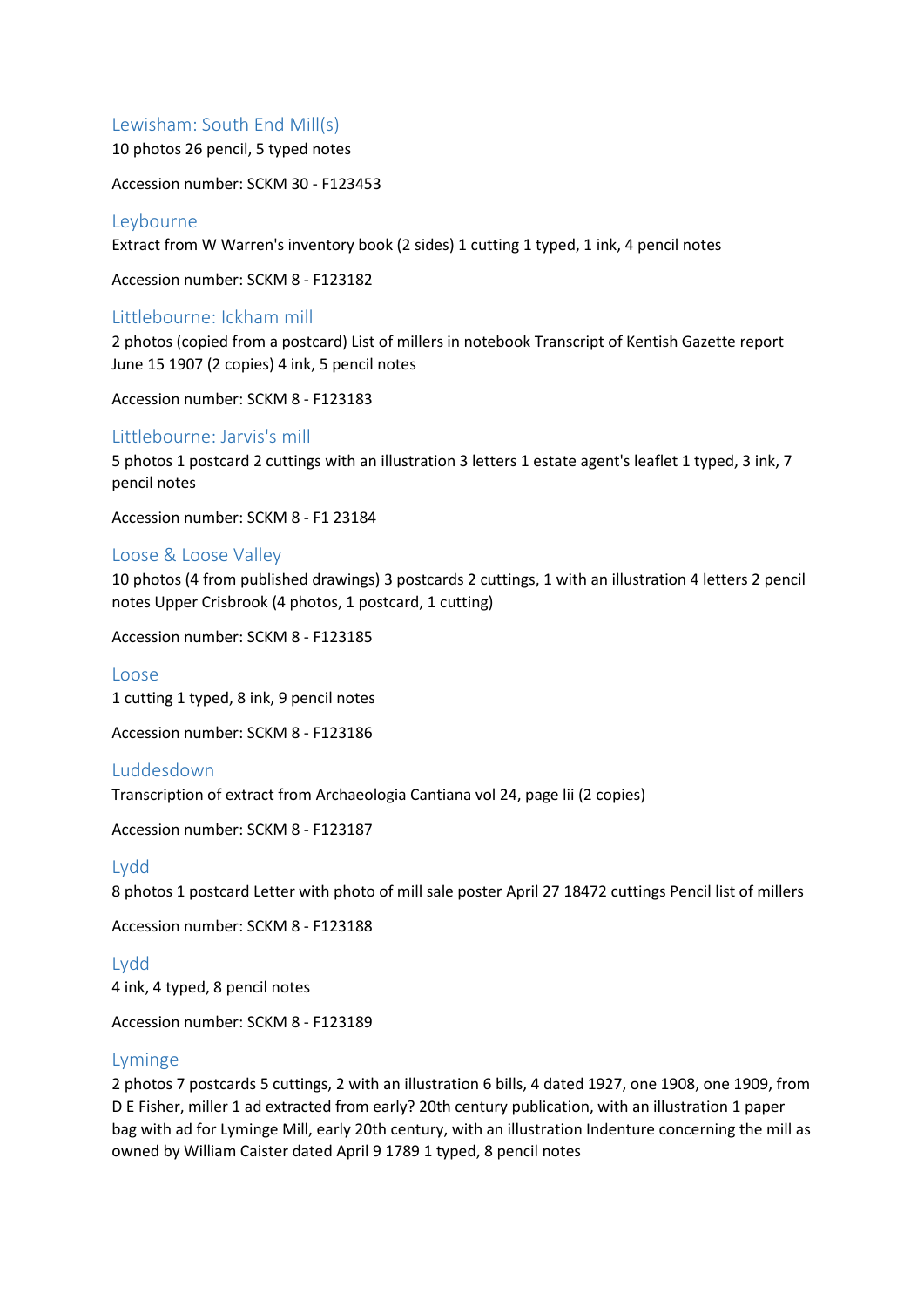Accession number: SCKM 8 - F123190

Lyminge 1 typed, 3 ink, 9 pencil notes

Accession number: SCKM 8 - F123191

Lympne 1 postcard 6 pencil, 3 ink, 2 typed notes

Accession number: SCKM 8 - F123192

#### Lynsted

4 photos 1 postcard 1 letter 1 list of millers in notebook 2 typed, 2 ink, 4 pencil notes

Accession number: SCKM 8 - F123193

See also the Donald W. Muggeridge Collection of Mill Photographs

#### Maidstone: Jail Mill etc

1 cutting with an illustration (ports) 16 handwritten notes 6 leaves in pencil

Accession number: SCKM 9 - F123194

Maidstone: Mill Street Mill 3 photos 6 pencil notes

Accession number: SCKM 9 - F123195

#### Maidstone: Mercer

4 handwritten notes about the Mercer family, millers at Maidstone

Accession number: SCKM 9 - F123196

#### Maidstone: Directory refs & Harris

6 pencil notes

Accession number: SCKM 9 - F123197

Maidstone: Steam mill 8 handwritten notes

Accession number: SCKM 9 - F123198

# Maidstone: Miscellaneous

Tovil oil mill (12 typed or handwritten notes) 1 ink, 8 pencil notes

Accession number: SCKM 9 - F123199

## Maidstone

2 pencil notes on Lenworth Mill, 1 pencil note on Iguanadon Flour Mills

Accession number: SCKM 9 - F123200

## Maidstone & District paper mills

For Maidstone mills see also Kent Millwrights SCKM 40.9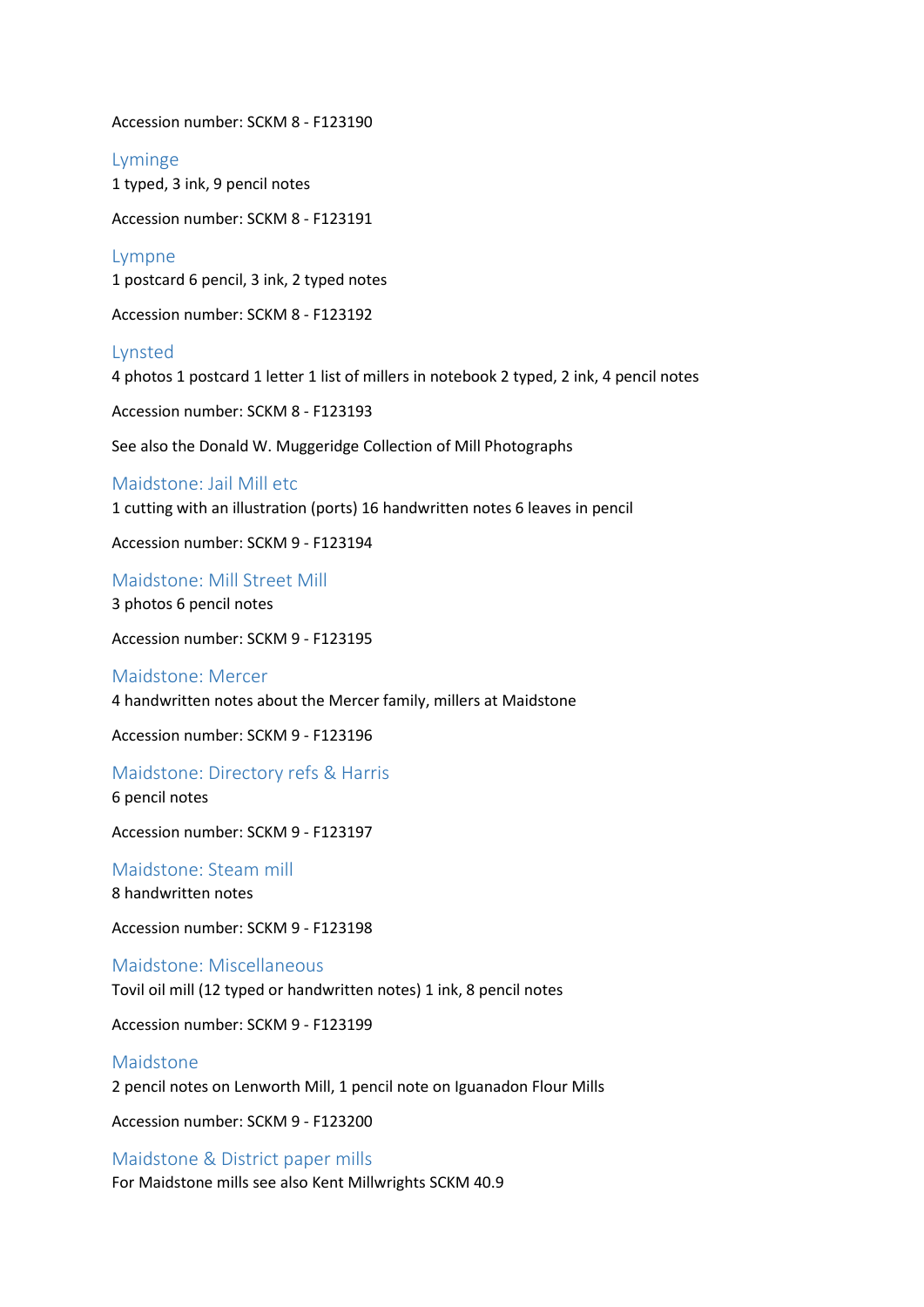Loose 1 pencil & 3 ink notes

Accession number: SCKM 31 - F123454

#### Loose, Great Ivy Mill

2 cuttings, 1 with an illustration Estate agent's report on Great Ivy Mill (photo attached) 1 pencil & 1 ink notes

Accession number: SCKM 31 - F123455

Padsole

Padsole paper Mill halfpenny, dated 1795 3 ink & 7 pencil notes

Accession number: SCKM 31 - F123456

Springfield 2 pencil & 2 pen notes

Accession number: SCKM 31 - F123457

#### Tovil

Photo of Tovil paper Mill Letter to CPD with 9 waste receipts re Albert E Reed & Co, Tovil Mills, 1934 enclosed 11 pencil, 2 typed,6 ink notes

Accession number: SCKM 31 - F123458

Tovil, Hayle Mill 4 photos 2 cuttings 2 pencil, 1 ink notes

Accession number: SCKM 31 - F123459

Turkey Mill [Hollingworth] 10 pencil & 1 ink notes

Accession number: SCKM 31 - F123460

Miscellaneous 1 cutting 5 pencil, 3 typed & 1 ink notes

Accession number: SCKM 31 - F123461

Malling, East

2 letters re M J Fuller's "Watermills of the East Malling stream"

Accession number: SCKM 9 - F123201

Malling, East: Paper mill 1 ink, 11 pencil notes

Accession number: SCKM 9 - F123202

#### Malling, East

6 photos 1 cutting 3 pencil, 2 ink notes West (or Town) Malling (1 ink, 2 pencil notes)

Accession number: SCKM 9 - F123203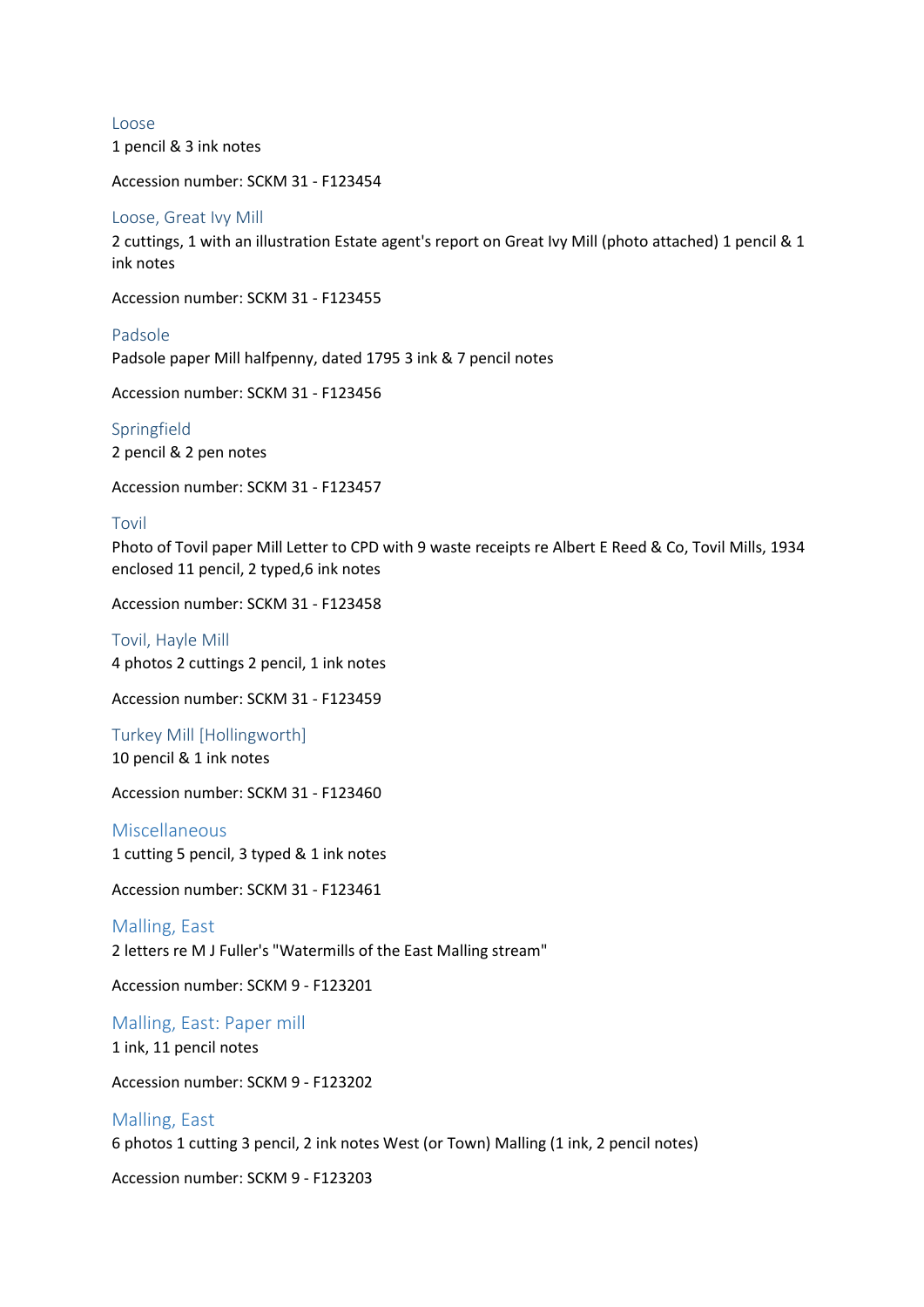## Marden

2 photos 3 notes

Accession number: SCKM 9 - F123204

## Margate: General

2 cuttings, dated 1956 & 1957 with 3 illustrations 10 letters to CPD & 5 drafts from CPD Street map of Margate, dated 1956 Bill sent to CPD for conveying some books from town hall to Margate Library 25 pencil & 3 ink notes

Accession number: SCKM 32 - F123462

## Margate: Drapers Mills 1

18 photos, 3 picture postcards (1 coloured) , 1 photo of a drawing 3 cuttings, 1 with 2 illustrations 5 letters to CPD, 1 draft from CPD 2 copies of a guide book about Drapers Mill 7 pencil & 1 ink notes

Accession number: SCKM 32 - F123463

See also Muggeridge Collection of Mill Photographs; CP Davies SCKM 42

## Margate: Drapers Mills 2

1 photo 18 cuttings, 5 of which have illustrations, about raising money to restore Drapers Mill to prevent its demolition 6 letters to CPD, one draft from CPD 2 copies, dated 1971, of a leaflet from the Drapers Mill Trust appealing for donations 2 souvenir admission tickets to Drapers Mill Programme for the 1972 Annual Windmill Fair 2 copies of the opening times of Drapers Mill Booklet re Drapers Mill & Roman Site 1 pencil note

Accession number: SCKM 32 - F123464

#### Margate: Gouger's Mills

Photo of an illustration of Gouger's Mill 1 letter 15 pencil & 4 ink notes

Accession number: SCKM 32 - F123465

#### Margate: Horizontal mill

2 photos of 2 illustrations of the inside machinery of the Horizontal mill 5 letters to CPD Copy of an article from Kentish Gazette re Hooper's vanes for wind-mills Copy of notes about Captain Hooper by Mr Burne, Dr Dickinson & Mr Title Notebook, extracts from the Margate Poor Rate books 1776- 12 pencil & 4 ink notes

Accession number: SCKM 32 - F123466

#### Margate: Pumping mill

5 letters to CPD 2 drafts from CPD 3 pencil notes

Accession number: SCKM 32 - F123467

#### Margate: Town Mill

2 letters to CPD 2 drafts from CPD 4 pencil notes, 2 of which describe the fire which destroyed Town Mill

Accession number: SCKM 32 - F123468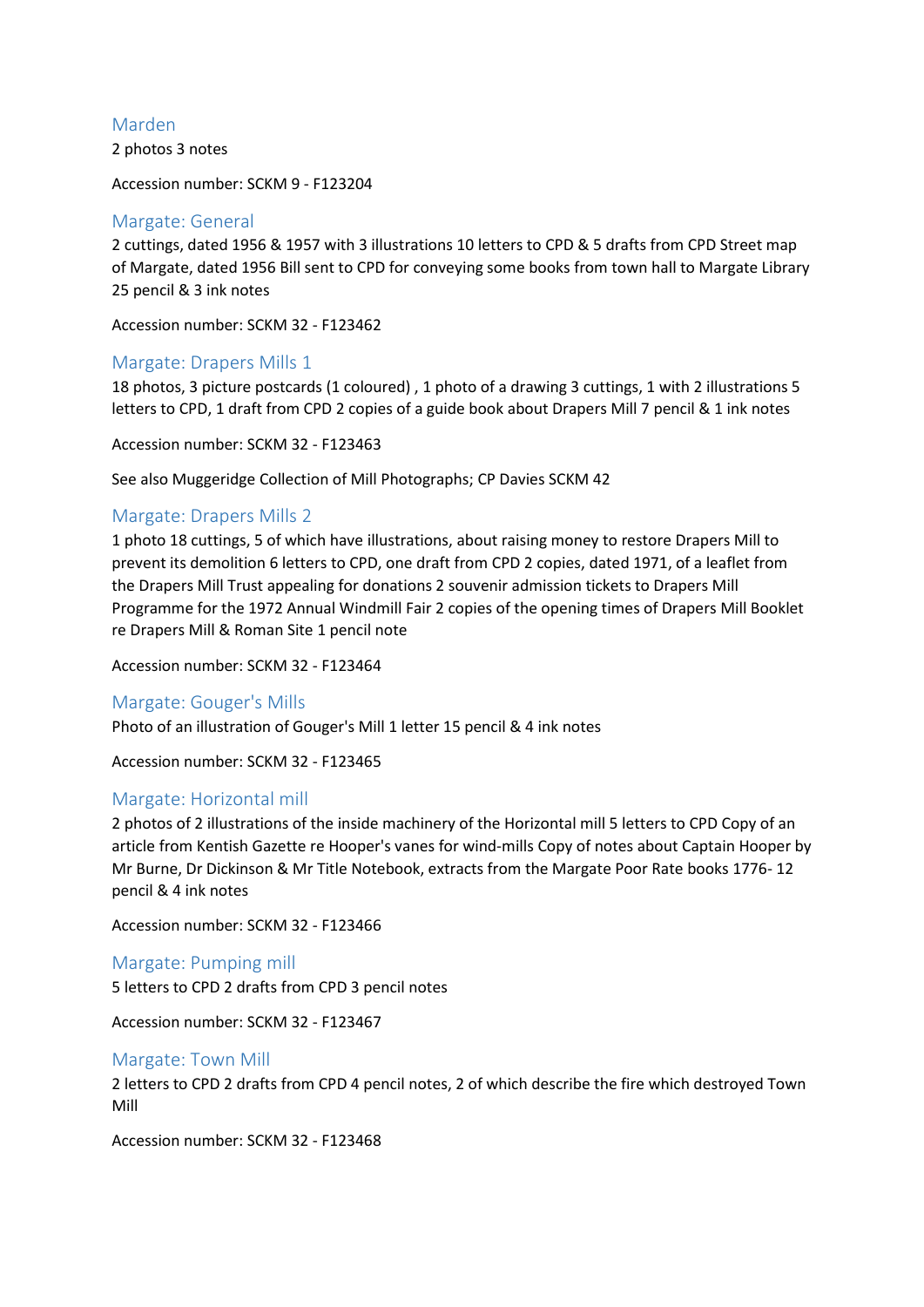## Margate: Westbrook

Photo of an illustration of Westbrook (?) Mill 7 pencil & 4 ink notes

Accession number: SCKM 32 - F123469

## Martin Mill

4 photos 4 postcards 6 letters 2 railway tickets 2 cuttings 7 handwritten or typed notes Report on the mill by CPD March 23rd 1950 for SPAB (Pencil draft, 2 typed copies)

Accession number: SCKM 9 - F123205

See also the Donald W. Muggeridge Collection of Mill Photographs

## Meopham

3 photos (1 of a map) 6 postcards 1 birthday card with an illustration 16 cuttings, 8 with an illustration Article from Bygone Kent vol 5 no 9 Sept 1984 "Eight mills in Meopham" by James Carley A5 leaflet advertising the mill 2 pencil notes

Accession number: SCKM 9 - F123206

See also the Donald W. Muggeridge Collection of Mill Photographs

## Meopham

Copy of "The story of Meopham Mill" by John M Carley, 1971 CPD's critical review for Cantium (Pencil drafts & typed copies)

Accession number: SCKM 9 - F123207

## Mersham: Hanover Mill & Misc

3 photos 2 postcards 4 cuttings Autumn seed corn catalogue of M Hancock & Son, Mersham, 1947 1 bill of same dated Jan 30 1923 2 letters 3 handwritten notes

Accession number: SCKM 9 - F123208

#### Mersham: Swanton Mill

6 photos 1 booklet about mill (4p) 5 cuttings, 2 with an illustration Duplicated letter from Caleb O Russell on his departure to Union Mills, Cranbrook, 1902 2 letters 10 typed or handwritten notes Postcard with ref to Hancock dated Jan 26 1904 (From W & E Earl, Contractors, Aldington)

Accession number: SCKM 9 - F1232009

#### Mersham: Swanton Mill

Mrs Christiansen's letters (4) 1 draft to her from CPD 1 letter from John Bickell

Accession number: SCKM 9 - F123210

Mersham: Miscellaneous

6 pencil notes

Accession number: SCKM 9 - F123211

Milton Regis & Sittingbourne: Chalkwell Windmill

4 pencil & 4 ink notes

Accession number: SCKM 33 - F123470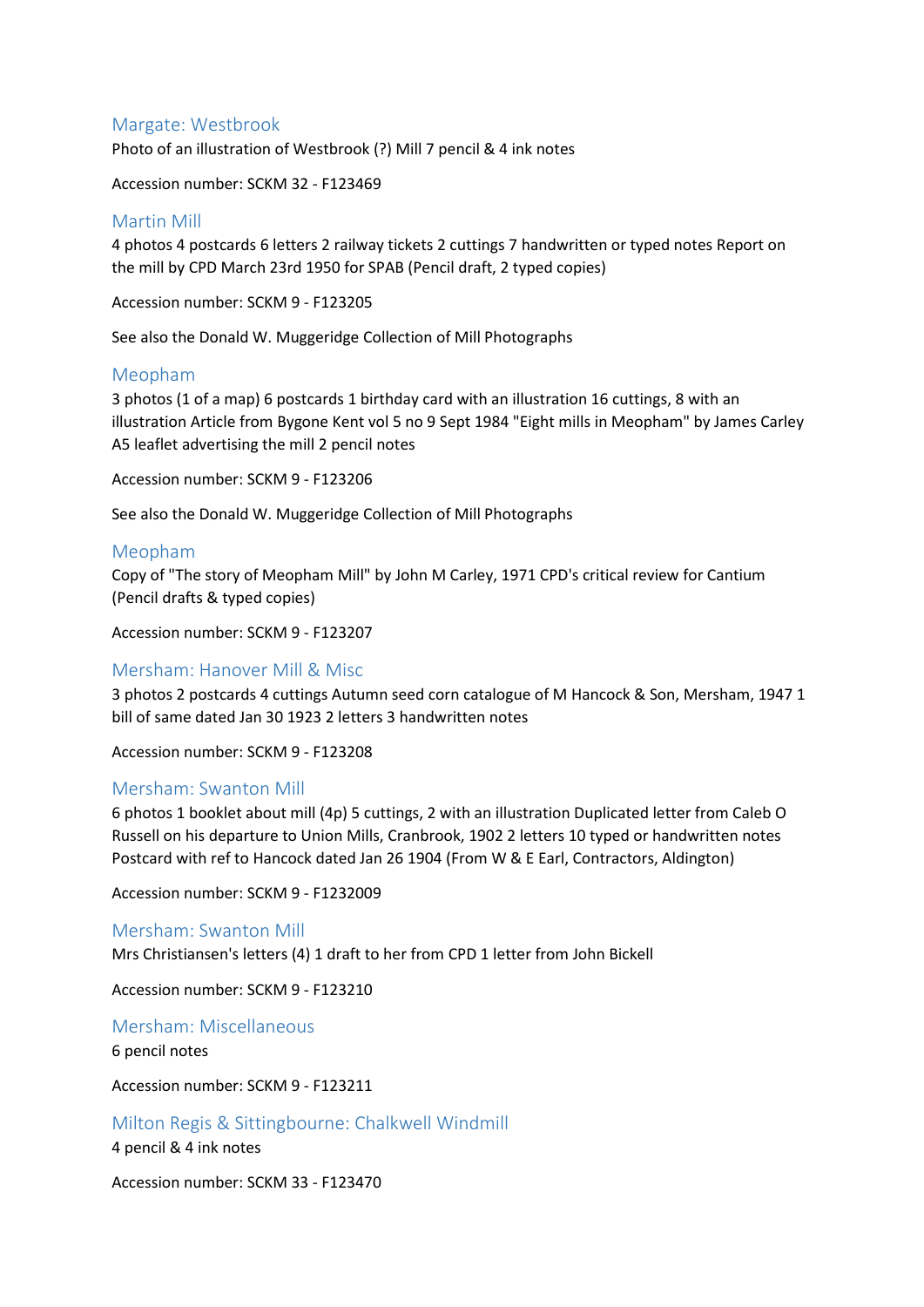See also Muggeridge Collection of Mill Photographs

Milton Regis & Sittingbourne: Colley's Mill

Photo of Colley's (King's) Mill 2 letters to CPD 12 pencil, 1 typed & 5 ink notes

Accession number: SCKM 33 - F123471

Milton Regis & Sittingbourne: Crown Quay water & steam mill

5 pencil & 1 ink notes

Accession number: SCKM 33 - F123472

Milton Regis & Sittingbourne: Hawthorn Place Windmill

3 pencil & 1 ink notes

Accession number: SCKM 33 - F123473

## Milton Regis & Sittingbourne: Mead mills

7 photos of Milton Regis Mill, (1 is of the remains after it was pulled down) 4 picture postcards 9 cuttings, 5 have illustrations 2 letters to CPD 3 drafts by CPD 17 pencil, 6 typed & 5 ink notes

Accession number: SCKM 33 - F123474

## Milton Regis & Sittingbourne: Periwinkle Mill

Photo of Periwinkle Mill 11 letters to CPD, 1 of these has a cutting about the explosion of the boiler in Periwinkle Mill attached Copy made by CPD of a letter from E Lay to Mr Hartridge 3 drafts by CPD 10 pencil, 1 typed & 4 ink notes

Accession number: SCKM 33 - F123475

#### Milton Regis & Sittingbourne: Periwinkle Mill - proposed restoration

Large cutting with illustrations re plans to restore Periwinkle Mill Letter to CPD Draft by CPD Appeal leaflet & letter from Sittingbourne Society about turning P Mill into a museum Photocopy of an architect's drawing of P Mill

Accession number: SCKM 33 - F123476

#### Milton Regis & Sittingbourne: Watsons Mill [Mede Mill] Chalkwell Road

6 photos Cutting about the National Building Record 4 letters to CPD Draft of a letter by CPD 9 pencil & 3 ink notes

Accession number: SCKM 33 - F123477

Milton Regis & Sittingbourne: Corn markets 3 pencil & 1 ink notes

Accession number: SCKM 34 - F123478

## Milton Regis & Sittingbourne: General & unlinked

4 letters, 1 postcard & 1 note to CPD 2 drafts & 1 note from CPD 7 photocopied extracts from the Kent Directory giving names & occupations of people in Sittingbourne & M R in 1826-7 & 1832-4 Copy of the G-W page of the Kent Directory listing occupations of inhabitants in 1803 22 pencil notes giving names, occupations & sometimes addresses of certain people in M R & Sittingbourne 10 pencil & 3 ink notes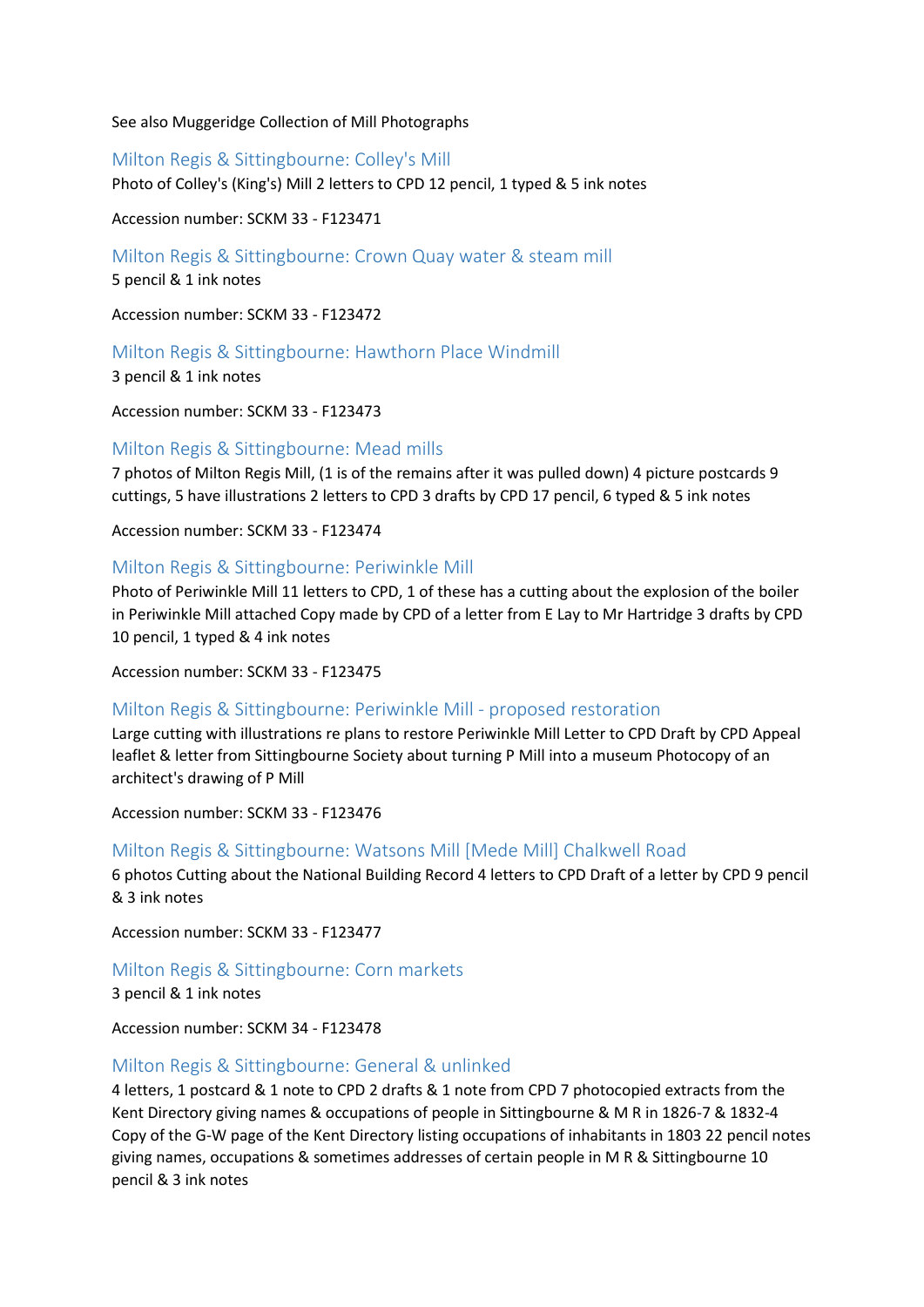Accession number: SCKM 34 - F123479

## Milton Regis & Sittingbourne: Kemsley Mill

4 cuttings, 3 of which have illustrations, about Kemsley Mill

Accession number: SCKM 34 - F123480

## Milton Regis & Sittingbourne: Paper mill

1 photo & 2 picture postcards 1 cutting of a traction engine 4 letters to CPD, draft from CPD Copy of an article "Early references to papermaking at Sittingbourne" 7 pencil, 2 typed & 5 ink notes

Accession number: SCKM 34 - F123481

Milton Regis & Sittingbourne: Steam mill

5 pencil & 2 ink notes

Accession number: SCKM 34 - F123482

## Milton Regis & Sittingbourne: Tide Mill

2 letters to CPD, 1 has a hotel bill enclosed 3 drafts from CPD, 2 having a pencil note enclosed 21 pencil 1 typed & 3 ink notes

Accession number: SCKM 34 - F123483

## Milton Regis & Sittingbourne: Unlinked

2 letters to CPD, 2 drafts from CPD 1 letter & 6 bills from the E Lloyd Paper Mill Booklet "Milton Regis Trail" by the Sittingbourne Society 2 pencil notes (one with a sketch map of the Milton area on it)

Accession number: SCKM 34 - F123484

#### Milton Regis & Sittingbourne: FC Lowe & Son

Cutting about Carta Carna dog food produced by F C Lowe & Son at Sittingbourne

Accession number: SCKM 34 - F123485

Minster, Sheppey Card, photo of 1730 map of Sheppey 3 notes

Accession number: SCKM 9 - F123212

Minster, Thanet 1 typed, 2 ink, 14 pencil notes

Accession number: SCKM 9 - F123213

Molash 3 pencil notes

Accession number: SCKM 9 - F123214

Monckton 1 ink, 2 pencil notes

Accession number: SCKM 9 - F123215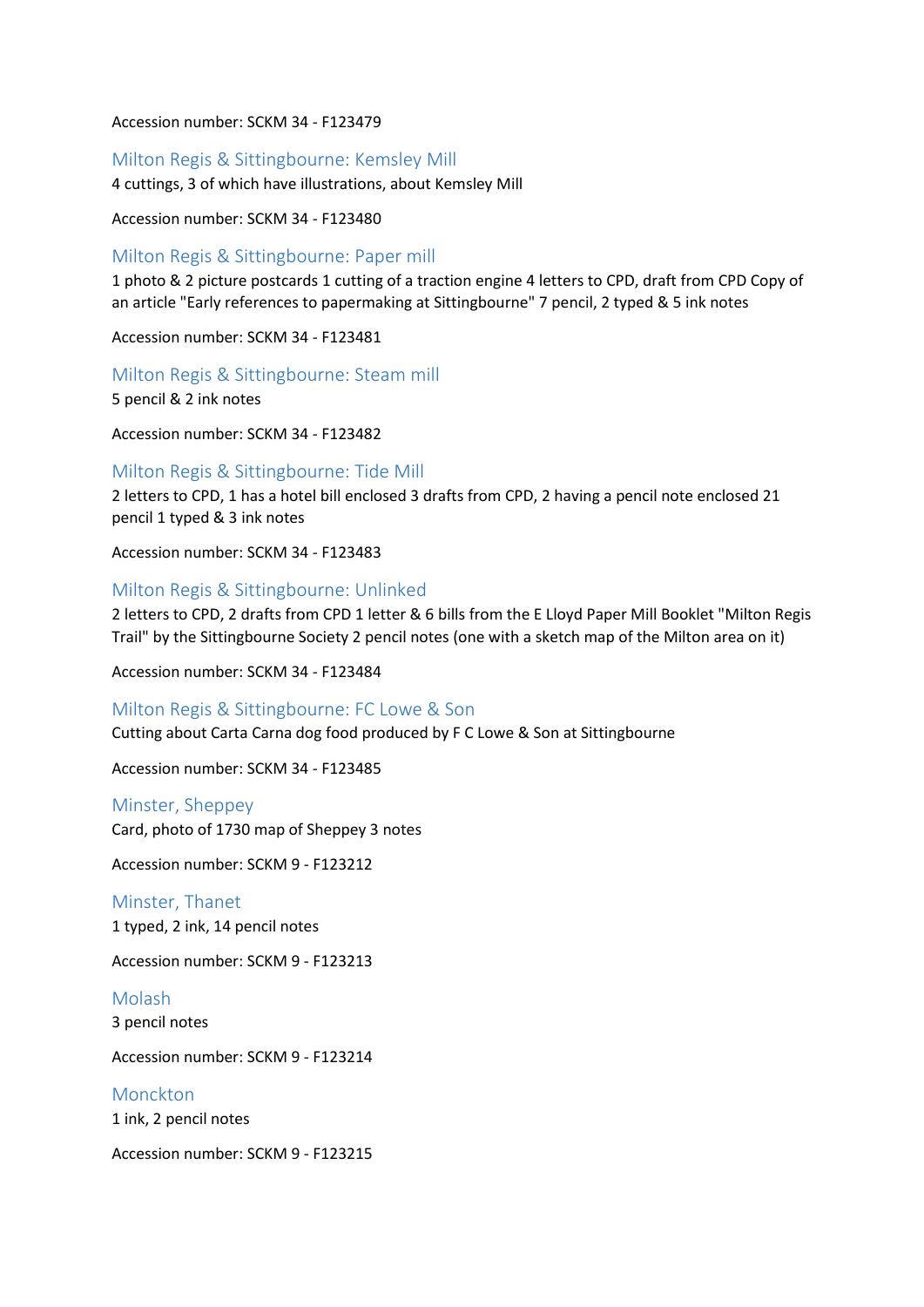## Newchurch

1 photo 3 postcards 3 cuttings (4 copies of 1, 2 of another) Pencil list of millers from Poor rate books (3 leaves) 1 ink, 6 pencil notes

Accession number: SCKM 10 - F123215

See also Muggeridge Collection of Mill Photographs

#### Newington-next-Hythe

2 photos 1 postcard 7 cuttings, 5 with an illustration Lettter from F Pain, The Windmill, Headcorn dated 23 Nov 1936 about Newington Mill 3 other letters plus a pencil draft by CPD Photocopies of 2 bills dated 1913 & 1924 8 handwritten or typed notes

Accession number: SCKM 10 - F123216

Newington-next-Hythe 4 pencil, 3 ink, 2 typed notes

Accession number: SCKM 10 - F123217

Newington-next-Sittingbourne

1 pencil, 3 ink, 2 typed notes

Accession number: SCKM 10 - F123218

Newnham

4 pencil notes

Accession number: SCKM 10 - F123219

#### Nonington: Harvey, seedsmen

7 cuttings

Accession number: SCKM 10 - F123220

#### Nonington: Edward Sawkins, Mill Cottage

2 photos 1 letter

Accession number: SCKM 10 - F123221

#### Nonington: Corn mill

3 cuttings (2 copies of 1) 5 letters plus pencil draft by CPD (about both the Corn & the Seed mill) Lists of millers in notebook Card of E Gasston, miller 13 handwritten or typed notes

Accession number: SCKM 10 - F123222

See also Muggeridge Collection of Mill Photographs

Nonington: Corn mill

8 photos 2 postcards

Accession number: SCKM 10 - F123223

Nonington: Seed mill 3 photos 1 typed, 2 ink, 4 pencil notes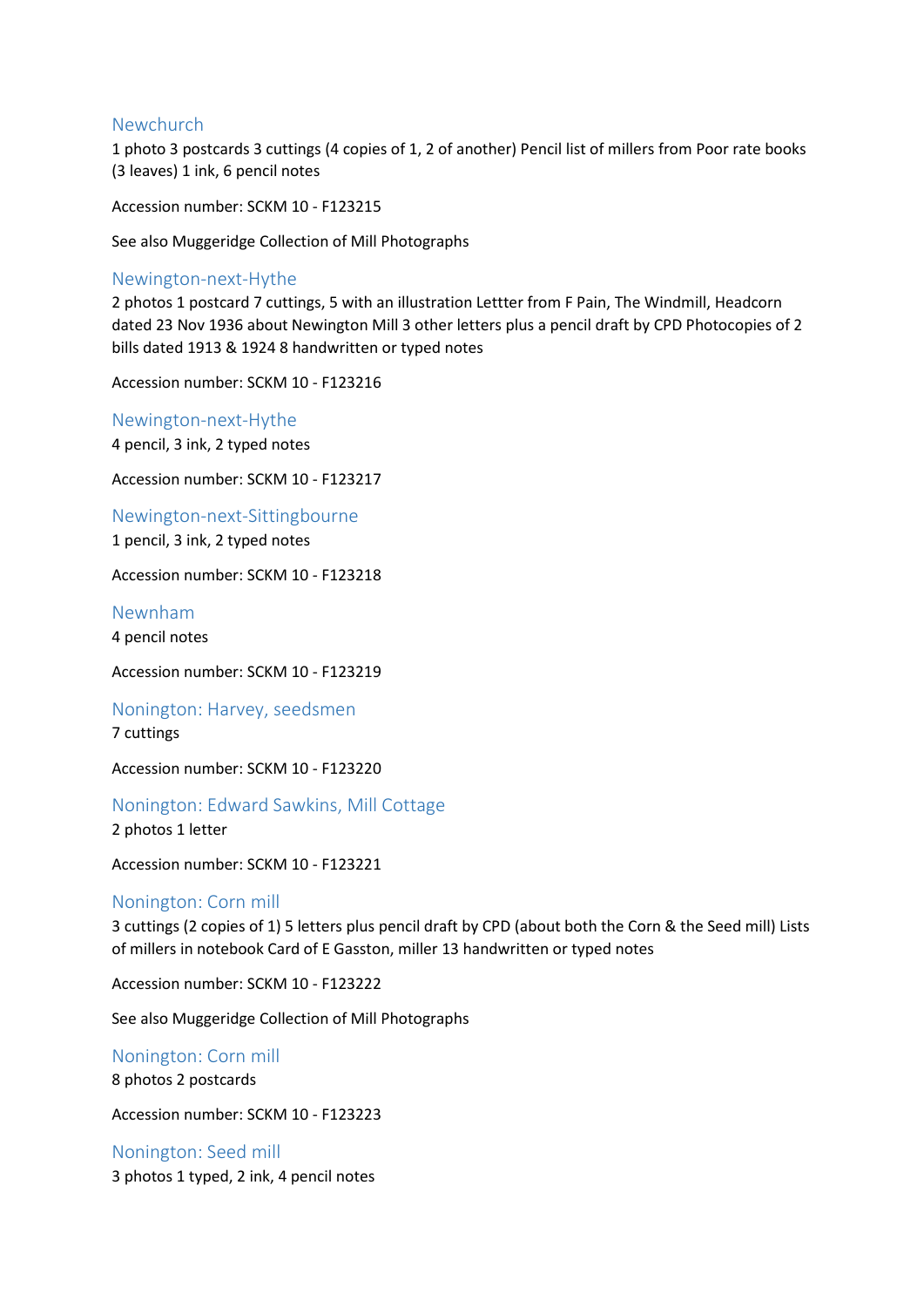Accession number: SCKM 10 - F123224

## Northbourne: New Mill (Fullers)

6 photos 2 postcards 7 cuttings, 4 with an illustration 1 paper bag advertising E M Fuller, miller, Northbourne, with an illustration 1 note

Accession number: SCKM 10 - F123225

See also Muggeridge Collection of Mill Photographs

## Northbourne: Old Mill

3 cuttings (2 copies of 1), 2 with an illustration 6 letters Report on a visit November 5th 1949 by Rex Wailes (1 leaf) Detailed description (4 leaves, handwritten) dated August 6 1956 by CPD 17 handwritten or typed notes

Accession number: SCKM 10 - F123226

See also Muggeridge Collection of Mill Photographs

#### Northbourne: Old Mill

17 photos 1 postcard

Accession number: SCKM 10 - F123227

## Northfleet

3 cuttings, 2 with an illustration 1 ink, 2 typed, 15 pencil notes

Accession number: SCKM 10 - F123228

#### Northwood, Thanet

1 typed, 1 pencil note

Accession number: SCKM 10 - F123229

See also Muggeridge Collection of Mill Photographs

#### Oare

7 photos 1 postcard 2 cuttings (3 copies of 1) 1 typed, 6 pencil, 4 ink notes

Accession number: SCKM 11 - F123230

See also Muggeridge Collection of Mill Photographs

#### **Ospringe**

3 photos 1 postcard 1 cutting 1 postcard to CPD 7 pencil, 5 ink notes

Accession number: SCKM 11 - F123231

#### **Otford**

1 photo (site), 1 photo (drawing) 1 photo (map) 1 cutting (illustration) 1 ink, 11 pencil notes

Accession number: SCKM 11 - F123232

Peckham, East 1 photo 5 leaves in pencil, 5 pencil notes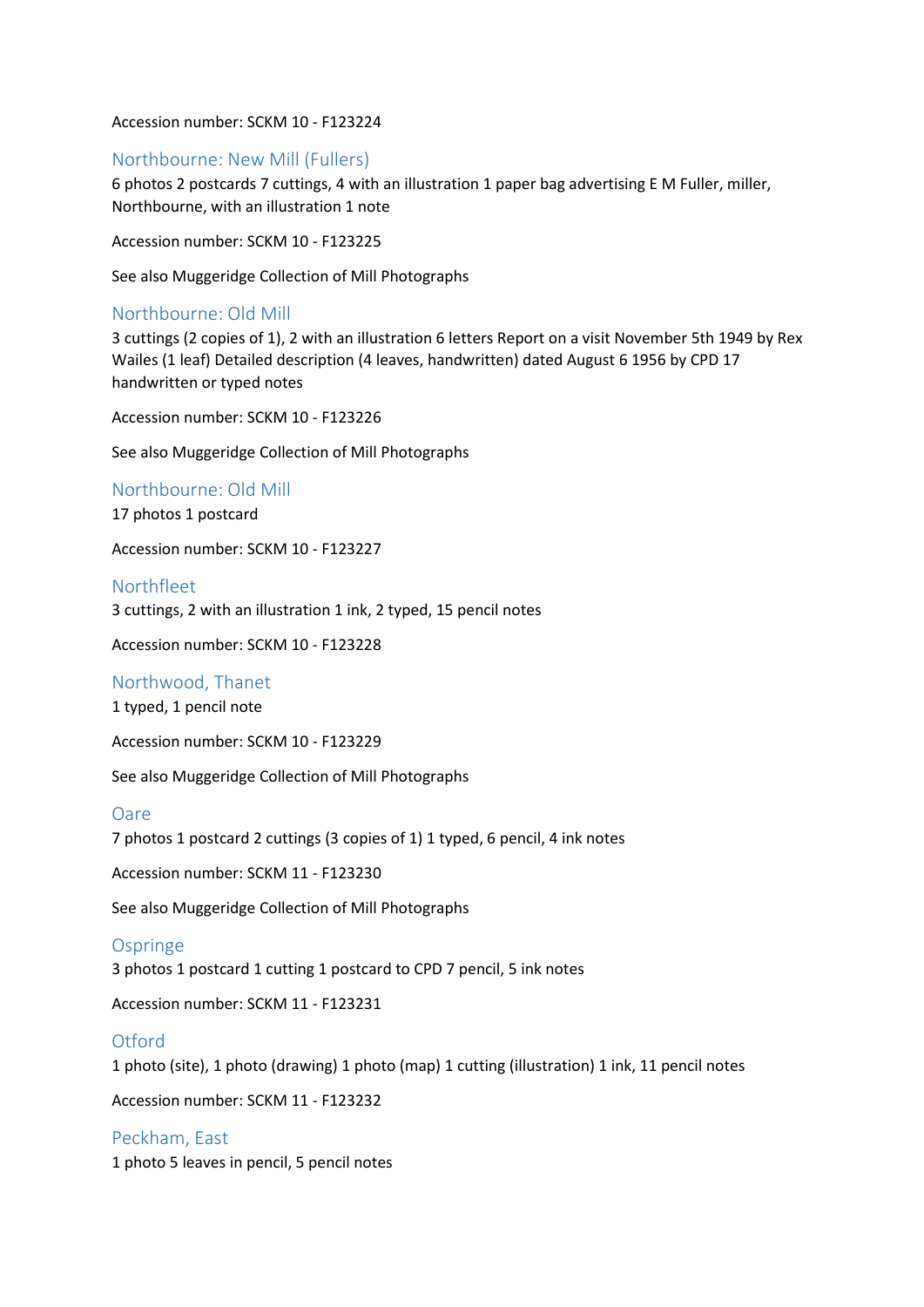Accession number: SCKM 11 - F123233

Peckham, East: Branbridges 1 cutting(?) 1 trade card 13 pencil, 2 ink notes

Accession number: SCKM 11 - F123234

Peckham, West 3 photos of site 6 pencil notes

Accession number: SCKM 11 - F123235

## Pembury

3 photos (of a Turner drawing) 2 letters about the drawing 1 pencil draft of letter by CPD 5 pencil, 2 ink notes

Accession number: SCKM 11 - F123236

## Penshurst

2 letters 2 leaves in pencil on the Chatford Paper Mill Extracts, in ink, 3 sides, from W Warren's inventory book Photocopy from Pigot's directory for 1826-7 listing corn millers 2 notes

Accession number: SCKM 11 - F123237

See also Kent Millwrights SCKM 38.1

Petham 1 cutting 2 pencil notes

Accession number: SCKM 11 - F123238

Platt

1 postcard

Accession number: SCKM 11 - F123239

## Plaxtol

10 photos, 1 postcard (of Winfield Mill) 1 article on the Hamstead (Roughway) paper mill from: The Gateway, journal of the Wiggins Teape Group, no 6, Summer 1959 1 ink, 2 pencil notes

Accession number: SCKM 11 - F123240

See also photographs by HES Simmonds in CP Davies Collection SCKM 43

## **Pluckley**

1 photo 7 postcards 4 cuttings, 3 with an illustration 3 ink, 2 pencil notes

Accession number: SCKM 11 - F123241

See also Muggeridge Collection of Mill Photographs

## Plumstead

1 photo 1 postcard to CPD

Accession number: SCKM 11 - F123242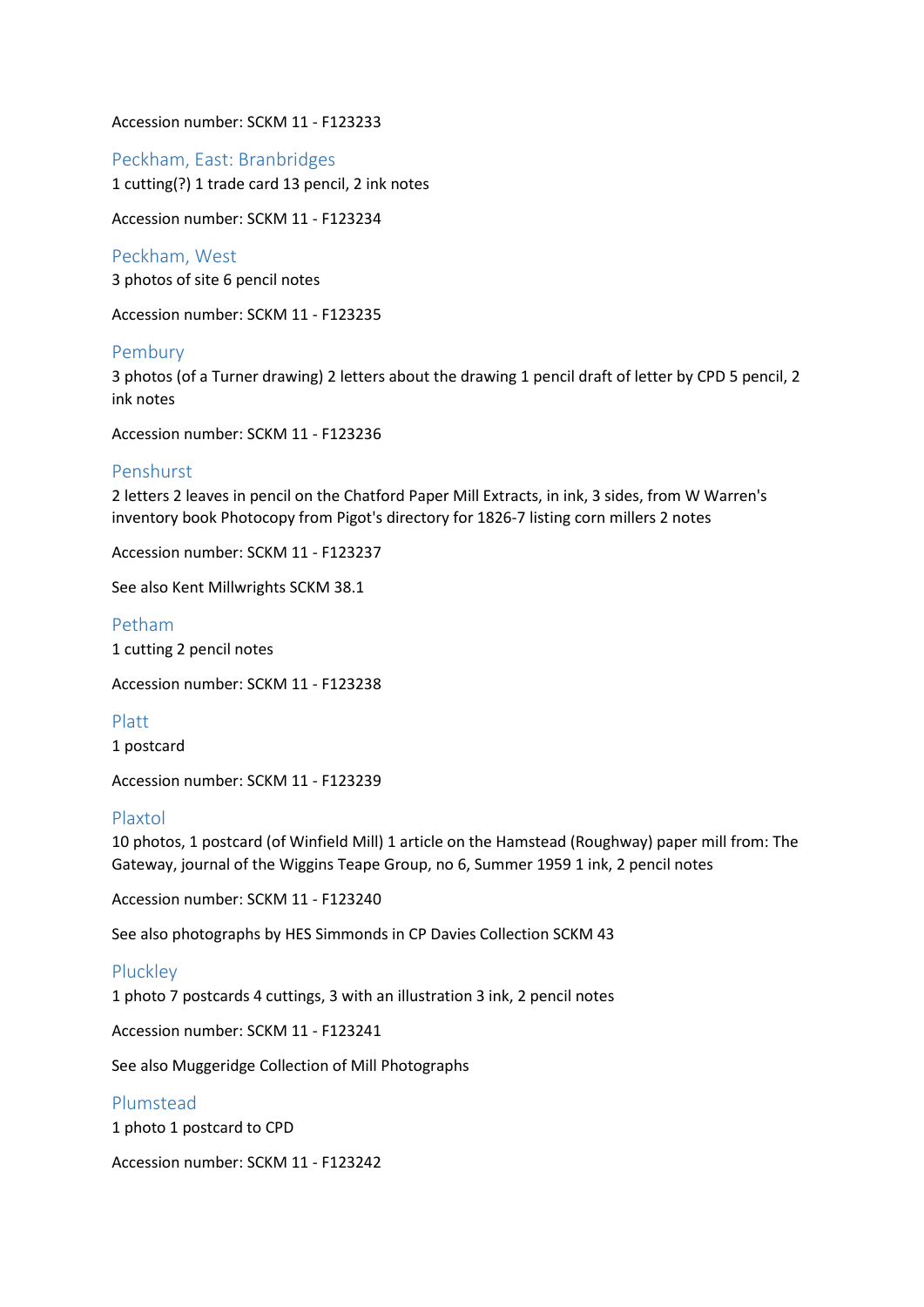## Preston-next-Faversham

5 photos 4 postcards 1 cutting (obit) 1 letter (with drawing) 1 note

Accession number: SCKM 11 - F123243

See also Muggeridge Collection of Mill Photographs

## Preston-next-Wingham

6 photos 3 postcards Handwritten copy of an agreement concerning Solly's Mill, 1852 (2 leaves) 1 typed, 4 pencil, 4 ink notes

Accession number: SCKM 11 - F123244

See also Muggeridge Collection of Mill Photographs

#### Queenborough

1 engraving on a cutting Photocopy of entry in Pigot's directory 1826-7 3 pencil notes

Accession number: SCKM 11 - F123245

Rainham, nr Dodd

3 ink notes

Accession number: SCKM 11 - F123246

#### Ramsgate: Grange Rd, Hereson: General

4 photos (1 from engraving) 4 postcards List of millers in notebook Tracing (2 sheets) of Map of Ramsgate 1822 2 ink notes

Accession number: SCKM 11 - F123247

See also Muggeridge Collection of Mill Photographs

Ramsgate: Isle of Thanet flour mills 1 pencil, 3 ink notes

Accession number: SCKM 11 - F123248

Ramsgate: Grange Rd 1 typed, 3 pencil, 5 ink notes

Accession number: SCKM 11 - F123249

Ramsgate: Miscellaneous 1 ink, 3 pencil notes

Accession number: SCKM 11 - F123250

#### Ramsgate: Newington

3 photos 2 postcards Paper bag with illustration advertising Peter Mack, Miller & Corn Merchant, Thanet Mills, Ramsgate 1 cutting with illustration about Mack 2 pencil drafts of letters about Mack by CPD 4 notes

Accession number: SCKM 11 - F123251

See also Muggeridge Collection of Mill Photographs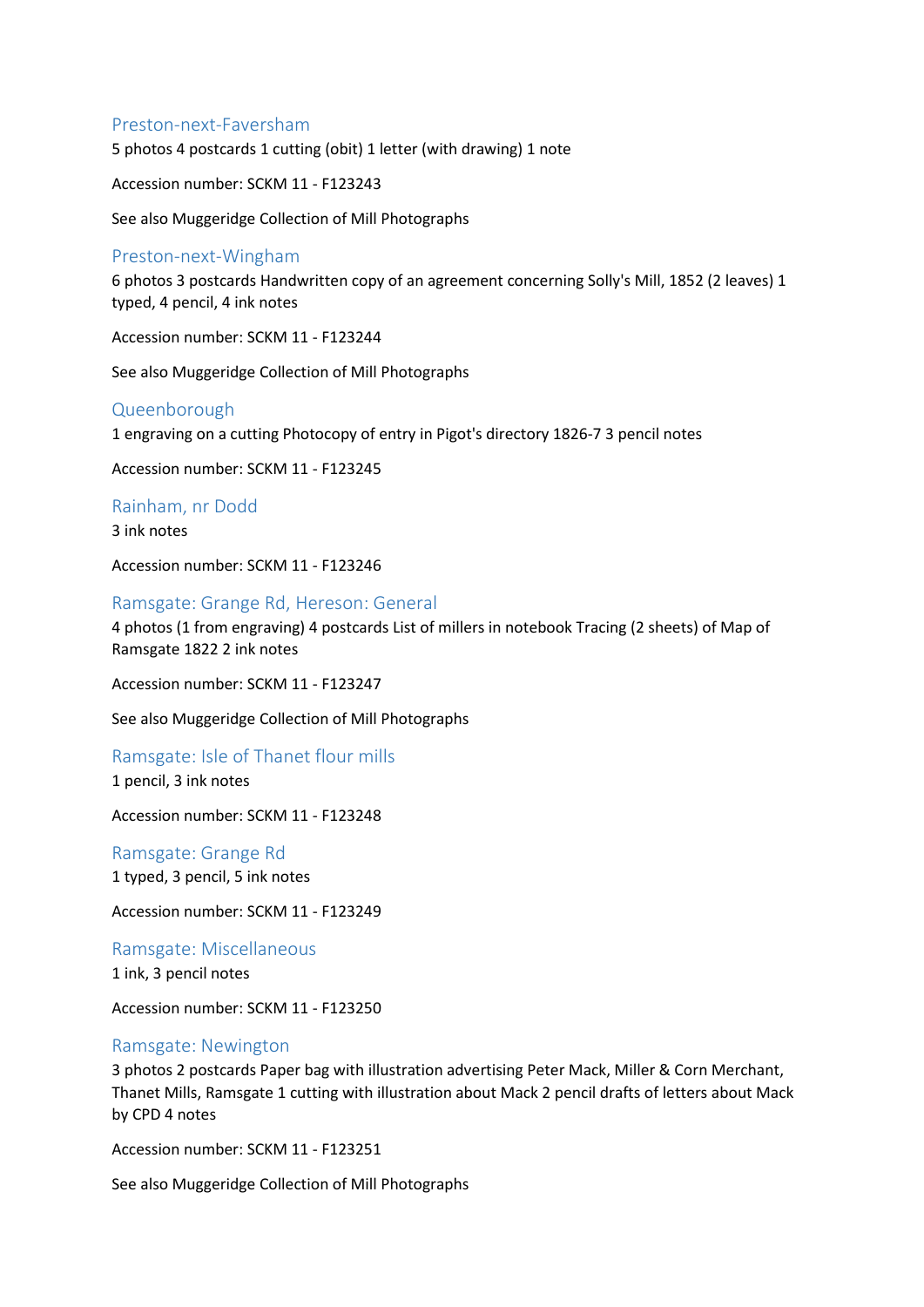## Ramsgate: Northwood

4 photos 1 postcard 2 letters 2 notes

Accession number: SCKM 11 - F123252

Richborough: Wind generator 4 cuttings, 2 with illustration

Accession number: SCKM 12 - F123253

#### Ringwould: Ripple Mill

6 photos 5 postcards 2 cuttings with an illustration (2 copies of each) Photocopy of an ad for Ripple Mill in "Fur and Feather" 1 typed, 7 handwritten notes

Accession number: SCKM 12 - F123254

See also Muggeridge Collection of Mill Photographs

#### Rochester: Delce Mill

7 photos (2 from drawings) 3 postcards (1 from drawing) 2 cuttings, 1 with an illustration Typed sheet of extracts from Chatham papers for March 16 1872 re fire at mill 3 pencil notes

Accession number: SCKM 12 - F123255

See also Muggeridge Collection of Mill Photographs; CP Davies SCKM 42

#### Rochester: Oil mill

1 letter re beam engine installed 1880, dismantled 1928 1 pencil note

Accession number: SCKM 12 - F123256

#### Rochester: St Margaret's & misc

St Margaret's (6 notes) Miscellaneous (1 cutting, 1 typed, 2 ink, 9 pencil notes)

Accession number: SCKM 12 - F123257

See also SCKM 41.6

#### Rodmersham

2 photos 5 postcards 11 cuttings ( 1 dupl), 3 with an illustration 5 letters (2 typed, 2 drafts, 1 printed) about the mill's destruction 2 leaves in pencil from Littlewood's ledger

Accession number: SCKM 12 - F123258

See also Muggeridge Collection of Mill Photographs

#### Rolvenden

14 photos 5 postcards 22 cuttings (some duplicates), 18 with an illustration 1 ink, 6 pencil cuttings

Accession number: SCKM 12 - F123259

See also Muggeridge Collection of Mill Photographs

#### New Romney

3 photos 4 postcards 2 cuttings, 1 with an illustration 4 letters 1typed, 5 ink, 10 pencil notes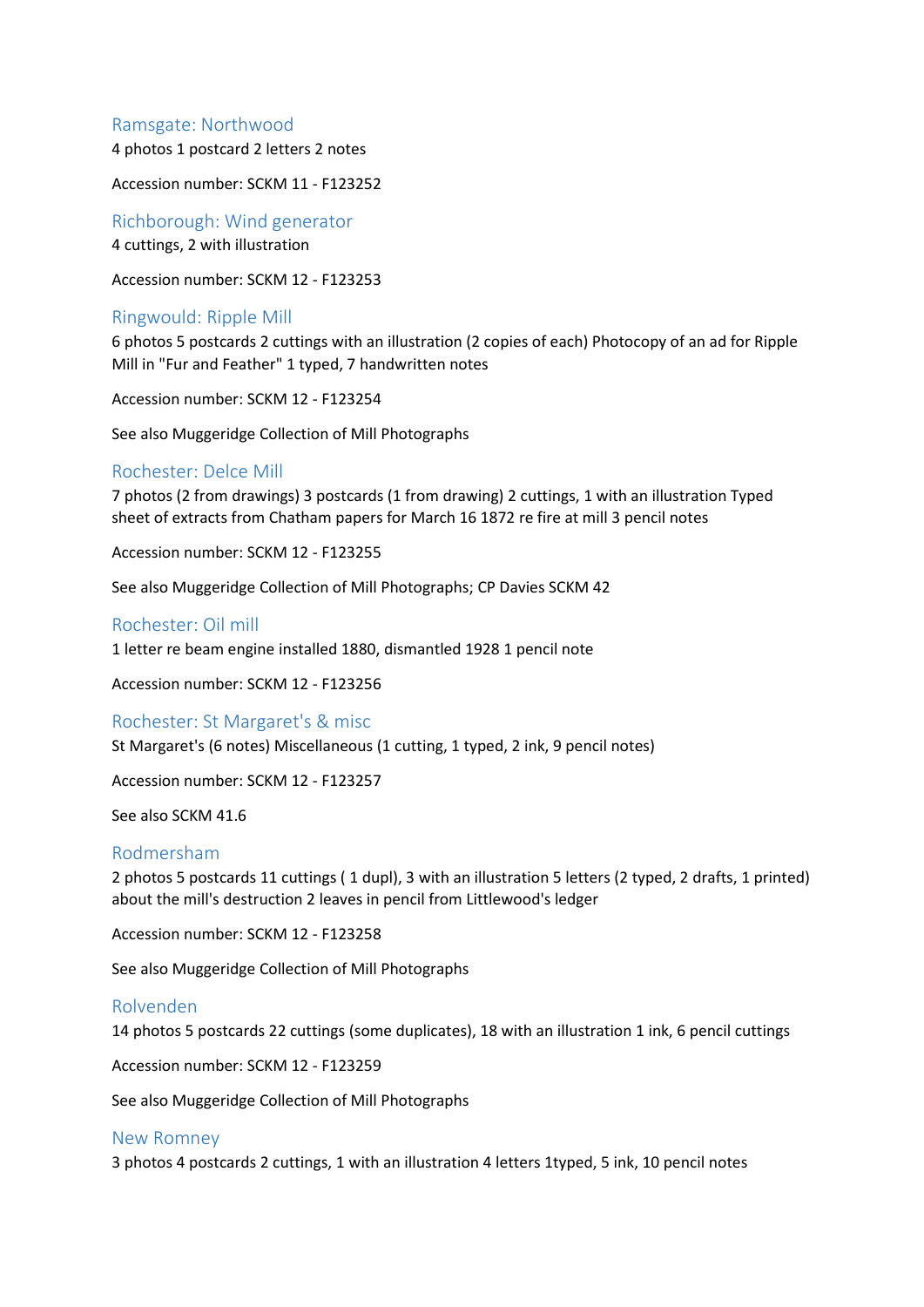#### Accession number: SCKM 12 - F123260

New Romney: Palmer's old corn mill 1 cutting

Accession number: SCKM 12 - F123261

Ruckinge 2 photos 5 letters 1 typed, 2 ink, 4 pencil notes

Accession number: SCKM 12 - F123262

Ryarsh 1 postcard 6 pencil notes

Accession number: SCKM 12 - F123263

## St Margaret's Bay

6 photos 5 postcards 2 letters 1 estate agent's leaflet 11 cuttings (1 dupl), 6 with an illustration Printed leaf on Windmill House 3 notes

Accession number: SCKM 12 - F123264

See also Muggeridge Collection of Mill Photographs

St Peter's, Thanet 2 photos 1 postcard 2 pencil notes

Accession number: SCKM 12 - F123265

St Mary Cray & St Paul's Cray St Mary Cray (4 cuttings, 1 typed, 1 pencil, 2 ink notes) St Paul's Cray (3 pencil notes)

Accession number: SCKM 12 - F123266

## Saltwood

1 letter 1 pencil note

Accession number: SCKM 13 - F123267

#### Sandhurst

10 photos 7 postcards 1 illustration on book dust-wrapper 4 cuttings, 2 with an illustration 1 letter re Collins milling business Hope Mill (2 notes) 3 pencil notes

Accession number: SCKM 13 - F123268

See also Muggeridge Collection of Mill Photographs

Sandwich: Woodnesborough 1 typed, 1 ink, 4 pencil notes

Accession number: SCKM 13 - F123269

Sandwich: Miscellaneous cards 1 typed, 2 ink, 10 pencil notes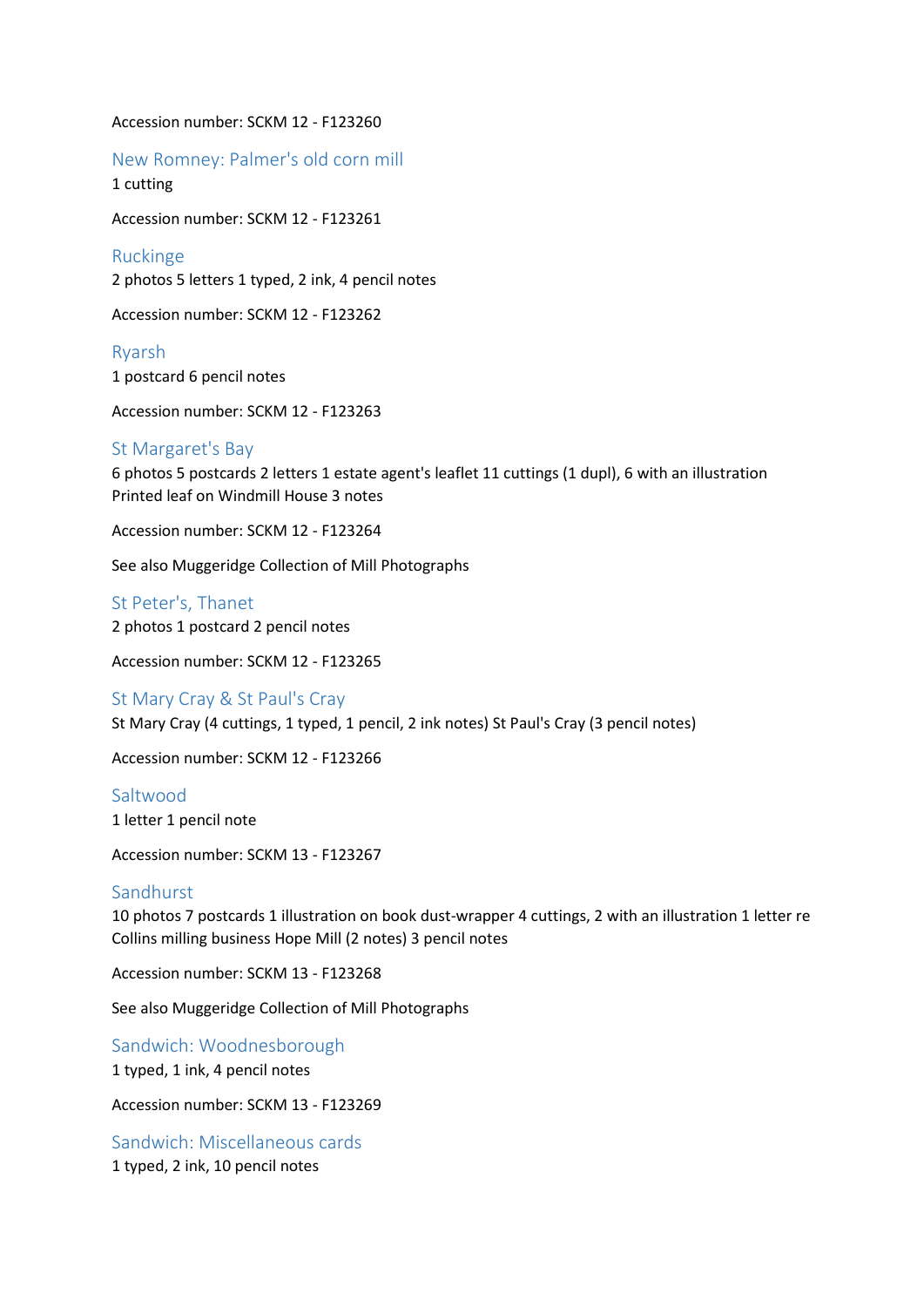Accession number: SCKM 13 - F123270

Sandwich: Millers

6 typed, 3 ink, 9 pencil notes

Accession number: SCKM 13 - F123271

See also Kent Millwrights SCKM 41

Sandwich: Miscellaneous, including directory & other refs 1 notebook with directory refs 1 letter 1 leaf from bookseller's cat 1 traced plan 3 pencil notes

Accession number: SCKM 13 - F123272

Sandwich: Mill Wall Mill 5 photos 1 letter 2 cuttings (1 a photocopy) 1 pencil note

Accession number: SCKM 13 - F123273

Sandwich: Terry's Oil Mill 6 postcards 1 letter 2 cuttings 2 pencil notes

Accession number: SCKM 13 - F123274

Sandwich: White Mill 6 photos 1 cutting 3 pencil notes

Accession number: SCKM 13 - F123275

See also Muggeridge Collection of Mill Photographs

Sandwich: White Mill restoration 22 cuttings, 16 with an illustration 1 letter 1 leaflet on mill

Accession number: SCKM 13 - F123276

## Sandwich: White Mill miscellaneous

1 booklet marked by CPD "The White Mill Sandwich: its history and workings" 1 cutting 1 letter & 3 pencil drafts

Accession number: SCKM 13 - F123277

## Sarre

8 photos 6 postcards 1 photocopy of cutting 1 leaflet for fayre at the mill 1987 Copy of Kent Bulletin no 4 with 1975 note on possible restoration 1 letter, 1 postcard & pencil plan 1 typed, 3 ink, 11 pencil notes

Accession number: SCKM 13 - F123278

See also Muggeridge Collection of Mill Photographs

## Selling: Shottenden, Perry Wood

5 photos 3 postcards 1 cutting with an illustration (port) 1 letter 2 pencil, 4 ink notes

Accession number: SCKM 13 - F123279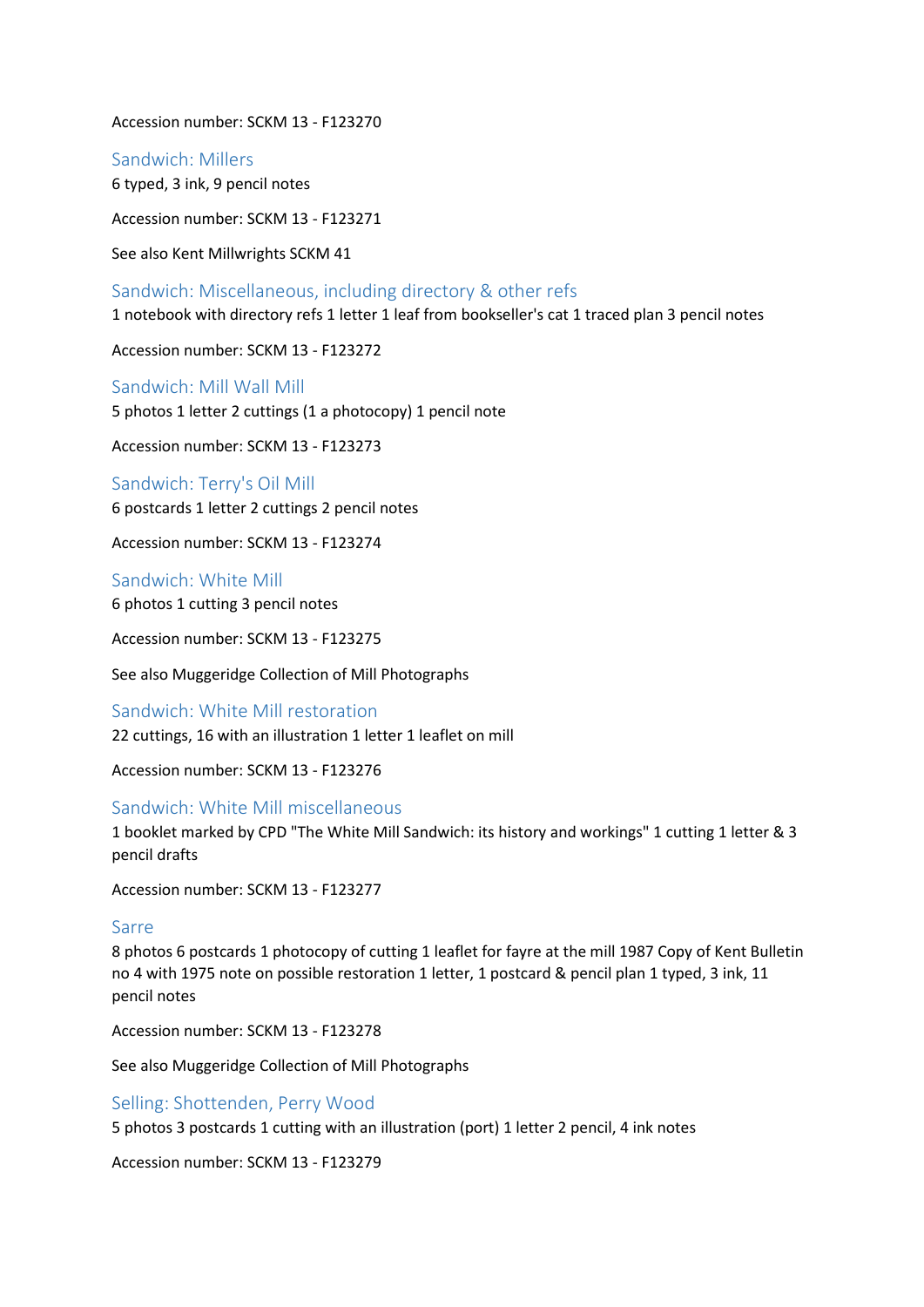## Sellinge: Hodiford Mill

3 photos 1 cutting 1 ink, 4 pencil notes

Accession number: SCKM 13 - F123280

#### Sellinge: Stone Hill Mill

3 photos (from painting) 11 handwritten notes

Accession number: SCKM 13 - F123281

## Selsted

1 photo 3 pencil, 2 ink notes

Accession number: SCKM 13 - F123282

#### Sevenoaks

1 photo (Greatness Mill) 2 cuttings, 1 an illustration 2 letters & 1 typed reply 1 typed, 4 ink, 10 pencil notes

Accession number: SCKM 13 - F123283

#### Sevenoaks: Greatness Silk Mill

1 printed sheet "The story of the Silk mills at Greatness" by J K D, April 1963 produced by the Sevenoaks Preservation Society 3 letters, 1 pencil draft by CPD 1 ink, 9 pencil notes

Accession number: SCKM 13 - F123284

See also SCKM 41.8

#### Sevington, Willesborough

5 photos 1 postcard Photocopy of Willesborough Water Mill delivery form 19th century 1 cutting 2 letters 2 leaves, extract from JR's letter 30th Jan 1949 4 ink, 3 pencil, 2 typed notes

Accession number: SCKM 13 - F123285

#### Sheerness

Extracts from J Stedman's ledger 1829-1845 (4 sides) 1 cutting 1 ink, 7 pencil notes

Accession number: SCKM 13 - F123286

See also Muggeridge Collection of Mill Photographs

#### Shepherdswell

2 photos 1 postcard 1 trade card, William Martin, flour and grist miller, Shepherdswell Mill 1 In memoriam card, Josiah Baldwin, 1888 Pencil list of millers 1862-1905

Accession number: SCKM 13 - F123287

#### Shepherdswell

2 typed, 3 ink, 8 pencil notes

Accession number: SCKM 13 - F123288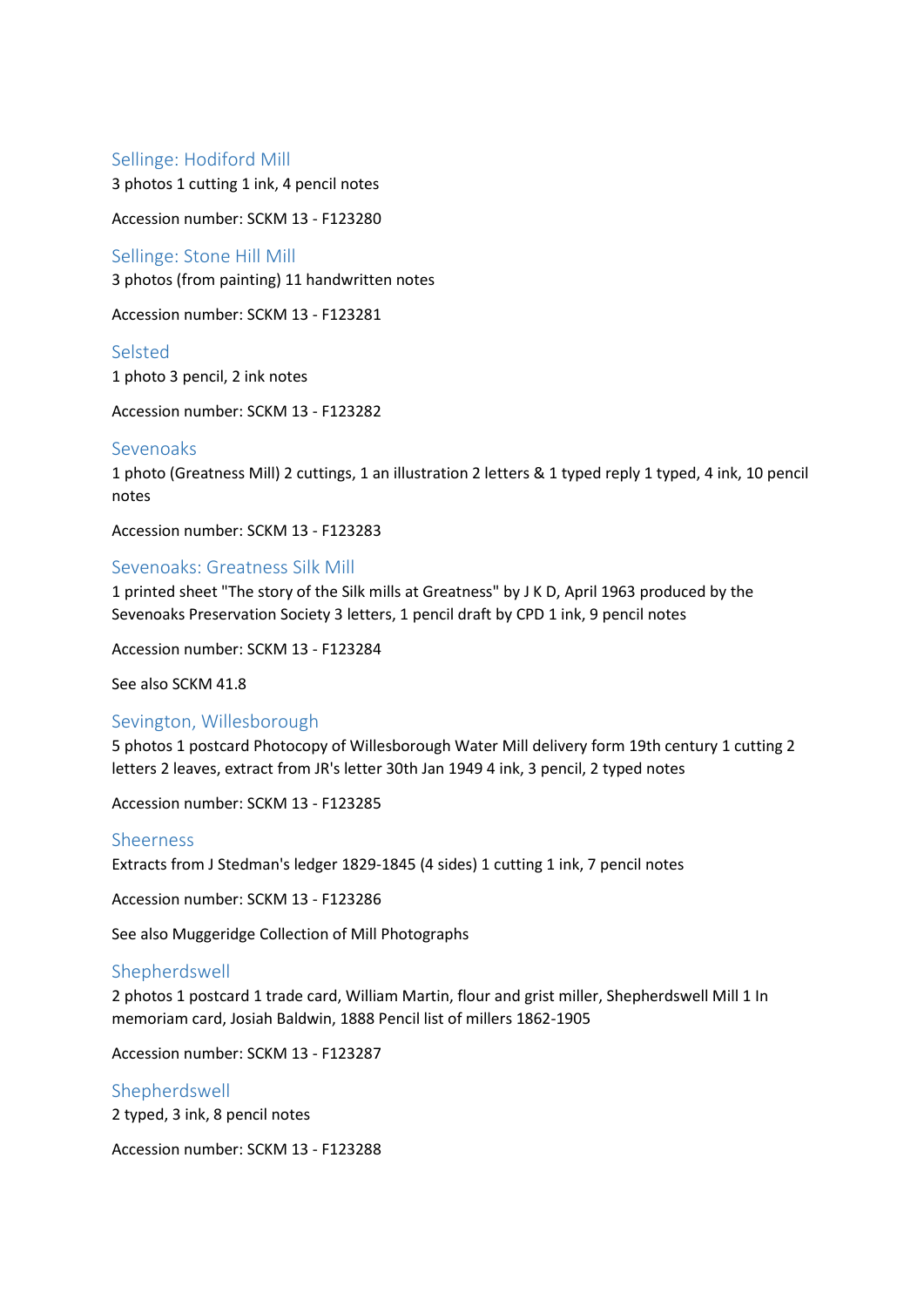## Shoreham

5 photos (2 from drawings) 2 notes

Accession number: SCKM 13 - F123289

Shoreham

2 typed, 4 ink, 4 pencil notes

Accession number: SCKM 13 - F123290

Shorn 1 pencil, 2 ink, 3 typed notes

Accession number: SCKM 13 - F123291

## Sissinghurst

4 photos 6 postcards 2 copies of a cutting with an illustration 1 ink note

Accession number: SCKM 13 - F123292

See also Muggeridge Collection of Mill Photographs

#### Smarden: Post mill

8 photos 7 postcards 7 cuttings, 5 with an illustration 1 typed, 3 pencil notes

Accession number: SCKM 14 - F123267

See also Muggeridge Collection of Mill Photographs

# Smarden: Power mill, Biddenden Green

## 2 cuttings

Accession number: SCKM 14 - F123268

Smarden: Smock mill, Biddenden Green

4 photos 5 postcards 1 ink, 8 pencil notes

Accession number: SCKM 14 - F123269

See also Muggeridge Collection of Mill Photographs; Kent Millwrights SCKM 38.1

#### Smeeth

3 photos,3 postcards 3 cuttings, 1 with an illustration Auction sale booklet for Evegate Mill, Sept 27 1966 (with 2 photos & map) 1 typed, 2 ink, 4 pencil notes 2 photos of Evegate Mill by J Mannering

Accession number: SCKM 14 - F123270, F123271

## Snodland: Holborough Mill etc

3 photos, 2 postcards 3 letters from Portland Cement with memories of an old employee 2 pamphlets about the works at Snodland & pencil draft of a letter by CPD 1 letter Pencil draft List of millers on 2 pencil leaves Typed extract (1 page) from "Snodland & its history" by C de R Wall Cutting with an illustration 2 typed, 2 pencil, 2 ink notes Paper mill (1 postcard, 1 cutting, 2 notes) C Townsend Hook, Paper Makers, Snodland (3 invoices to F J Parsons Ltd, Folkestone, 2 ms pages from Parsons analysing the deliveries, Payment advice from Parsons to Hook)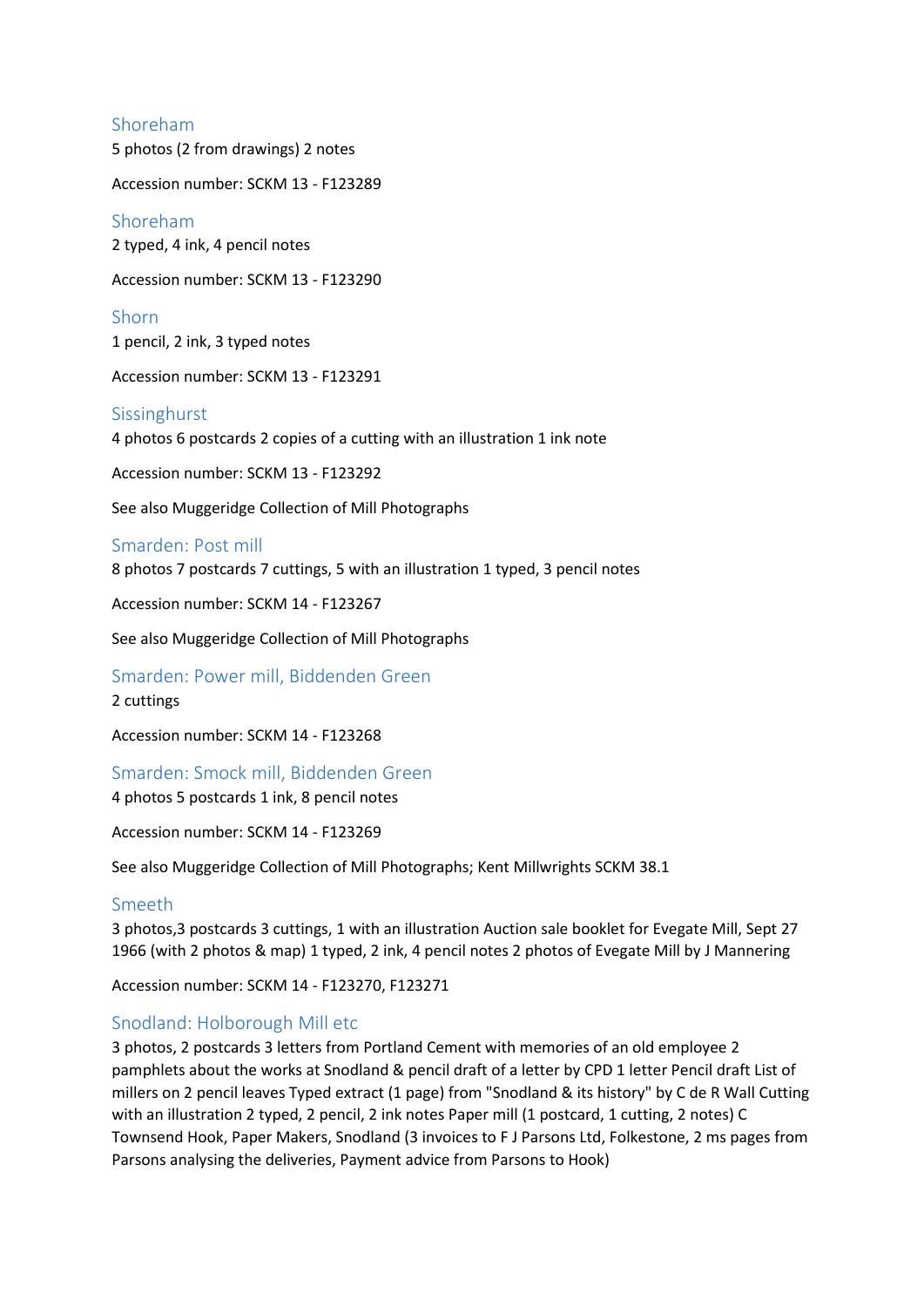Accession number: SCKM 14 - F123272

Southborough 5 letters & a pencil draft 1 pencil, 2 ink notes

Accession number: SCKM 14 - F123273

Speldhurst 14 photos 2 letters 1 cutting 2 ink, 7 pencil notes

Accession number: SCKM 14 - F123274

See also photographs by HES Simmonds in CP Davies Collection SCKM 43

## Stanford

14 photos 3 postcards 6 photocopies of illustration 20 cuttings, 5 with an illustration 3 letters, 1 postcard & a pencil draft 1 typed, 1 ink, 5 pencil notes

Accession number: SCKM 14 - F123275

See also Muggeridge Collection of Mill Photographs

**Staple** 4 photos 3 pencil notes

Accession number: SCKM 14 - F123276

## Staplehurst

3 photos 3 postcards 4 pencil 3 ink notes

Accession number: SCKM 14 - F123277

See also photographs by HES Simmonds of Lowhurst Mill, Staplehurst in CP Davies Collection SCKM 43

## Stelling Minnis 1

5 cuttings, 3 have an illustration; Form written by the East Kent Mills Group in 1979 on which members of the Parish Council could state when & how often they were willing to open the mill to visitors; Guidebook about SM Mill published 1979; Booklet giving details of the sale of some land in Stelling Minnis in 1971; Report of Kent Planning Committee, Oct 1972; 1 pencil note

Accession number: SCKM 36 - F123487

See also Muggeridge Collection of Mill Photographs; CP Davies SCKM 42

## Stelling Minnis 2

20 photos, 1 picture postcard; 31 cuttings, 18 have ills; Copy of a report on Stelling Minnis Mill 1951; 14 pencil & 2 typed notes

Accession number: SCKM 36 - F123488

## Stelling Minnis 3

5 photos; 2 cuttings with ills; Guidebook on SM Mill by S McKean published in 1979 with souvenir admission ticket enclosed; 5 pencil & 1 ink notes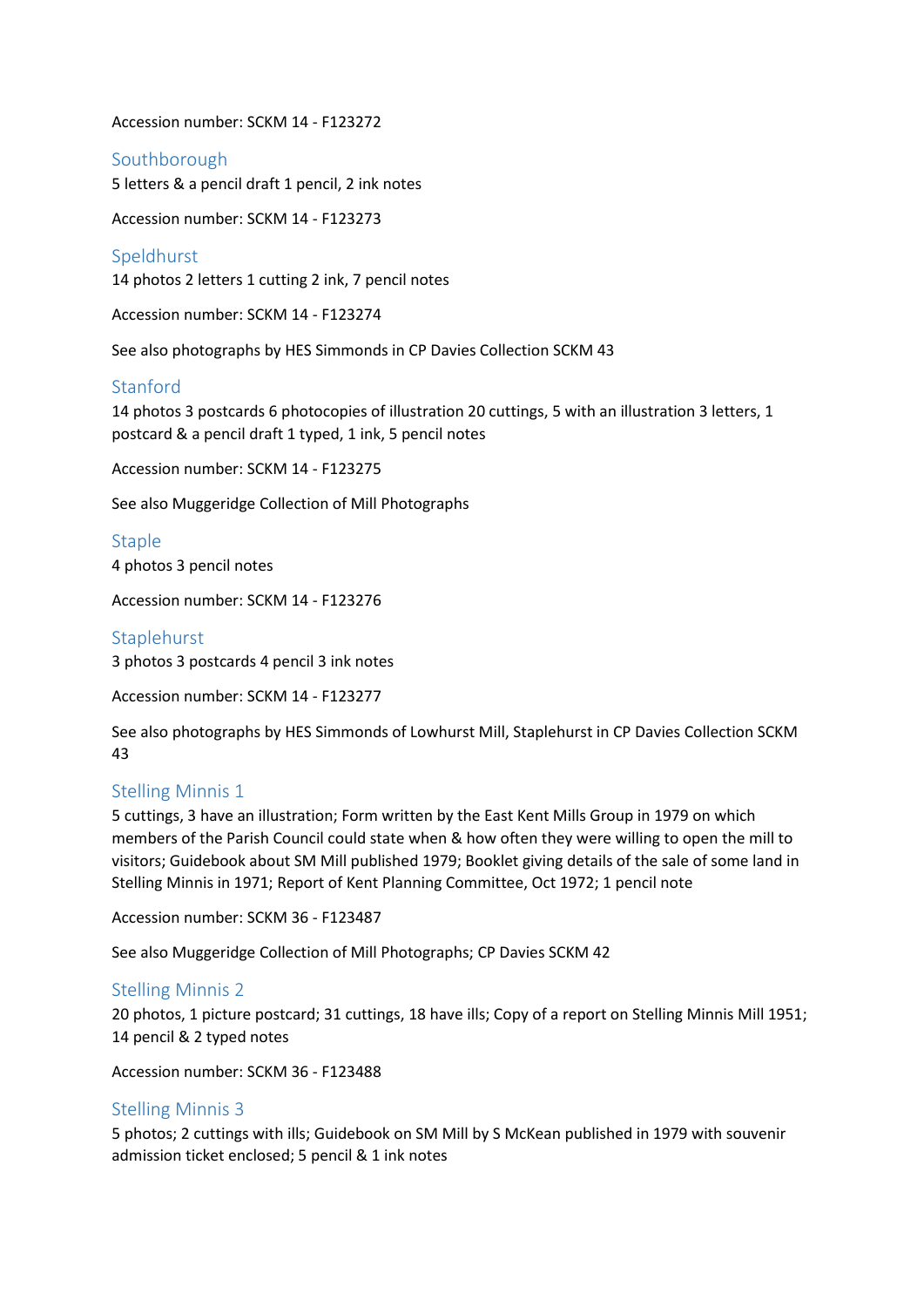Accession number: SCKM 36 - F123489

Stodmarsh: Pumping mill 1 photo 1 ink, 2 pencil notes

Accession number: SCKM 15 - F123293

Stoke 2 pencil notes

Accession number: SCKM 15 - F123294

Stour mills: Flooding Cutting with illustration 28 Jul 1972 1 note

Accession number: SCKM 15 - F123295

#### Stowting

3 photos 1 cutting (obit) Estate agent's leaflet for "Mill House", Stowting, 1961 Letter re Stowting Castle by F Barling 1 typed, 1 ink, 15 pencil notes

Accession number: SCKM 15 - F123296

Strood: Broom Hill 1 photo 2 typed, 2 pencil, 3 ink notes

Accession number: SCKM 15 - F123297

Strood: Water mill 4 photos (3 of book illustration, 1 of Water Mill pub) 2 ink, 5 pencil illustration

Accession number: SCKM 15 - F123298

Strood: Miscellaneous 3 ink, 7 pencil notes

Accession number: SCKM 15 - F123299

## Sturry: White Mill

6 photos, 4 from published illustration 7 postcards 6 cuttings, 3 with an illustration Obit card for John Gillett, Dec 22 1904 Typed extract from K G, March 11 1808 on 2 cards 3 ink, 3 pencil notes

#### Sturry: Black Mill

7 photos, 4 from published illustration 1 postcard 3 pencil notes

Sturry: Miscellaneous 1 ink, 8 pencil notes

Accession number: SCKM 15 - F123300

Sundridge 6 pencil notes

Accession number: SCKM 15 - F123301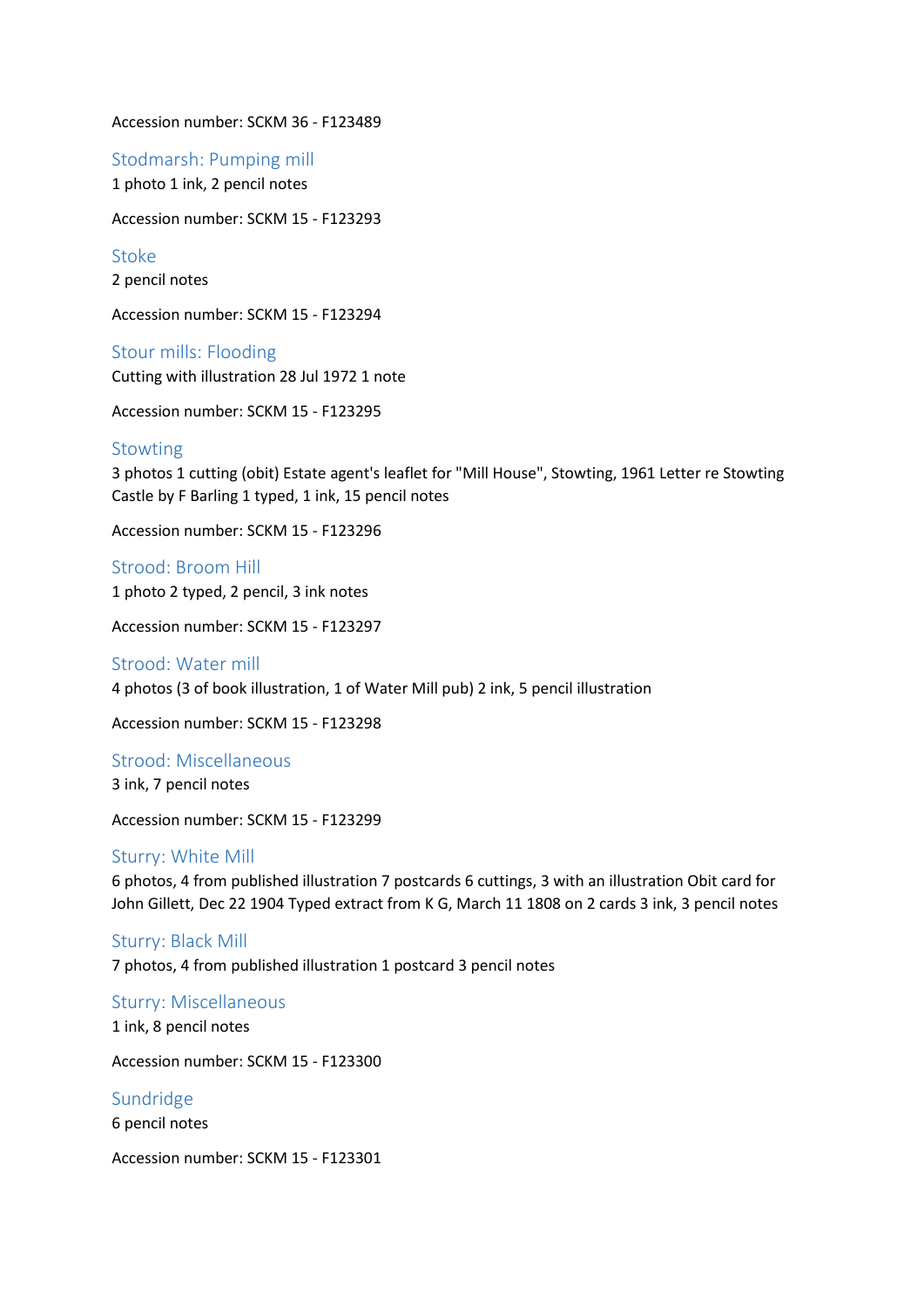#### Sutton-at-Hone

4 photos 1 postcard 3 pencil notes

Accession number: SCKM 15 - F123302

#### Sutton Valence

9 photos 4 postcards 2 cuttings with an illustration 1 pencil, 2 ink notes

Accession number: SCKM 15 - F123303

See also Muggeridge Collection of Mill Photographs

#### Swanley

Swan Mill Paper Co postage label

Accession number: SCKM 15 - F123304

Swanscombe 1 cutting, 1891, accident at Ekham Paper Mill

Accession number: SCKM 15 - F123305

Swingate Cutting re aerogenerator March 12 1982

Accession number: SCKM 15 - F123306

## Swingfield

2 photos, 1 from postcard 1 postcard 2 cuttings Documents relating to actions in the County Court of Kent at Folkestone with James Smith, miller as plaintiff 1865, 1880, 1881 7 pencil, 7 ink notes

Accession number: SCKM 15 - F123307

#### Sydenham

2 cuttings (1 sketch of Mill Lane, 1 obit) 3 letters 6 pencil notes

Accession number: SCKM 15 - F123308

Temple Ewell? Accession number: SCKM 16 - F123309

#### Tenterden: Ashbourne water mill

1 photo 2 postcards 3 cuttings, 1 with an illustration Millen Bros, Ashbourne Mill, bill Sept 1950 4 leaves of pencil notes, 8 other handwritten notes

Accession number: SCKM 16 - F123310

Tenterden: Ashbourne windmill 5 postcards 2 ink notes

Accession number: SCKM 16 - F123311

Tenterden: Leigh Green 3 photos 2 postcards 1 ink, 3 pencil notes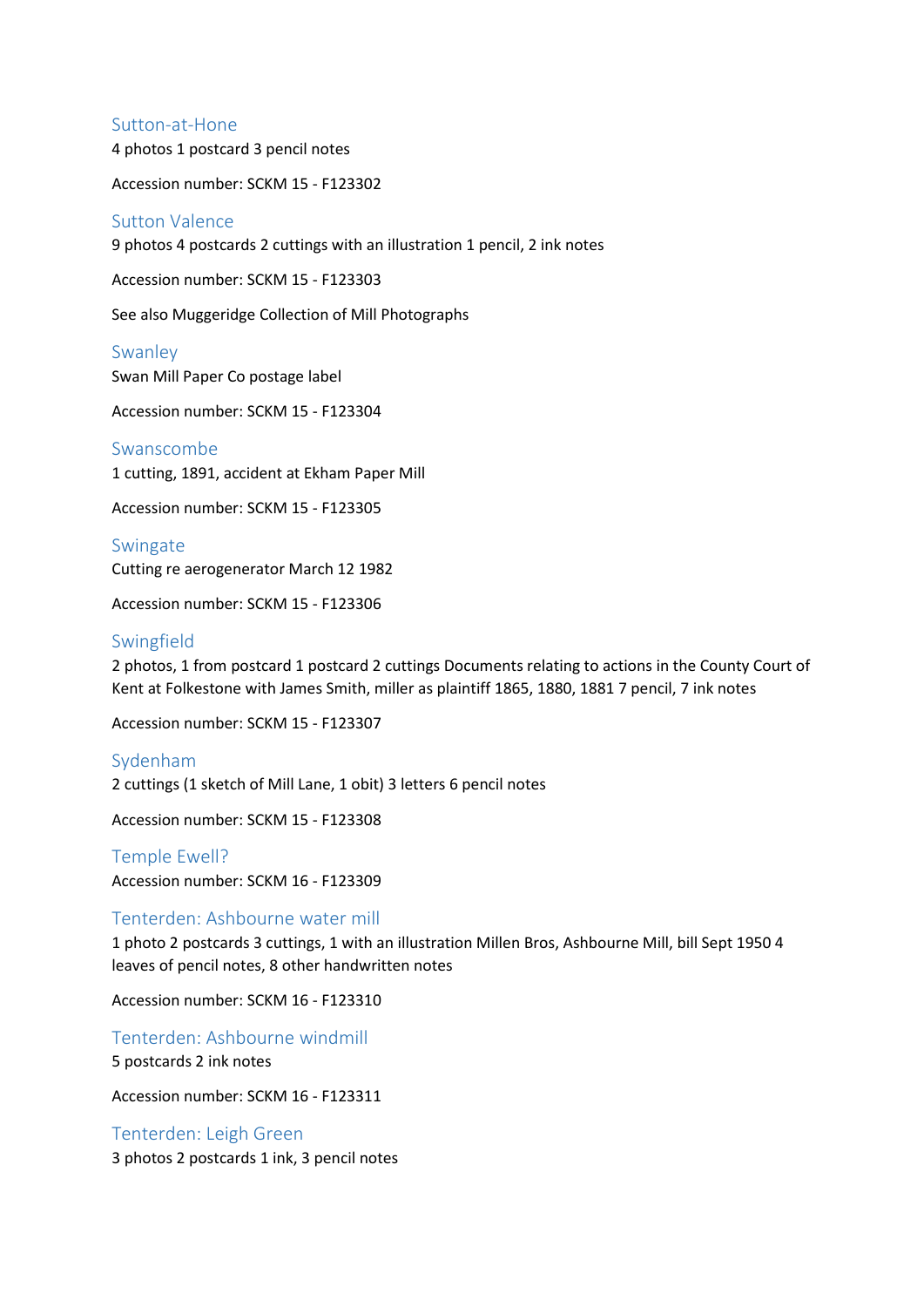Accession number: SCKM 16 - F123312

Tenterden: Miscellaneous

2 postcards (Mill ponds) Cutting with pencil draft 7 ink, 2 typed, 13 pencil notes

Accession number: SCKM 16 - F123313

Teynham 1 letter Pencil drawing of cement store 9 pencil, 4 ink notes

Accession number: SCKM 16 - F123314

## Thanet: Isle of Thanet Steam Flour Mill Company

Isle of Thanet Steam Flour Mill Co balance sheet of 1865 (before trading); Reports of the directors of the Isle of Thanet Steam Flour Mill Co for 1866, 68, 69, & 71-92 inclusive; Letter written by CJ Hudson stating that he is converting his business to a private limited company; Delivery note dated 1960 from CJ Hudson to Messrs W & E Mannering; Letter from CJ Hudson Ltd announcing the death of CJ Hudson; 2 pencil & 1 ink notes

Accession number: SCKM 35 - F123486

**Throwley** 5 pencil, 3 ink notes

Accession number: SCKM 16 - F123315

Thurnham 3 postcards 2 letters 7 pencil notes

Accession number: SCKM 16 - F123316

Tonbridge: Old Forge Farm powder mills

4 leaves of pencil notes, 1 typed, 1 ink, 9 pencil notes

Accession number: SCKM 16 - F123317

#### Tonbridge: Town mill

Cutting, 1919, on sale of part of mill Extracts from the Tonbridge Tithe apportionment 1841 (15 pencil notes) 1 typed, 2 ink, 9 pencil notes

Accession number: SCKM 16 - F123318

Tonbridge: Miscellaneous

Newsletter of the East Kent Mills Group Feb 1986, article "The mills of Tonbridge" by R Cumming

Accession number: SCKM 16 - F123319

Tonbridge: Ramhurst powder mills 2 letters 8 leaves ms notes, with 1 typed, 7 pencil notes

Accession number: SCKM 16 - F123320

Tonge Cutting 1 typed, 4 ink, 6 pencil notes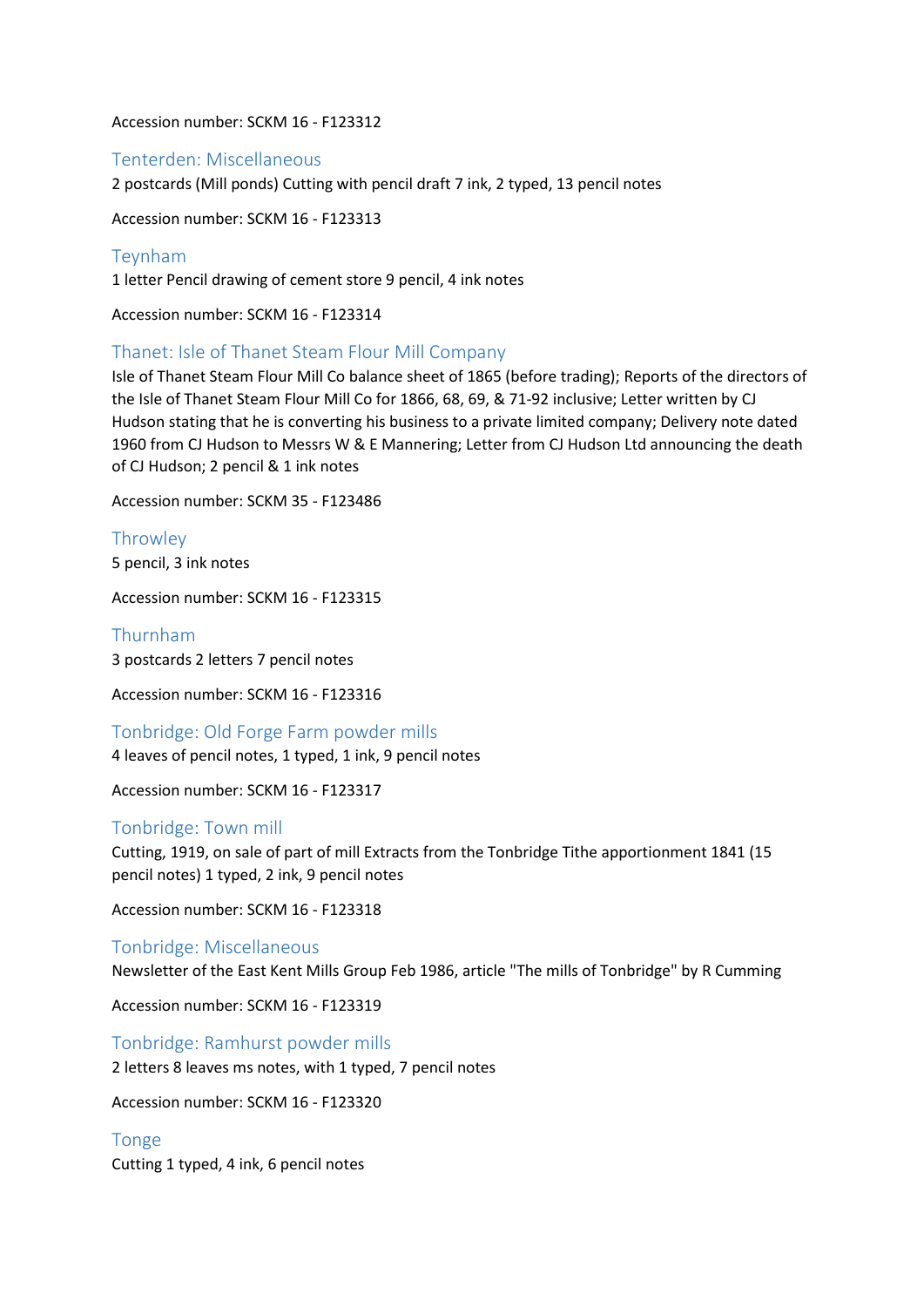Accession number: SCKM 16 - F123321

## Tonge

4 photos (6 copies of 1) Publicity leaflet for the Old Mill, Tonge Letter 1 pencil, 2 typed notes

Accession number: SCKM 16 - F123322

Tunbridge Wells Cutting (house ad) 2 typed, 3 ink, 5 pencil notes

Accession number: SCKM 16 - F123323

Ulcombe 2 photos 2 postcards 3 ink, 7 ink notes

Accession number: SCKM 16 - F123324

Ulcombe?

Pencil note

Accession number: SCKM 16 - F123325

See also photographs by HES Simmonds in CP Davies Collection SCKM 43

Upchurch

1 postcard 1 cutting with an illustration 1 pencil, 3 ink notes

Accession number: SCKM 16 - F123326

## Uphill

4 photos 3 postcards 19 cuttings (some duplicates), 3 with an illustration 3 letters 2 bills from Henry Kettle , Uphill Mill, 1902 & 1908 1 typed, 2 ink, 10 pencil notes

Accession number: SCKM 16 - F123327

## Waldershare

Cutting, estate agent ad (for power mill?)

Accession number: SCKM 17 - F123339

Walmer 2 pencil, 3 ink notes

Accession number: SCKM 17 - F123340

## Waltham

2 photos 1 postcard 2 cuttings, 1 with an illustration (2 copies) 3 handwritten notes

Accession number: SCKM 17 - F123341

See also Muggeridge Collection of Mill Photographs

#### Warehorn

3 copies of a photo 3 handwritten extracts from letters from A E Pearson 5 notes

Accession number: SCKM 17 - F123342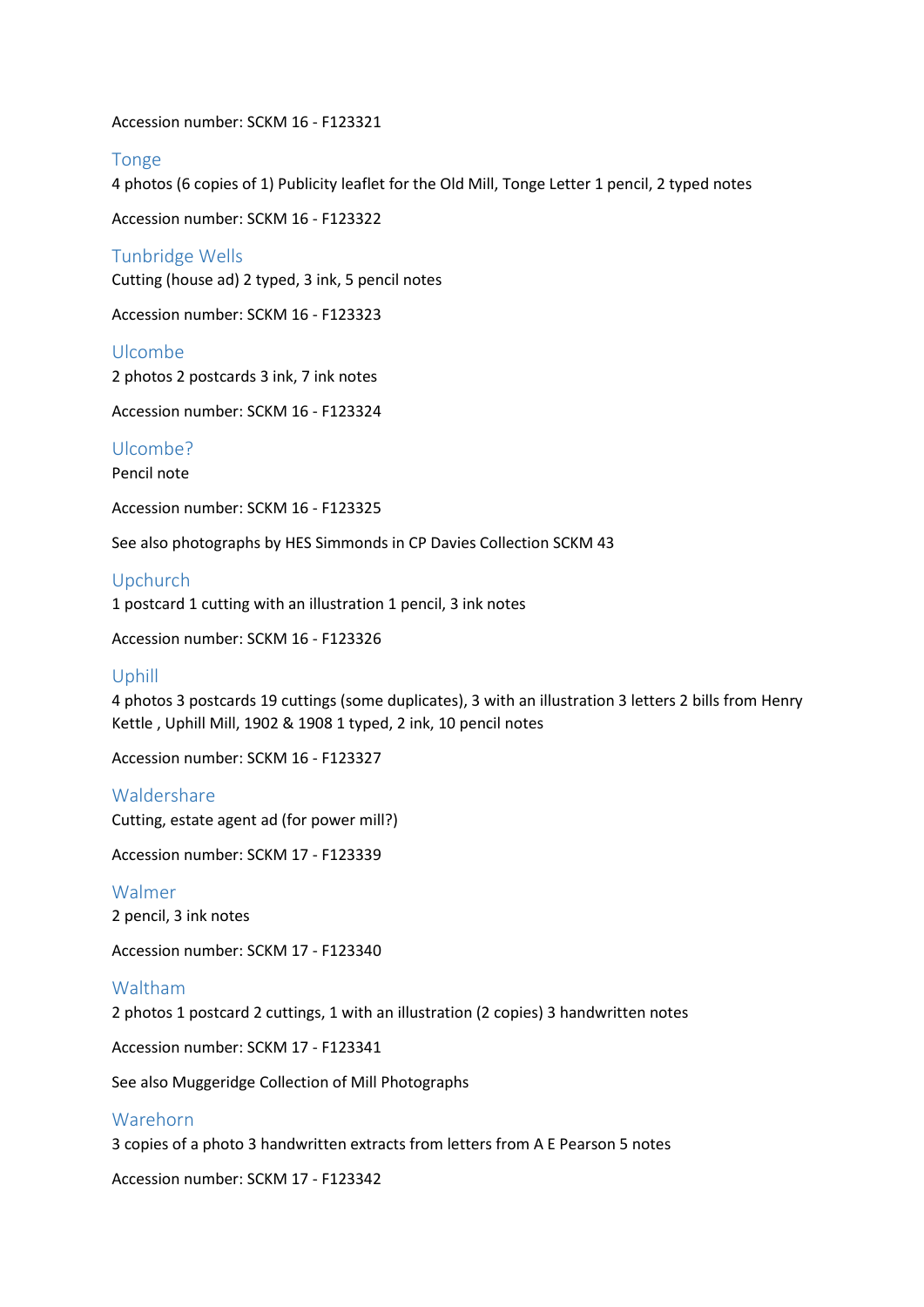## **Wateringbury**

4 photos 1 postcard 2 cuttings 4 pencil leaves 5 pencil notes

Accession number: SCKM 17 - F123343

## Westerham

5 photos 5 ink, 4 pencil notes

Accession number: SCKM 17 - F123344

#### Westwell

3 photos 2 postcards 6 cuttings, 5 with an il 8 pencil, 3 ink notes

Accession number: SCKM 17 - F123345

See also photographs by HES Simmonds in CP Davies Collection SCKM 43

## Whitfield

8 photos (1 portrait) 2 postcards 2 cuttings with illustration Document from County Court to Messrs Mannering, Millers, Dover relating to money owed by J S Cadman on his bankruptcy, 1891 3 letters & 2 postcards relating to Cadman family 3 ink, 11 pencil notes

Accession number: SCKM 17 - F123346

## Whitstable

9 photos 8 postcards 8 cuttings, 7 with an illustration 1 letter Street plan with Belmont Mill marked Photocopy of printed notes on Whitstable mills (source?) Article (1p with an illustration) "Whitstable's mill of memories" by Pauline Randell (Kent Life?) Notebook with pencil lists of millers 9 pencil 2 typed 6 ink notes

Accession number: SCKM 17 - F123347

See also Muggeridge Collection of Mill Photographs

#### Wickhambreaux

7 postcards 3 cuttings, 2 with an illustration 6 pencil, 3 ink notes

Accession number: SCKM 17 - F123348

#### Willesborough

11 photos (1 portrait) 12 postcards 51 cuttings, 20 with an illustration Letters to the Kentish Express 1964 on 2 cuttings (1 by CPD with draft etc) Envelope with an illustration 7 pencil, 1 typed, 5 ink notes

Accession number: SCKM 17 - F123349

See also Muggeridge Collection of Mill Photographs; CP Davies SCKM 42; and photographs by HES Simmonds in CP Davies Collection SCKM 43

## Willesborough: Sale catalogue

2 copies of the Sale Catalogue (with photo), 7th June 1938, with a typed letter from the auctioneers explaining that the mill remained unsold 1 cutting (obit)

Accession number: SCKM 17 - F123350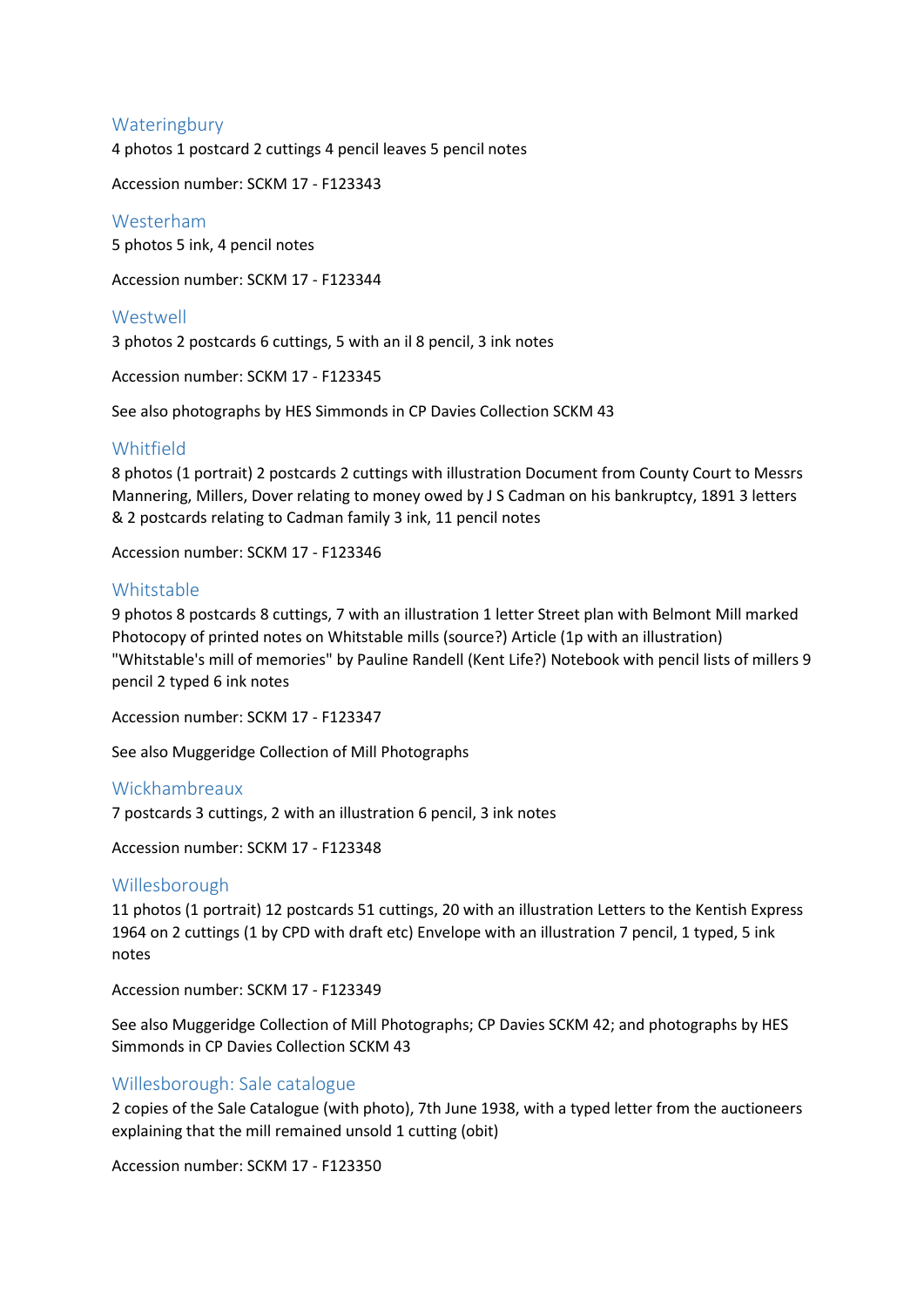## Wingham

8 photos 2 postcards 3 cuttings (1 duplicate) with an illustration 1 letter Pencil & typed drafts of a description of the Wingham Well Tower Mill by CPD (for an exhibition?) 18 pencil notes

Accession number: SCKM 18 - F123351

See also Muggeridge Collection of Mill Photographs

## Wingham Well: Tower Mill

4 photos Material relating to a report to the SPAB by CPD in Dec 1962 on the state of the mill (2 letters from the SPAB, Pencil draft of the report, 4 leaves, Part of the report typed, 1 leaf) 3 notes

Accession number: SCKM 18 - F123352

See also Kent Millwrights SCKM 40.8 and SCKM 41.21

## Wittersham: Old Mill

5 photos (3 copies of 1) 4 postcards & a letter to CPD Extract from a letter 1 pencil note

Accession number: SCKM 18 - F123353

## Wittersham: Stocks Mill

1 photo 5 postcards 17 cuttings, 9 with an illustration 1 letter 4 copies of a poster advertising a lecture about the mill's preservation by S Tallents, Nov 16, 1956 4 ink, 2 typed, 5 pencil notes

Accession number: SCKM 18 - F123354

See also Muggeridge Collection of Mill Photographs; CP Davies SCKM 42

#### Woodchurch

12 photos 11 postcards 1 greetings card with an illustration 2 cuttings re decease of Albert Tanton Extracts from letters (3 leaves) 1 typed, 3 ink, 8 pencil notes

Accession number: SCKM 18 - F123355

See also Muggeridge Collection of Mill Photographs; CP Davies SCKM 42

#### Woodchurch: Lower mill restoration

38 cuttings, 17 with illustration (some duplicates) 1 letter 1 note

Accession number: SCKM 18 - F123356

#### **Woodchurch**

1 postcard Booklet "The Windmill Woodchurch", 8p, illustrated 5 cuttings, 2 with an illustration 2 letters, & 2 drafts by CPD

Accession number: SCKM 18 - F123357

#### **Woolwich**

Postcard (of cart horses) from Mr Mellish, Free Ferry Flour Mills, Woolwich to Messrs Mannering, Buckland Mills, Dover 4 pencil notes

Accession number: SCKM 18 - F123358